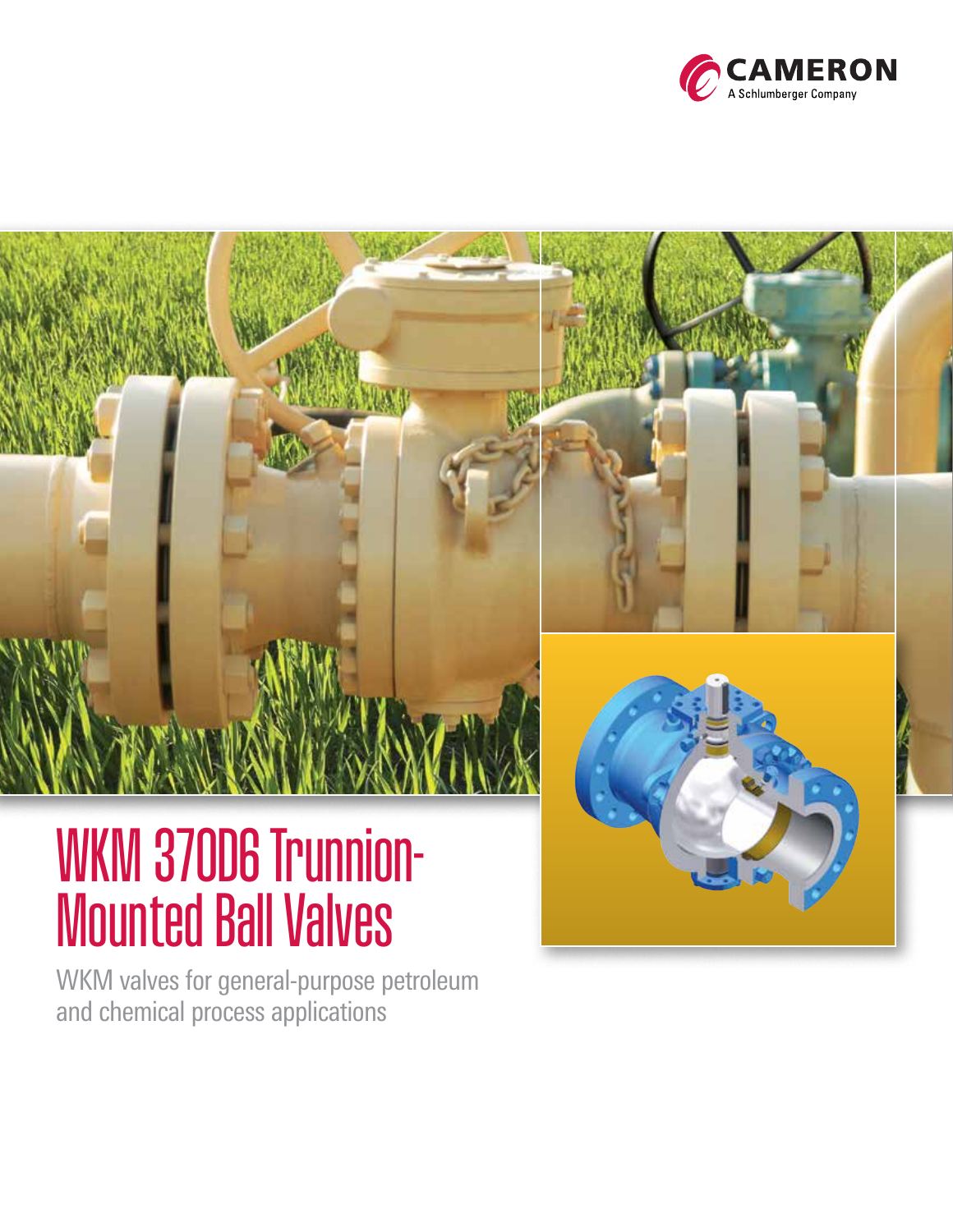### **Contents**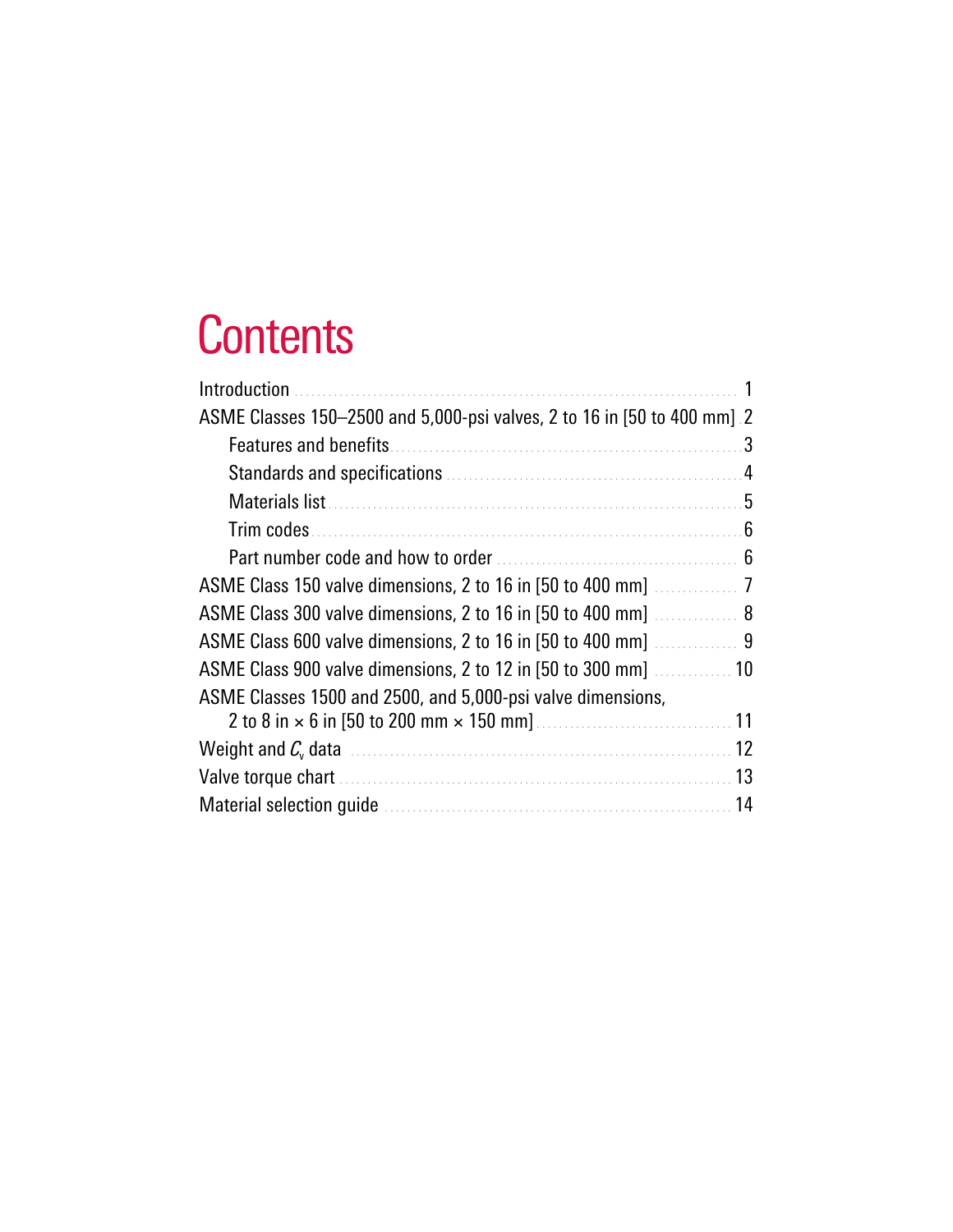

WKM 370D6 Trunnion-**Mounted** Ball Valves

### Cameron is a leading provider of valve, valve automation, and measurement systems to the oil and gas industry.

Our products control, direct, and measure the flow of oil and gas as it is moved to refineries, petrochemical plants, and industrial centers for processing. We provide valve products that are sold through distributor networks worldwide. Our products are used in oil, gas, and industrial applications and include widely recognized brands such as

- DEMCO<sup>\*</sup> valves
- NAVCO<sup>\*</sup> floating ball valves
- NEWCO<sup>\*</sup> gate, globe, and choke valves
- DOUGLAS CHERO<sup>\*</sup> forged-steel gate, globe, and check valves
- NUTRON<sup>\*</sup> ball valves
- THORNHILL CRAVER\* choke valves
- TOM WHEATLEY<sup>\*</sup> check valves
- WHEATLEY\* check valves
- WKM<sup>\*</sup> valves.

Our WKM valve product line offers gate valves, trunnion-mounted and floating ball valves, and butterfly valves, all built to standards for demanding applications. The WKM 370D6\* trunnionmounted ball valve is recognized throughout the world for durability, reliability, and flexibility in many challenging situations.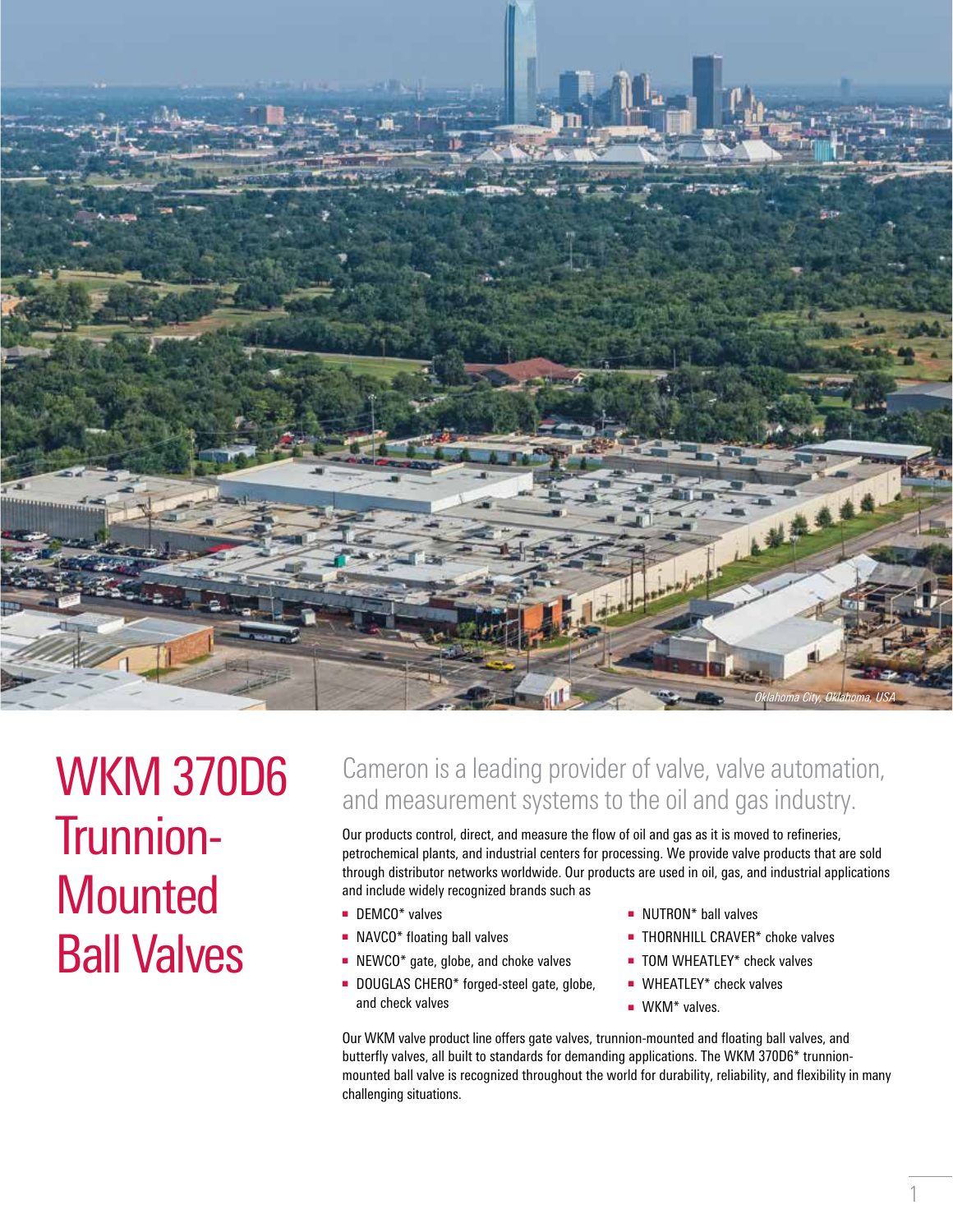## ASME Classes 150–2500 and 5,000-psi valves

2 to 16 in [50 to 400 mm]

WKM 370D6 ball valves are designed and engineered for heavy-duty performance. Used in many general-purpose petroleum and chemical process applications, these valves also can be specified for more demanding applications.

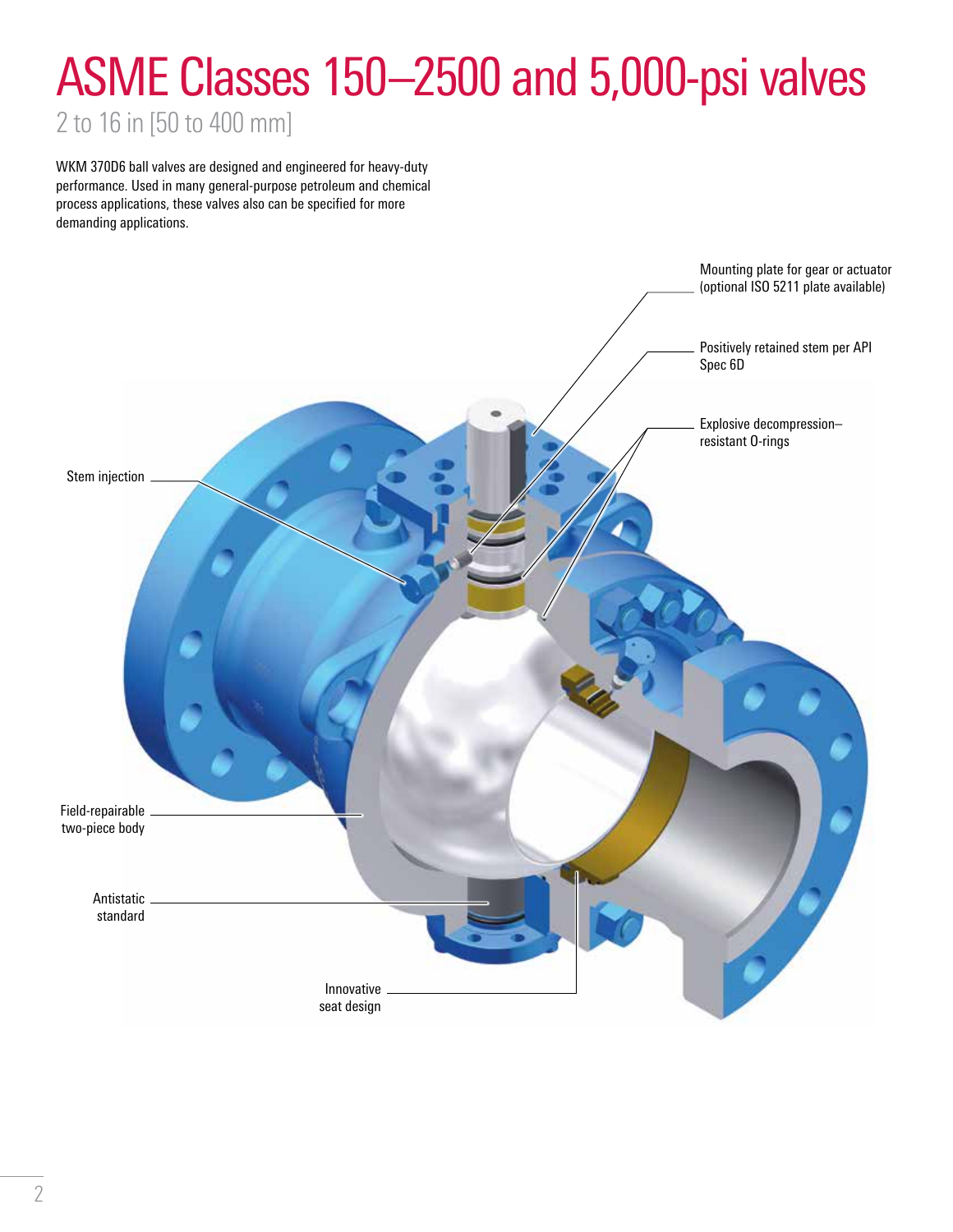### Features and benefits

#### **Fire tested for safety**

WKM 370D6 ball valves are qualified under API Spec 607 standards.

#### **Actuation friendly**

Valves can come with a gear operator from DYNATORQUE\* valve accessories or an ISO 5211 certified mounting pad for easy actuation.

#### **End connections**

Valves are generally flanged; 2-, 3-, and 4-in Class 150 valves come in  $flanged \times flanged$  configuration.

#### **Body style**

Two-piece body is standard.

#### **Standard materials**

Choose carbon steel, stainless steel (SS), or low-temperature carbon steel.

#### **Optional stem materials**

Choose 316 SS, 410 SS, 4130 LAS, or INCONEL® material.

#### **Double-block-and-bleed operation**

The pressure-actuated seats and bleed fittings enable double-block-andbleed operation. When used for block and bleed, this feature can permit the valve to take the place of two valves. It also enables the operator to check up- and downstream sealing by bleeding off the body pressure. All sizes can block and bleed in both the open and closed positions.

#### **Standard NACE trim†**

Valves are compliant with NACE MR0175 and ISO 15156 certification for buried service.

#### **Bidirectional flow**

This valve uses pressure-actuated seats with locked-in, nonmetallic face seals. To help ensure sealing at low pressure, special wave springs force the seats against the ball. At higher pressures, the upstream seat is forced against the ball by the pressure working across the differential area between the seat insert and the seat O-ring. The higher the pressure, the tighter the seal.





#### **Secondary seat seal injection**

In the event of damage to the valve seat, sealant can be injected to temporarily seal the valve.



**Automatic body pressure relief** Seats internally relieve excess body pressure.

† NACE MR0175 and ISO 15156 compliance—Materials of construction shall be in compliance with the prequalified material requirements specified by NACE MR0175 and ISO 15156 certification. According to NACE MR0175 and ISO 15156 certification, it is the manufacturer's responsibility to meet metallurgical requirements and the customer's or user's responsibility to ensure that a material will be satisfactory in the intended environment. When given the application requirements (environment) by the customer or user, Cameron can make technical recommendations in accordance with NACE MR0175 and ISO 15156 certification, but that in no way certifies or warrants the product or materials for the application.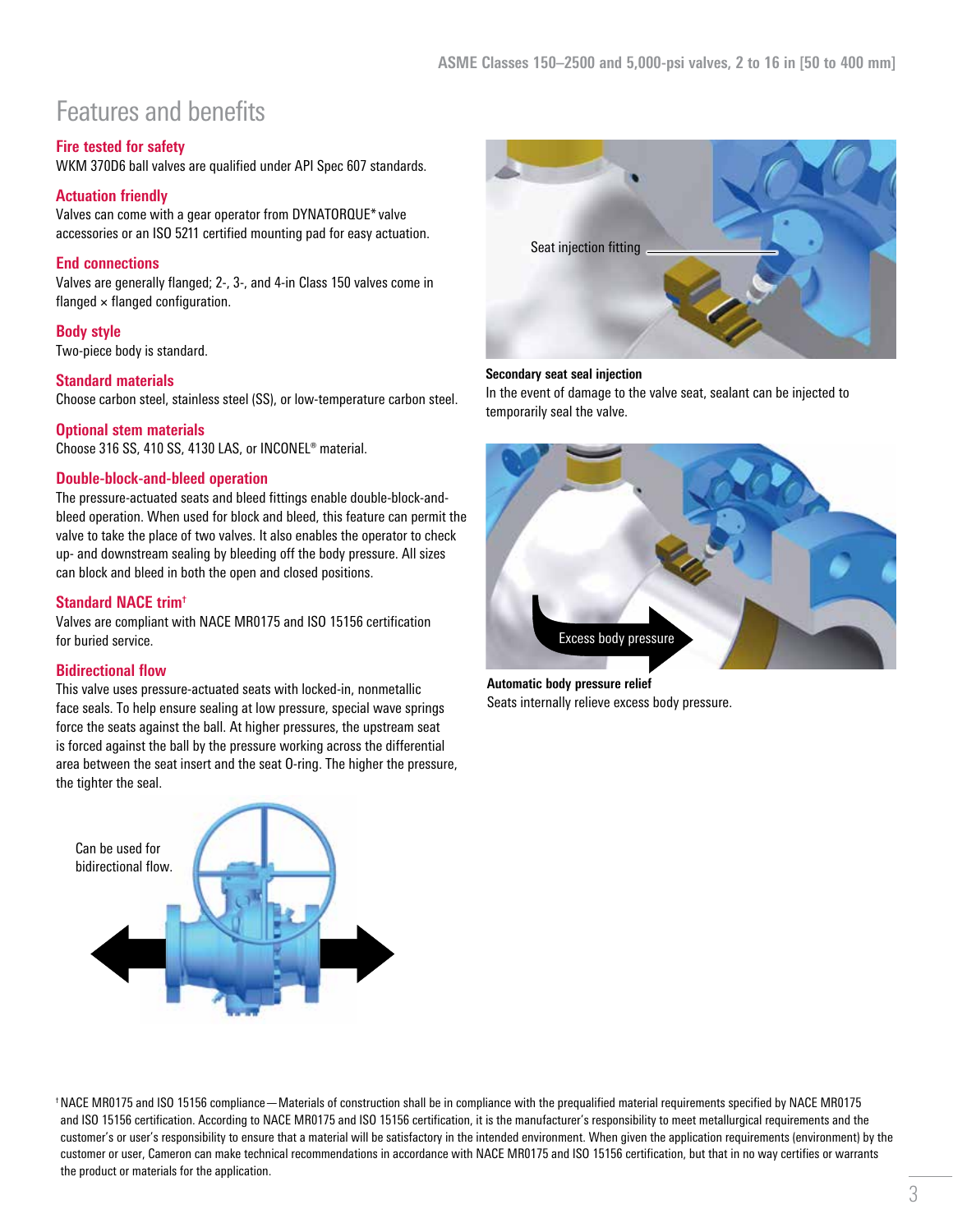### Standards and specifications



#### **Design and testing standards**

- API Spec 6D
- API Spec 598
- API Spec 607 6th Ed. fire testing
- NACE MR0175 and ISO 15156 certification
- ASME Standard B16.34 (valves, flange end)
- Manufacturers Standardization Society Standard Practice 6 (MSS SP-6), standard finishes for pipe flanges)
- MSS SP-25 (standard marking system for valves)
- MSS SP-55 (quality standards for steel castings)

#### **In addition, WKM 370D6 trunnion-mounted ball valves can be supplied to comply with**

- Conformité Européenne Pressure Equipment Directive (CE/PED)
- ISO 5211 certification top works
- Canadian Registration Number (CRN)
- API Spec 608
- fugitive emissions certification.

| <b>ASME Pressure Classes</b>      |     |     |     |                   |      |      |              |
|-----------------------------------|-----|-----|-----|-------------------|------|------|--------------|
| Size, in [mm]                     |     |     |     | <b>ASME Class</b> |      |      |              |
|                                   | 150 | 300 | 600 | 900               | 1500 | 2500 | 5000-<br>psi |
| 2[50]                             |     |     |     | e                 |      |      |              |
| $3 \times 2 [80 \times 50]$       |     |     |     |                   |      |      |              |
| 3 [80]                            |     |     |     |                   |      |      |              |
| $4 \times 3 [100 \times 80]$      |     |     |     |                   |      |      |              |
| 4 [100]                           |     |     |     |                   |      |      |              |
| $6 \times 4$ [150 $\times$ 100]   |     |     |     |                   |      |      |              |
| 6 [150]                           |     |     |     |                   |      |      |              |
| $8 \times 6$ [200 $\times$ 150]   |     |     |     |                   |      |      |              |
| 8 [200]                           |     |     |     |                   |      |      |              |
| $10 \times 8$ [250 $\times$ 200]  |     |     |     |                   |      |      |              |
| 10 [250]                          |     |     |     |                   |      |      |              |
| $12 \times 10$ [300 $\times$ 250] |     |     |     |                   |      |      |              |
| 12 [300]                          |     |     |     |                   |      |      |              |
| 14 [350]                          |     |     |     |                   |      |      |              |
| 16 [400]                          |     |     |     |                   |      |      |              |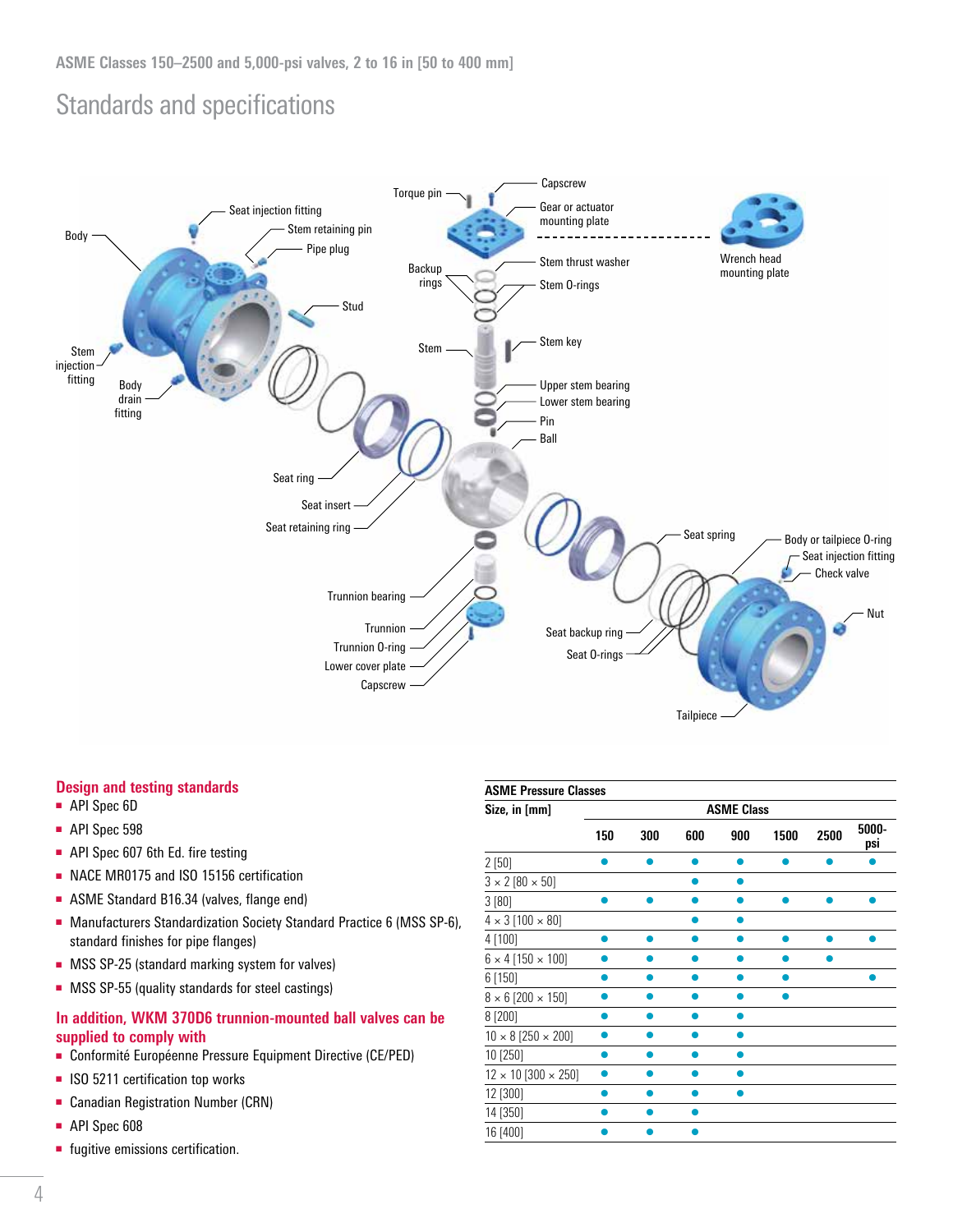### Materials list

| <b>Body Group Trim Number</b> | 24                         | 37                           | 23                         | 27                                                                   |
|-------------------------------|----------------------------|------------------------------|----------------------------|----------------------------------------------------------------------|
| Part                          | <b>Carbon Steel</b>        | Low-Temperature Carbon Steel | <b>Stainless Steel</b>     | <b>Carbon Steel 3-mil Electroless</b><br><b>Nickel Plating (ENP)</b> |
| Body                          | A216 Gr. WCC               | A352 Gr. LCC                 | A351 Gr. CF8M              |                                                                      |
| Tailpiece                     | A216 Gr. WCC               | A352 Gr. LCC                 | A351 Gr. CF8M              |                                                                      |
| Lower cover plate             | Carbon steel               | A350 Gr. LF2                 | 316 SS                     | -                                                                    |
| Studs                         | A320 Gr. L7M (zinc plated) | A320 Gr. L7M (zinc plated)   | A320 Gr. L7M (zinc plated) | -                                                                    |
| Nuts                          | A194 Gr. 7ML (zinc plated) | A194 Gr. 7ML (zinc plated)   | A194 Gr. 7ML (zinc plated) | -                                                                    |
| Capscrews                     | L7M                        | L7M                          | L7M                        |                                                                      |
| Pipe plug                     | SS                         | SS                           | SS                         |                                                                      |
| Adapter plate                 | Carbon steel (CS)          | A350 Gr. LF2                 | A350 Gr. LF2               |                                                                      |

All body group trim numbers are compliant with NACE MR0175 and ISO 15156 certification.

| <b>Internal Group Trim Number</b> | 24                        | 37                            | 23                              | 27                             |
|-----------------------------------|---------------------------|-------------------------------|---------------------------------|--------------------------------|
| Ball                              | A216 Gr. WCC/A105 CS ENP  | A352 Gr. LCC/A350 Gr. LF2 ENP | A182 Gr. 316/A351 Gr. CF8M      | A216 Gr. WCC/A105 CS 3 mil ENP |
| Stem drive pin                    | Alloy steel               | Allov steel                   | 316 SS                          | Alloy steel                    |
| Stem or trunnion                  | A105 CS ENP               | A350 Gr. LF2 ENP              | A182 Gr. 316 SS                 | A105 CS 3 mil ENP              |
| Seat rings                        | A 216 Gr. WCC/A105 CS ENP | A352 Gr. LCC/A350 Gr. LF2 ENP | A182 Gr. 316/A351 Gr. CF8M      | A216 Gr. WCC/A105 CS 3 mil ENP |
| Seat spring                       | B637 N07500               | B637 N07500                   | B637 N07500                     | B637 N07500                    |
| Stem and trunnion bearings        | CS and filled PTFE        | CS and filled PTFE            | CS and filled PTFE <sup>+</sup> | CS and filled PTFE             |
| Thrust washer                     | CS and filled PTFE        | CS and filled PTFE            | CS and filled PTFE <sup>+</sup> | CS and filled PTFE             |
| Ground spring                     | SS                        | SS                            | SS                              | SS                             |

Note: Trim 24 is suitable for ambient temperatures from -20 to 400 degF [-29 to 204 degC].

Trims 23 and 37 are suitable for ambient temperatures from –50 to 400 degF [–46 to 204 degC] (must be combined with appropriate seal code).

† 23-23 full stainless steel gets stainless steel thrust washer and bearings.

| <b>Seal Group Trim Code</b> | YXF <sup>+</sup>                               | TFF                                  | YRF                                      | <b>PWF</b> <sup>+</sup>                          |
|-----------------------------|------------------------------------------------|--------------------------------------|------------------------------------------|--------------------------------------------------|
| Part                        | <b>Fire Tested</b>                             | Classes 150-600 Fire Tested          | <b>Fire Tested</b>                       | <b>Fire Tested</b>                               |
| Temperature limits          | $-50^{\circ}$ to 250 degF<br>[—46 to 121 degC] | $0$ to 350 degF<br>[–18 to 177 degC] | $-20$ to 250 degF<br>$[-29$ to 121 degCl | $-50^{\circ}$ to 350 degF<br>$[-46$ to 177 degC] |
| Seat face seals             | Nylon (N6)                                     | <b>Filled PTFE</b>                   | Nylon (N6)                               | <b>PEEK®</b>                                     |
| Stem seal O-rings           | James Walker <sup>®</sup> HNBR                 | <b>FKM®</b>                          | <b>HNBR</b>                              | <b>FKM GLT</b>                                   |
| Body and tailpiece O-rings  | James Walker HNBR                              | <b>FKM</b>                           | <b>HNBR</b>                              | <b>FKM GLT</b>                                   |
| Seat O-rings                | James Walker HNBR                              | <b>FKM</b>                           | <b>HNBR</b>                              | <b>FKM GLT</b>                                   |
| Trunnion O-ring             | James Walker HNBR                              | <b>FKM</b>                           | <b>HNBR</b>                              | <b>FKM GLT</b>                                   |
| Backup rings                | Nylon or PEEK                                  | PEEK                                 | Nylon or PEEK                            | PEEK                                             |

† When combined with trim 23 or 37, use body and internal group code. Consult Cameron for a complete list of trim temperature ranges.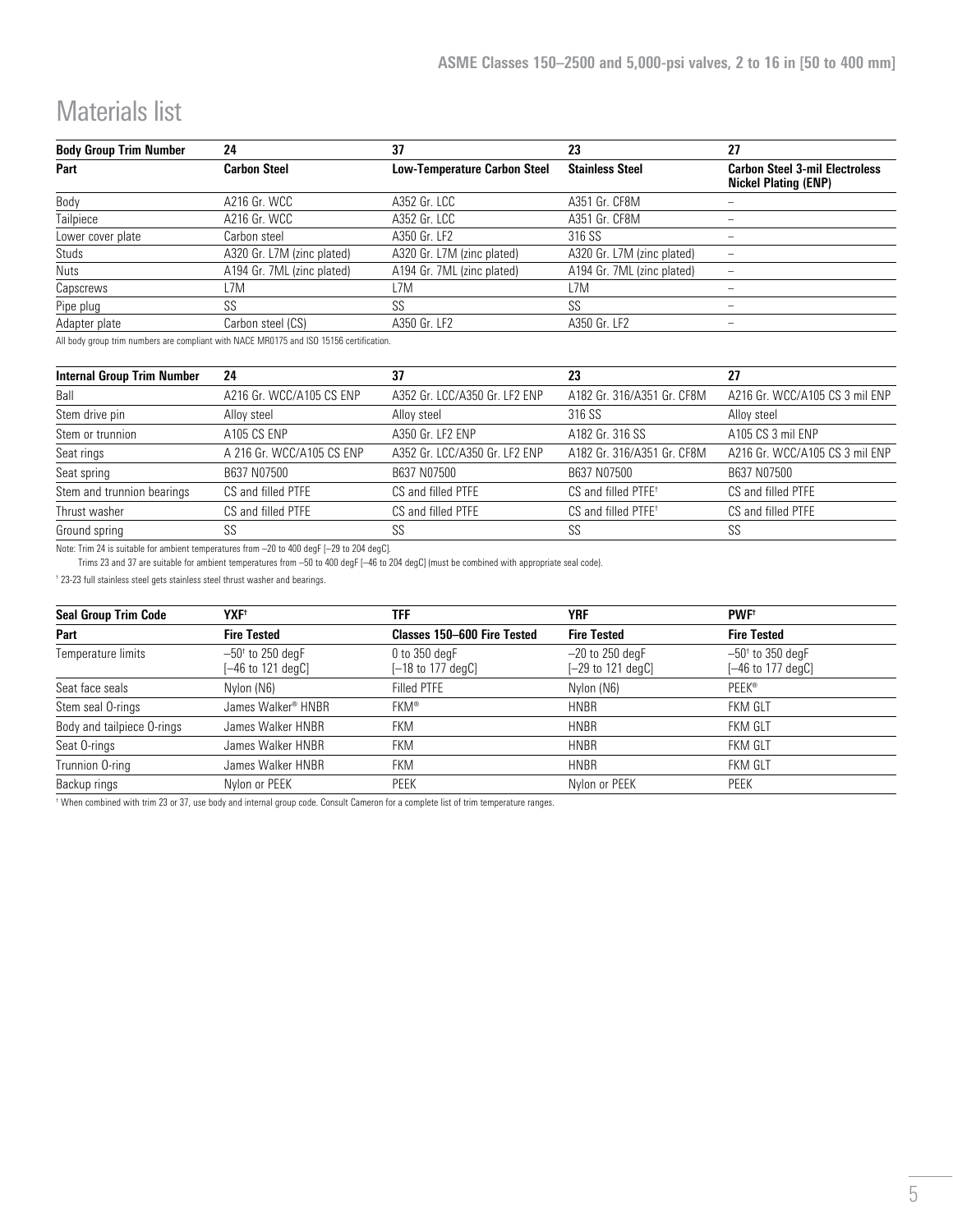### Trim codes

| $\boldsymbol{2}$  | D <sub>6</sub>                    | 600            | $RF \times RF$               | 24 | Υ                  |            | R                                                                                                                             | F           | 24                           |                | LG          |    |    |
|-------------------|-----------------------------------|----------------|------------------------------|----|--------------------|------------|-------------------------------------------------------------------------------------------------------------------------------|-------------|------------------------------|----------------|-------------|----|----|
| Size, in [mm]     | Valve model                       | Pressure class | End connections Body group   |    |                    | Seat group | Seal group                                                                                                                    | Fire tested |                              | Internal group | Actuation   |    |    |
|                   |                                   |                |                              |    |                    |            |                                                                                                                               |             |                              |                |             |    |    |
|                   | 370D6                             | 150 to 5000    | Stainless steel              |    | 23                 |            | <b>FKM</b>                                                                                                                    | F           |                              |                | Less gear   |    | LG |
|                   | 370D6P-PED                        |                | Carbon steel                 |    | 24                 |            | James Walker 985                                                                                                              | Χ           |                              |                | Worm gear   |    | WG |
|                   | 2 to 16 in [50 to 400 mm]         |                | Low-temperature carbon steel |    | 37                 |            | <b>HNBR</b>                                                                                                                   | R           |                              |                | Wrench head |    | WH |
|                   |                                   |                |                              |    | Devlon®            | D          | James Walker 101                                                                                                              | S           |                              |                |             |    |    |
|                   |                                   |                |                              |    | Nylon (N6)         | Υ          | <b>FKM GLT</b>                                                                                                                | W           | Stainless steel              |                |             | 23 |    |
|                   |                                   |                |                              |    | <b>Filled PTFE</b> | Τ          | James Walker FR58                                                                                                             | $\vee$      | Carbon steel                 |                |             | 24 |    |
|                   |                                   |                |                              |    | PEEK               | P          |                                                                                                                               |             | Carbon steel 3-mil ENP       |                |             | 27 |    |
|                   |                                   |                |                              |    |                    |            |                                                                                                                               |             | Low-temperature carbon steel |                |             | 37 |    |
|                   |                                   |                |                              |    |                    |            |                                                                                                                               |             |                              |                |             |    |    |
|                   | Part number code and how to order |                |                              |    |                    |            |                                                                                                                               |             |                              |                |             |    |    |
|                   |                                   |                |                              |    |                    |            | Class 150 (flanged $\times$ flanged; 2, 3, and 4 in)<br>0<br>Class 150 (6 in and larger)                                      |             |                              |                |             |    |    |
|                   |                                   |                |                              |    |                    |            | Class 300<br>2                                                                                                                |             |                              |                |             |    |    |
|                   |                                   | Pressure class |                              |    |                    |            | 3<br>Class 600<br>Class 900<br>4                                                                                              |             |                              |                |             |    |    |
|                   |                                   |                |                              |    |                    |            | <b>Class 1500</b><br>5                                                                                                        |             |                              |                |             |    |    |
|                   |                                   |                |                              |    |                    |            | <b>Class 2500</b><br>6                                                                                                        |             |                              |                |             |    |    |
|                   |                                   |                |                              |    |                    |            | 5,000-psi maximum operating pressure (MOP)<br>7                                                                               |             |                              |                |             |    |    |
|                   |                                   | End connection |                              |    |                    |            | $\mathbf{1}$<br>RF flange<br>RTJ flange (Class 600 and above)<br>5                                                            |             |                              |                |             |    |    |
|                   |                                   |                |                              |    |                    |            |                                                                                                                               |             |                              |                |             |    |    |
|                   |                                   |                |                              |    |                    |            | Carbon steel (24)<br>Stainless steel (23)<br>$\mathbf{2}$                                                                     |             |                              |                |             |    |    |
|                   |                                   |                | Body or tailpiece material   |    |                    |            | Low-temperature carbon steel (37)                                                                                             |             |                              |                |             |    |    |
|                   |                                   |                |                              |    |                    |            | Carbon steel ZPEX <sup>®</sup> (26)<br>4                                                                                      |             |                              |                |             |    |    |
|                   |                                   |                |                              |    |                    |            | 5 PED carbon steel (24)<br>PED stainless steel (23)<br>6                                                                      |             |                              |                |             |    |    |
|                   |                                   |                |                              |    |                    |            | PED low-temperature carbon steel (37)<br>7                                                                                    |             |                              |                |             |    |    |
|                   |                                   |                |                              |    |                    |            | Nylon (N6) (Y)                                                                                                                |             |                              |                |             |    |    |
|                   |                                   |                | Seat insert material         |    |                    |            | 2 Filled PTFE (T)                                                                                                             |             |                              |                |             |    |    |
|                   |                                   |                |                              |    |                    |            | 3<br>PEEK (P)<br>5<br>Devlon V (D)                                                                                            |             |                              |                |             |    |    |
| Valve             | <b>Base</b>                       |                |                              |    |                    |            |                                                                                                                               |             |                              |                |             |    |    |
| <b>SE</b>         | Number                            |                |                              |    |                    |            | High-fluorine FKM (F) 0 degF [-18 degC]<br>2 AFLAS® (L) 30 degF [-1 degC]                                                     |             |                              |                |             |    |    |
| $\overline{2}$    | 2365466                           |                |                              |    |                    |            | 3 HNBR (R) -20 degF [-29 degC] <sup>+</sup>                                                                                   |             |                              |                |             |    |    |
| $3\times2$        | 2365467                           |                |                              |    |                    |            | $\overline{4}$<br>James Walker Elast-O-Lion 101 (HNBR) (S) -20 degF [-29 degC] <sup>t, ±</sup>                                |             |                              |                |             |    |    |
| 3                 | 2365468                           |                | Seal material                |    |                    |            | James Walker FR58/90 (V) -15 degF [-26 degC] <sup>+</sup><br>5<br>Fluoroelastomer GLT (W) -50 degF [-46 degC] <sup>t, ±</sup> |             |                              |                |             |    |    |
| $4 \times 3$      | 2365469                           |                |                              |    |                    |            | James Walker Elast-O-Lion 985 (HNBR) (X) -50 degF [-46 degC] <sup>+</sup><br>7                                                |             |                              |                |             |    |    |
| 4                 | 2365470                           |                |                              |    |                    |            | James Walker FR25/90 (U) -40 degF [-40 degC] <sup>+</sup><br>9                                                                |             |                              |                |             |    |    |
| $6 \times 4$      | 2365471<br>2365472                |                |                              |    |                    |            | Carbon steel 1-mil ENP (24)                                                                                                   |             |                              |                |             |    |    |
| 6<br>$8 \times 6$ | 2365473                           |                |                              |    |                    |            | Stainless steel (23)<br>2                                                                                                     |             |                              |                |             |    |    |
| 8                 | 2365474                           |                | Trim material                |    |                    |            | Low-temperature carbon steel (37)<br>3<br>Carbon steel 3-mil ENP (27)<br>4                                                    |             |                              |                |             |    |    |
| $10 \times 8$     | 2365475                           |                |                              |    |                    |            |                                                                                                                               |             |                              |                |             |    |    |
| 10                | 2365476                           |                |                              |    |                    |            | Less gear (LG)<br>1<br>2 Wrench head (WH) 2-in, 150 to 4-in, 1500; 2- and 3-in, 2500;                                         |             |                              |                |             |    |    |
| $12 \times 10$    | 2365477                           |                |                              |    |                    |            | and 6-in, 150 or 300 only; 2- to 4-in, 5,000-psi                                                                              |             |                              |                |             |    |    |
| 12                | 2365478                           |                |                              |    |                    |            | Gear operator with lock device (WG)<br>3                                                                                      |             |                              |                |             |    |    |
| 14                | 2365480                           |                | Actuation                    |    |                    |            | Less gear (LG ISO) ISO top works<br>4                                                                                         |             |                              |                |             |    |    |
| 16                | 2365481                           |                |                              |    |                    |            | Gear operator with lock device (WG ISO)<br>5                                                                                  |             |                              |                |             |    |    |
|                   |                                   |                |                              |    |                    |            | Wrench head pipe assembly (WP) 2-in 150 to 4-in 600;<br>6<br>2-in 1500 or 2500; and 6-in 150 only                             |             |                              |                |             |    |    |
|                   |                                   |                |                              |    |                    |            |                                                                                                                               |             |                              |                |             |    |    |
|                   | XXXXXXX-XXXXXXX                   |                |                              |    |                    |            | <sup>†</sup> Antiexplosive decompression (AED) certified                                                                      |             |                              |                |             |    |    |

† Antiexplosive decompression (AED) certified ‡ Low-emissions certified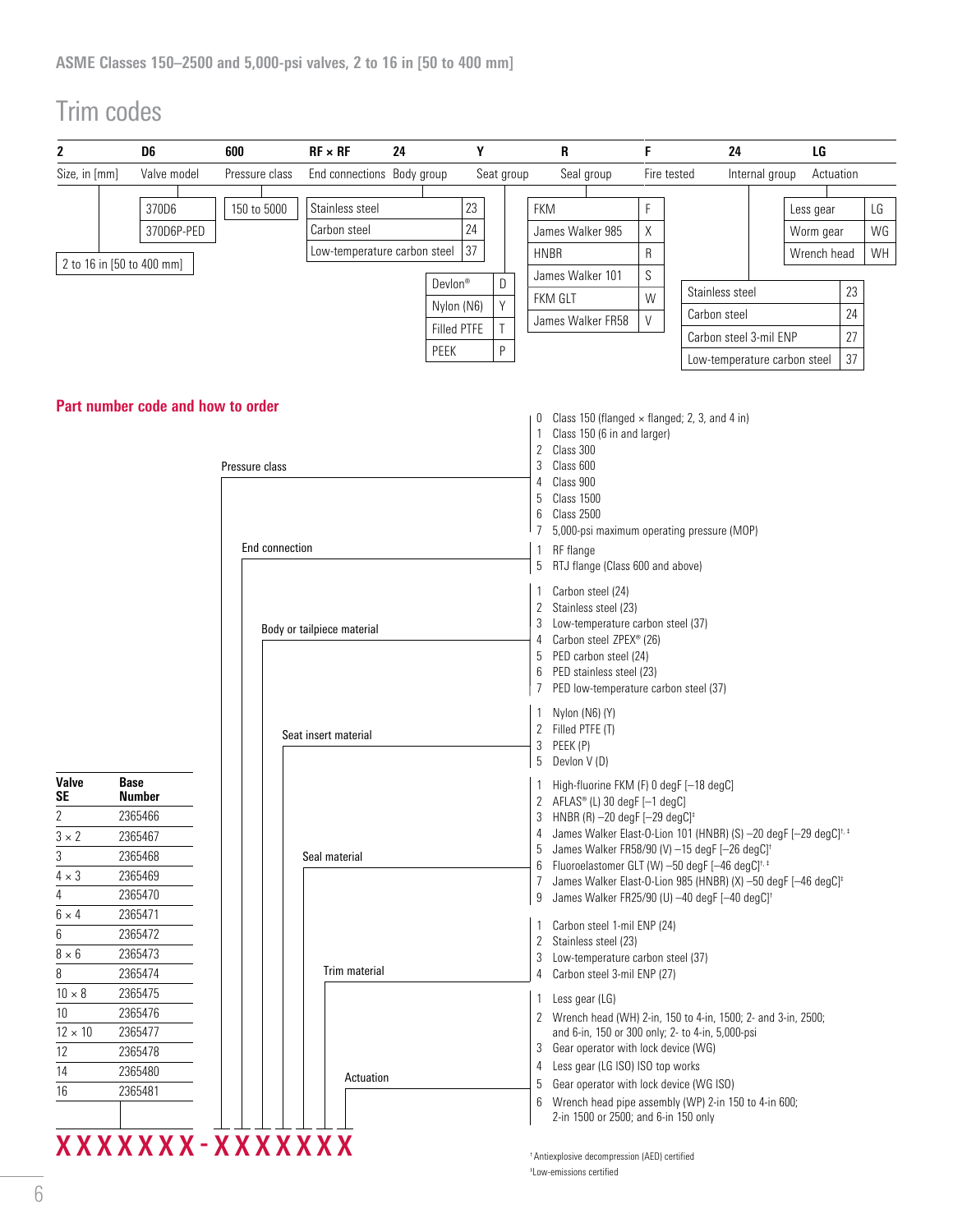## ASME Class 150 valve dimensions

2 to 16 in [50 to 400 mm]



|  | Dimensions |  |  |
|--|------------|--|--|
|  |            |  |  |

| ринензічнэ                           |                 |           |                  |                 |                  |                  |                  |                  |                  |                               |                                          |                  |                      |                 |                  |                  |                 |                              |                  |                 |               |
|--------------------------------------|-----------------|-----------|------------------|-----------------|------------------|------------------|------------------|------------------|------------------|-------------------------------|------------------------------------------|------------------|----------------------|-----------------|------------------|------------------|-----------------|------------------------------|------------------|-----------------|---------------|
| Size, in<br>[mm]                     | A<br>RF         | <b>RJ</b> | B                | BB              | E                | H                | J                | К                | L                | $M^{\dagger}$                 | N <sup>t</sup>                           | P                | Ot                   | R               | Τ                | U                | V               | W                            | X                | Υ               | z             |
| 2<br>[50]                            | 7.00<br>[178]   |           | 2.00<br>[51]     | 2.00<br>[51]    | 6.31<br>[160.3]  | 4.31<br>[109.5]  | 4.67<br>[118.6]  | 0.962<br>[24.43] | 0.862<br>[21.8]  | 4.016<br>$[102.00]$ $[124.4]$ | 4.90                                     | 0.318<br>[8.08]  | 0.43<br>[10.9] (4)   | 0.59<br>[14.99] | 5.77<br>[146.6]  | 7.32<br>[185.9]  | 1.75<br>[44.5]  | 9.06<br>$[230.12]$ $[154.4]$ | 6.00             | 7.7<br>$[196]$  | 6.7<br>[170]  |
| 3<br>$[80]$                          | 8.00<br>[203]   |           | 3.00<br>$[76]$   | 3.00<br>$[76]$  | 7.14<br>[181.4]  | 5.19<br>[131.8]  | 5.54<br>[140.7]  | 1.219<br>[30.96] | 1.098<br>[27.89] | 4.016<br>$[102.00]$ $[124.4]$ | 4.90                                     | 0.318<br>[8.08]  | 0.43<br>[10.9] (4)   | 0.59<br>[14.99] | 6.64<br>[168.7]  | 8.19<br>[208.0]  | 1.75<br>[44.5]  | 9.06<br>$[230.12]$ $[154.4]$ | 6.00             | 13.7<br>[348]   | 7.5<br>[191]  |
| 4<br>[100]                           | 9.00<br>$[229]$ |           | 4.00<br>[102]    | 4.00<br>[102]   | 9.14<br>[232.2]  | 6.65<br>[168.9]  | 7.11<br>[180.6]  | 1.533<br>[38.94] | 1.413<br>[35.89] | 5.512<br>[140.00]             | 6.90<br>[175.00]                         | 0.398<br>[10.11] | 0.67<br>[17] (4)     | 0.77<br>[19.56] | 8.48<br>[215.4]  | 10.18<br>[258.6] | 2.51<br>[63.8]  | 9.06<br>$[230.12]$ $[154.4]$ | 6.00             | 23.9<br>$[607]$ | 9.6<br>[244]  |
| $6 \times 4$<br>$[150 \times 100]$   | 15.50<br>[394]  |           | 4.00<br>$[102]$  | 6.00<br>[152]   | 9.14<br>[232.2]  | 6.65<br>[168.9]  | 7.11<br>[180.6]  | 1.533<br>[38.94] | 1.413<br>[35.89] | 5.512                         | 6.90<br>$[140.00]$ $[175.00]$            | 0.398<br>[10.11] | 0.67<br>[17] (4)     | 0.77<br>[19.56] | 8.48<br>[215.4]  | 10.18<br>[258.6] | 2.51<br>[63.8]  | 9.06<br>$[230.12]$ $[154.4]$ | 6.00             |                 |               |
| 6<br>[150]                           | 15.50<br>[394]  |           | 6.00<br>[152]    | 6.00<br>[152]   | 11.50<br>[292.1] | 8.25<br>[209.5]  | 9.17<br>[232.9]  | 1.770<br>[44.96] | 1.650<br>[41.91] | 6.00<br>$[152.40]$ $[177.8]$  | 7.00                                     | 0.476<br>[12.09] | 0.56<br>[14.2] (4)   | 0.84<br>[21.3]  | 10.54<br>[267.7] | 12.24<br>[310.9] | 2.51<br>[63.8]  | 12.19<br>[309.6]             | 12.00<br>[304.8] | 38.2<br>[970]   | 11.9<br>[302] |
| $8 \times 6$<br>$[200 \times 150]$   | 18.00<br>[457]  |           | 6.00<br>[152]    | 8.00<br>$[203]$ | 11.50<br>[292.1] | 8.25<br>[209.5]  | 9.17<br>[232.9]  | 1.770<br>[44.96] | 1.650<br>[41.91] | 6.00<br>$[152.40]$ $[177.8]$  | 7.00                                     | 0.476<br>[12.09] | 0.56<br>[14.2] (4)   | 0.84<br>[21.3]  | 10.54<br>[267.7] | 12.24<br>[310.9] | 2.51<br>[63.8]  | 12.19<br>[309.6]             | 12.00<br>304.81  |                 |               |
| 8<br>$[200]$                         | 18.00<br>[457]  |           | 8.00<br>[203]    | 8.00<br>[203]   | 14.00<br>[355.6] | 10.06<br>[255.5] | 11.52<br>[292.6] | 2.024<br>[51.41] | 1.886<br>[47.90] | 6.496<br>$[165.00]$ $[203.2]$ | 8.00                                     | 0.556<br>[14.12] | 0.81<br>[20.6] (4)   | 0.94<br>[23.88] | 13.02<br>[330.7] | 14.79<br>[375.7] | 3.00<br>[76.2]  | 12.19<br>[309.6]             | 16.00<br>[406.4] |                 |               |
| $10 \times 8$<br>$[250 \times 200]$  | 21.00<br>[533]  |           | 8.00<br>[203]    | 10.00<br>[254]  | 14.00<br>[355.6] | 10.06<br>[255.5] | 11.52<br>[292.6] | 2.024<br>[51.41] | 1.886<br>[47.90] | 6.496<br>[165.00]             | 8.00<br>[203.2]                          | 0.556<br>[14.12] | 0.81<br>$[20.6]$ (4) | 0.94<br>[23.88] | 13.02<br>[330.7] | 14.79<br>[375.7] | 3.00<br>[76.2]  | 12.19<br>[309.6]             | 16.00<br>[406.4] |                 |               |
| 10<br>$[250]$                        | 21.00<br>[533]  |           | 10.00<br>[254]   | 10.00<br>[254]  | 16.52<br>[419.6] | 12.00<br>[304.8] | 13.42<br>[340.9] | 2.514<br>[63.86] | 2.357<br>[59.87] | 8.00<br>[203.20]              | 9.50<br>[241.3]                          | 0.712<br>[18.08] | 0.81<br>$[20.6]$ (4) | 0.94<br>[23.9]  | 15.30<br>[388.6] | 17.28<br>[438.9] | 3.63<br>[92.08] | 14.94<br>[379.5]             | 20.00<br>[508.0] |                 |               |
| $12 \times 10$<br>$[300 \times 250]$ | 24.00<br>[610]  |           | 10.00<br>[254]   | 12.00<br>[305]  | 16.52<br>[419.6] | 12.00<br>[304.8] | 13.42<br>[340.9] | 2.514<br>[63.86] | 2.357<br>[59.87] | 8.00<br>[203.20]              | 9.50<br>[241.3]                          | 0.712<br>[18.08] | 0.81<br>[20.6] (4)   | 0.94<br>[23.9]  | 15.30<br>[388.6] | 17.28<br>[438.9] | 3.63<br>[92.08] | 14.94<br>[379.5]             | 20.00<br>[508.0] |                 |               |
| $12 \overline{ }$<br>[300]           | 24.00<br>[610]  |           | 12.00<br>$[305]$ | 12.00<br>[305]  | 17.95<br>[501.6] | 13.27<br>[337.0] | 14.85<br>[377.2] | 2.514<br>[63.86] | 2.357<br>[59.87] | 8.00<br>$[203.20]$ $[241.3]$  | 9.50                                     | 0.712<br>[18.08] | 0.81<br>[20.6] (4)   | 0.94<br>[23.9]  | 16.73<br>[424.9] | 18.71<br>[475.2] | 3.63<br>[92.08] | 14.94<br>[379.5]             | 20.00<br>[508.0] |                 |               |
| 14<br>[350]                          | 27.00<br>[686]  |           | 13.25<br>[337]   | 13.25<br>[337]  | 21.04<br>[534.4] | 15.28<br>[388.1] | 16.97<br>[431.0] | 3.007<br>[76.38] | 2.830<br>[71.88] | 10.00                         | 11.90<br>[254.00] [302.00] [20.12]       | 0.792            | 0.67<br>$[17]$ (8)   | 1.25<br>[31.80] | 19.22<br>[488.2] | 21.68<br>[550.7] | 4.63<br>[117.5] | 18.09<br>[459.5]             | 24.00<br>[609.6] |                 |               |
| 16<br>$[400]$                        | 30.00<br>[762]  |           | 15.25<br>[387]   | 15.25<br>[387]  | 22.67<br>[575.8] | 16.91<br>[429.5] | 18.6<br>[472.4]  | 3.007<br>[76.38] | 2.830<br>[71.88] | 10.00                         | 11.90<br>$[254.00]$ $[302.00]$ $[20.12]$ | 0.792            | 0.67<br>$[17]$ (8)   | 1.25<br>[31.80] | 20.85<br>[529.6] | 23.31<br>[592.1] | 4.63<br>[117.5] | 19.72<br>[500.9]             | 30.00<br>[762.0] |                 |               |
|                                      |                 |           |                  |                 |                  |                  |                  |                  |                  |                               |                                          |                  |                      |                 |                  |                  |                 |                              |                  |                 |               |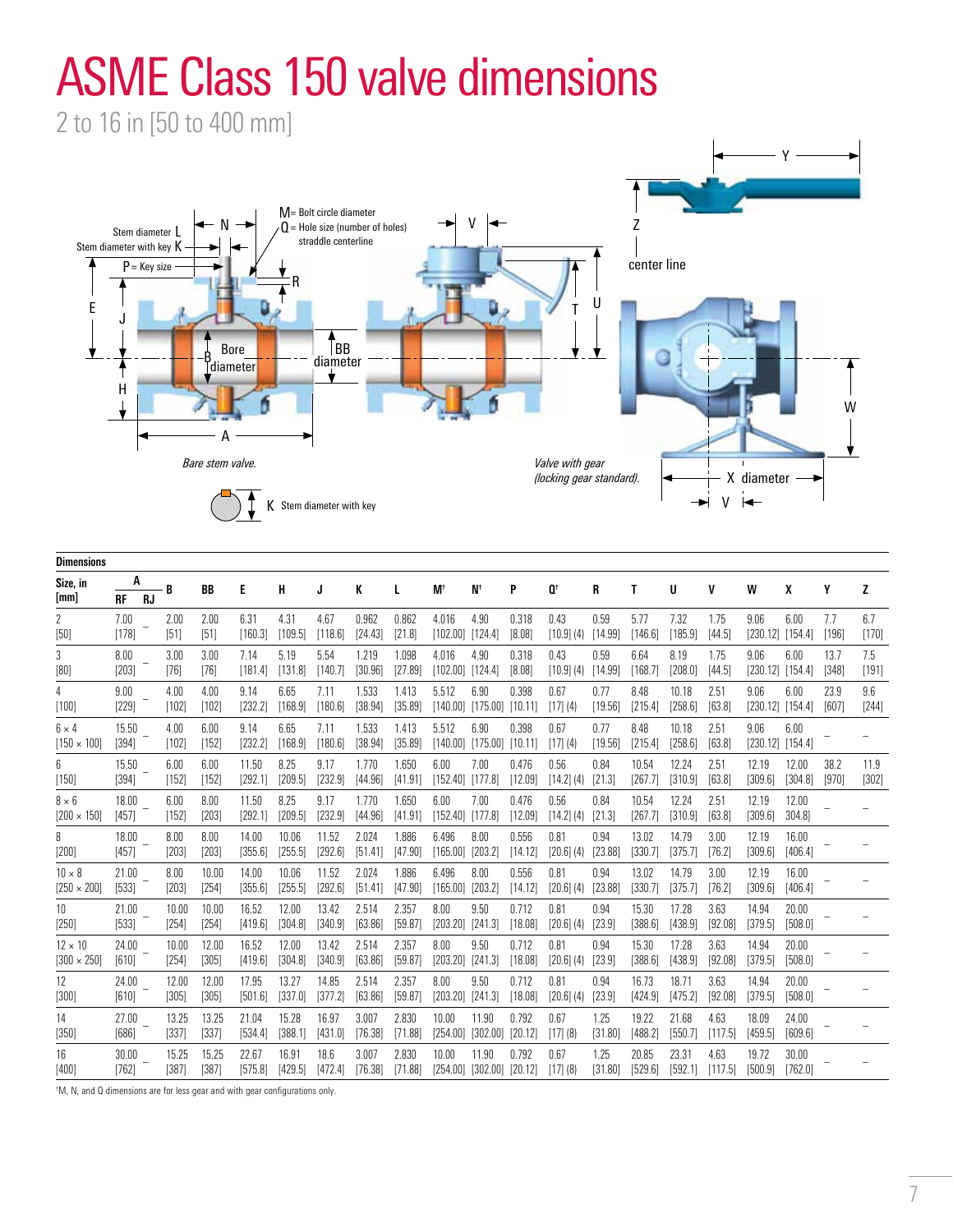## ASME Class 300 valve dimensions

2 to 16 in [50 to 400 mm]



| <b>Dimensions</b>                    |                  |           |                |                |                  |                              |                  |                  |                  |                    |                   |                  |                    |                 |                  |                  |                 |                  |                  |               |              |
|--------------------------------------|------------------|-----------|----------------|----------------|------------------|------------------------------|------------------|------------------|------------------|--------------------|-------------------|------------------|--------------------|-----------------|------------------|------------------|-----------------|------------------|------------------|---------------|--------------|
| Size, in<br>[mm]                     | A<br>RF          | <b>RJ</b> | B              | <b>BB</b>      | E                | H                            | J                | ĸ                | L                | M <sup>t</sup>     | Nt                | P                | O <sub>t</sub>     | R               | т                | U                | V               | W                | X                | γ             | Z            |
| 2<br>[50]                            | 8.50<br>[216]    |           | 2.00<br>[51]   | 2.00<br>$[51]$ | 6.31<br>[160.3]  | 4.31<br>[109.5]              | 4.67<br>[118.6]  | 1.219<br>[30.96] | 1.098<br>[27.89] | 4.016<br>[102.00]  | 4.90<br>[124.4]   | 0.318<br>[8.08]  | 0.43<br>[10.9] (4) | 0.59<br>[14.99] | 5.77<br>[146.6]  | 7.32<br>[185.9]  | 1.75<br>[44.5]  | 9.06<br>[230.12] | 6.00<br>[154.4]  | 13.7<br>[348] | 6.7<br>[170] |
| 3<br>[80]                            | 11.12<br>[282]   |           | 3.00<br>[76]   | 3.00<br>$[76]$ | 7.14<br>[181.4]  | 5.19<br>[131.8]              | 5.54<br>[140.7]  | 1.219<br>[30.96] | 1.098<br>[27.89] | 4.016<br>[102.00]  | 4.90<br>[124.4]   | 0.318<br>[8.08]  | 0.43<br>[10.9] (4) | 0.59<br>[14.99] | 6.64<br>[168.7]  | 8.19<br>[208.0]  | 1.75<br>[44.5]  | 9.06<br>[230.12] | 6.00<br>[154.4]  | 19.7<br>[500] | 7.5<br>[191] |
| 4<br>$[100]$                         | 12.00<br>[305]   |           | 4.00<br>[102]  | 4.00<br>[102]  | 9.14<br>[232.2]  | 6.65<br>[168.9]              | 7.11<br>[180.6]  | 1.533<br>[38.94] | 1.413<br>[35.89] | 5.512<br>[140.00]  | 6.90<br>[175.00]  | 0.398<br>[10.11] | 0.67<br>[17] (4)   | 0.77<br>[19.56] | 8.48<br>[215.4]  | 10.18<br>[258.6] | 2.51<br>[63.8]  | 9.06<br>[230.12] | 6.00<br>[154.4]  | 31.9<br>[810] | 9.6<br>[244] |
| $6 \times 4$<br>$[150 \times 100]$   | 15.88<br>$[403]$ |           | 4.00<br>[102]  | 6.00<br>[152]  | 9.14             | 6.65<br>$[232.2]$ $[168.9]$  | 7.11<br>[180.6]  | 1.533<br>[38.94] | 1.413<br>[35.89] | 5.512<br>[140.00]  | 6.90<br>[175.00]  | 0.398<br>[10.11] | 0.67<br>[17] (4)   | 0.77<br>[19.56] | 8.48<br>[215.4]  | 10.18<br>[258.6] | 2.51<br>[63.8]  | 9.06<br>[230.12] | 6.00<br>[154.4]  |               |              |
| 6<br>[150]                           | 15.88<br>[403]   |           | 6.00<br>[152]  | 6.00<br>[152]  | 11.50            | 8.25<br>$[292.1]$ $[209.5]$  | 9.17<br>[232.9]  | 1.770<br>[44.96] | 1.650<br>[41.91] | 6.00<br>[152.40]   | 7.00<br>[177.8]   | 0.476<br>[12.09] | 0.56<br>[14.2] (4) | 0.84<br>[21.3]  | 10.54<br>[267.7] | 12.24<br>[310.9] | 2.51<br>[63.8]  | 12.19<br>[309.6] | 12.00<br>[304.8] |               |              |
| $8 \times 6$<br>$[200 \times 150]$   | 19.75<br>[502]   |           | 6.00<br>[152]  | 8.00<br>[203]  | 11.50            | 8.25<br>[292.1] [209.5]      | 9.17<br>[232.9]  | 1.770<br>[44.96] | 1.650<br>[41.91] | 6.00<br>[152.40]   | 7.00<br>[177.8]   | 0.476<br>[12.09] | 0.56<br>[14.2] (4) | 0.84<br>[21.3]  | 10.54<br>[267.7] | 12.24<br>[310.9] | 2.51<br>[63.8]  | 12.19<br>[309.6] | 12.00<br>304.81  |               |              |
| 8<br>[200]                           | 19.75<br>[502]   |           | 8.00<br>[203]  | 8.00<br>[203]  | 14.95<br>[379.7] | 10.45<br>[265.4]             | 11.85<br>[301.0] | 2.514<br>[63.86] | 2.357<br>[59.87] | 8.00<br>[203.20]   | 9.50<br>[241.3]   | 0.712<br>[18.08] | 0.81<br>[20.6] (4) | 0.94<br>[23.88] | 13.73<br>[348.7] | 15.71<br>[399.0] | 3.63<br>[92.08] | 13.81<br>[350.8] | 16.00<br>[406.4] |               |              |
| $10 \times 8$<br>$[250 \times 200]$  | 22.38<br>[568]   |           | 8.00<br>[203]  | 10.00<br>[254] | 14.95            | 10.45<br>$[379.7]$ $[265.4]$ | 11.85<br>[301.0] | 2.514<br>[63.86] | 2.357<br>[59.87] | 8.00<br>[203.20]   | 9.50<br>[241.3]   | 0.712<br>[18.08] | 0.81<br>[20.6] (4) | 0.94<br>[23.88] | 13.73<br>[348.7] | 15.71<br>[399.0] | 3.63<br>[92.08] | 13.81<br>[350.8] | 16.00<br>[406.4] |               |              |
| 10 <sup>°</sup><br>$[250]$           | 22.38<br>[568]   |           | 10.00<br>[254] | 10.00<br>[254] | 16.52<br>[419.6] | 12.00<br>[304.8]             | 13.42<br>[340.9] | 2.514<br>[63.86] | 2.357<br>[59.87] | 8.00<br>[203.20]   | 9.50<br>[241.3]   | 0.712<br>[18.08] | 0.81<br>[20.6] (4) | 0.94<br>[23.9]  | 15.30<br>[388.6] | 17.28<br>[438.9] | 3.63<br>[92.08] | 14.94<br>[379.5] | 20.00<br>[508.0] |               |              |
| $12 \times 10$<br>$[300 \times 250]$ | 25.50<br>[648]   |           | 10.00<br>[254] | 12.00<br>[305] | 16.52            | 12.00<br>$[419.6]$ $[304.8]$ | 13.42<br>[340.9] | 2.514<br>[63.86] | 2.357<br>[59.87] | 8.00<br>[203.20]   | 9.50<br>[241.3]   | 0.712<br>[18.08] | 0.81<br>[20.6] (4) | 0.94<br>[23.9]  | 15.30<br>[388.6] | 17.28<br>[438.9] | 3.63<br>[92.08] | 14.94<br>[379.5] | 20.00<br>[508.0] |               |              |
| 12<br>$[300]$                        | 25.50<br>[648]   |           | 12.00<br>[305] | 12.00<br>[305] | 20.17            | 14.41<br>$[512.3]$ $[366.0]$ | 16.10<br>[408.9] | 3.007<br>[76.38] | 2.830<br>[71.88] | 10.00<br>[254.00]  | 9.50<br>[241.3]   | 0.792<br>[20.12] | 0.67<br>[17] (8)   | 1.25<br>[31.80] | 18.35<br>[466.1] | 20.81<br>[528.6] | 4.63<br>[117.5] | 18.09<br>[459.5] | 24.00<br>[609.6] |               |              |
| 14<br>[350]                          | 30.00<br>[762]   |           | 13.25<br>[337] | 13.25<br>[337] | 21.04<br>[534.4] | 15.28<br>[388.1]             | 16.97<br>[431.0] | 3.007<br>[76.38] | 2.830<br>[71.88] | 10.00<br>[254.00]  | 11.90<br>[302.00] | 0.792<br>[20.12] | 0.67<br>[17] (8)   | 1.25<br>[31.80] | 19.22<br>[488.2] | 21.68<br>[550.7] | 4.63<br>[117.5] | 19.72<br>[500.9] | 30.00<br>[762.0] |               |              |
| 16<br>[400]                          | 33.00<br>[838]   |           | 15.25<br>[387] | 15.25<br>[387] | 24.46            | 18.18<br>[621.3] [461.8]     | 19.89<br>[505.2] | 3.342<br>[84.89] | 3.145<br>[79.88] | 10.375<br>[263.53] | 12.00<br>[305.00] | 0.87<br>[22.10]  | 0.67<br>[17] (8)   | 1.27<br>[32.3]  | 25.01<br>[635.3] | 26.40<br>[670.6] | 5.67<br>[144.1] | 19.78<br>[502.4] | 20.00<br>[508.0] |               |              |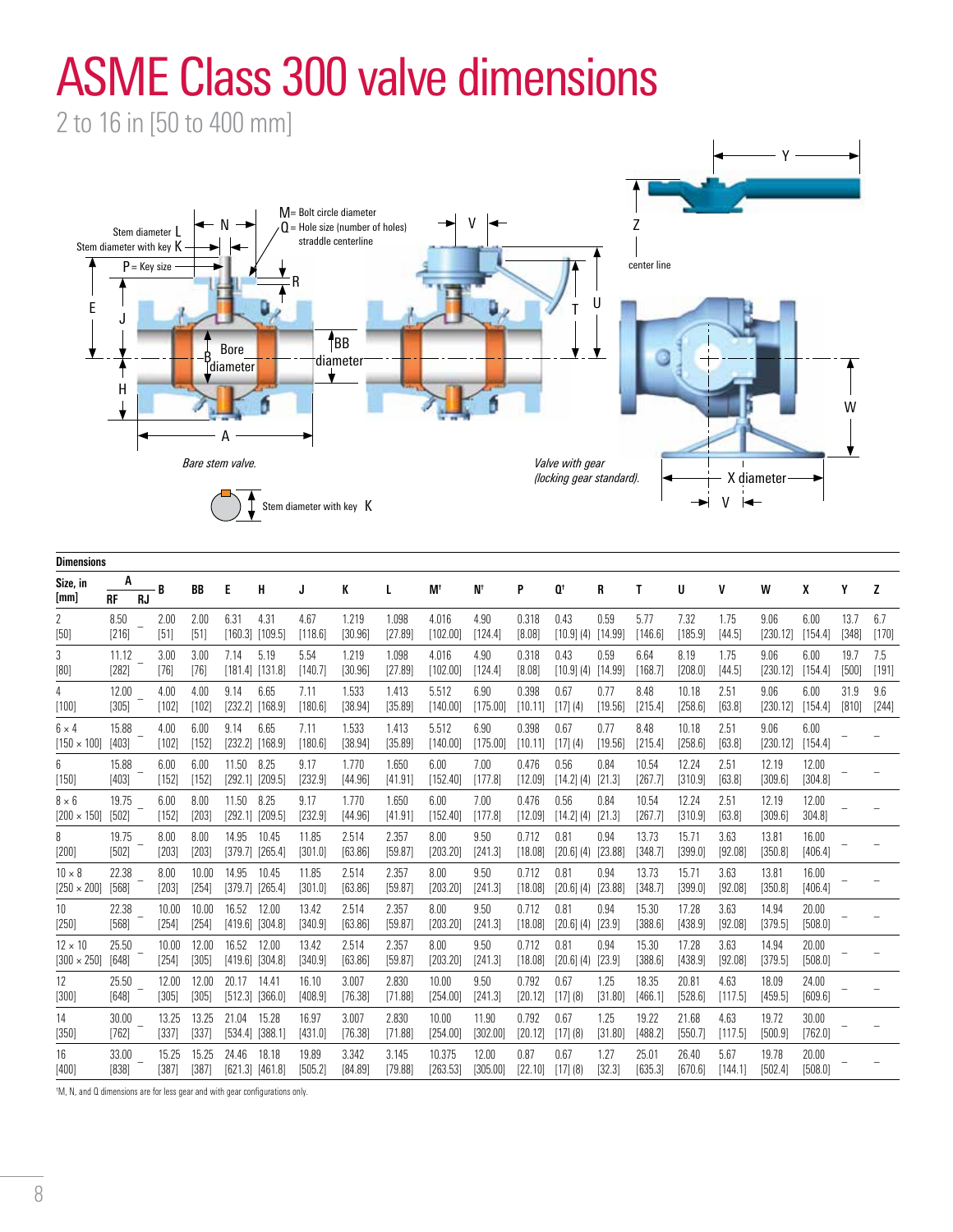## ASME Class 600 valve dimensions

2 to 16 in [50 to 400 mm]



| <b>Dimensions</b>                          |                    |                    |                  |                  |                    |                             |                     |                               |                  |                    |                   |                                 |                                                      |                 |                  |                             |                             |                              |                  |                            |              |
|--------------------------------------------|--------------------|--------------------|------------------|------------------|--------------------|-----------------------------|---------------------|-------------------------------|------------------|--------------------|-------------------|---------------------------------|------------------------------------------------------|-----------------|------------------|-----------------------------|-----------------------------|------------------------------|------------------|----------------------------|--------------|
| Size, in                                   |                    | A                  | B                | BB               | E                  | н                           | J                   | K                             | L                | $M^{\dagger}$      | $N^{\dagger}$     | P                               | Ot                                                   | R               | T                | U                           | V                           | W                            | X                | γ                          | z            |
| [mm]<br>2                                  | <b>RF</b><br>11.50 | <b>RJ</b><br>11.62 | 2.00             | 2.00             | 6.31               | 4.31                        | 4.67                | 1.219                         | 1.098            | 4.016              | 4.90              | 0.318                           | 0.43                                                 | 0.59            | 5.77             | 7.32                        | 1.75                        | 9.06                         | 6.00             | 13.7                       | 6.7          |
| $[50]$                                     | [292]              | $[295]$            | $[51]$           | [51]             | [160.3]            | [109.5]                     | $[118.6]$ $[30.96]$ |                               | [27.89]          | [102.00]           | [124.4]           | [8.08]                          | [10.9] (4)                                           | [14.99]         | [146.6]          | [185.9]                     | [44.5]                      | $[230.12]$ $[154.4]$         |                  | [348]                      | [170]        |
| $3 \times 2$<br>$[80 \times 50]$           | 14.00<br>$[356]$   | 14.12<br>[359]     | 2.00<br>$[51]$   | 3.00<br>$[76]$   | 6.31<br>[160.3]    | 4.31<br>[109.5]             | 4.67<br>[118.6]     | 1.219<br>[30.96]              | 1.098<br>[27.89] | 4.016<br>[102.00]  | 4.90<br>[124.4]   | 0.318<br>[8.08]                 | 0.43<br>[10.9] (4)                                   | 0.59<br>[14.99] | 5.77<br>[146.6]  | 7.32<br>[185.9]             | 1.75<br>[44.5]              | 9.06<br>$[230.12]$ $[154.4]$ | 6.00             |                            |              |
| 3<br>[80]                                  | 14.00<br>[356]     | 14.12<br>[359]     | 3.00<br>$[76]$   | 3.00<br>$[76]$   | 8.27<br>[210.1]    | 5.84<br>[148.3]             | 6.23<br>[158.2]     | 1.533<br>[38.94]              | 1.413<br>[35.89] | 5.512<br>[140.00]  | 6.90<br>[175.00]  | 0.398                           | 0.67<br>$[10.11]$ $[17]$ $(4)$                       | 0.77<br>[19.56] | 7.60<br>[193.0]  | 9.30<br>[236.2]             | 2.51<br>[63.8]              | 9.06<br>$[230.12]$ $[154.4]$ | 6.00             | 31.9<br>[810]              | 8.7<br>[221] |
| $4 \times 3$<br>$[100 \times 80]$          | 17.00<br>[432]     | 17.12<br>[435]     | 3.00<br>$[76]$   | 4.00<br>$[102]$  | 8.27               | 5.84<br>$[210.1]$ $[148.3]$ | 6.23<br>[158.2]     | 1.533<br>[38.94]              | 1.413<br>[35.89] | 5.512<br>[140.00]  | 6.90<br>[175.00]  | 0.398<br>$[10.11]$ $[17]$ $(4)$ | 0.67                                                 | 0.77<br>[19.56] | 7.60<br>[193.0]  | 9.30<br>[236.2]             | 2.51<br>[63.8]              | 9.06<br>$[230.12]$ $[154.4]$ | 6.00             |                            |              |
| 4<br>$[100]$                               | 17.00<br>[432]     | 17.12<br>[435]     | 4.00<br>[102]    | 4.00<br>[102]    | 10.10              | 7.02<br>$[256.5]$ $[178.3]$ | 7.77<br>[197.4]     | 1.770<br>[44.96]              | 1.650<br>[41.91] | 6.00<br>[152.40]   | 7.00<br>[177.8]   | 0.476                           | 0.56<br>$[12.09]$ $[14.2]$ (4)                       | 0.84<br>[21.3]  | 9.14<br>[232.2]  | 10.84<br>[275.3]            | 2.51<br>[63.8]              | 12.19<br>[309.6]             | 12.00<br>[304.8] | 45.2<br>$[1, 148]$ $[269]$ | 10.6         |
| $6 \times 4$<br>$[150 \times 100]$ [559]   | 22.00              | 22.12<br>[562]     | 4.00<br>[102]    | 6.00<br>[152]    | 10.10<br>$[256.5]$ | 7.02<br>[178.3]             | 7.77<br>[197.4]     | 1.770<br>[44.96]              | 1.650<br>[41.91] | 6.00<br>[152.40]   | 7.00<br>[177.8]   | 0.476                           | 0.56<br>$[12.09]$ $[14.2]$ (4)                       | 0.84<br>[21.3]  | 9.14<br>[232.2]  | 10.84<br>[275.3]            | 2.51<br>[63.8]              | 12.19<br>[309.6]             | 12.00<br>[304.8] |                            |              |
| 6<br>$[150]$                               | 22.00<br>[559]     | 22.12<br>[562]     | 6.00<br>[152]    | 6.00<br>[152]    | 12.53<br>[318.3]   | 8.87<br>[225.3]             | 10.04<br>[255.0]    | 2.024<br>[51.41]              | 1.886<br>[47.90] | 6.496<br>[165.00]  | 8.00<br>[203.2]   | 0.556                           | 0.81<br>$[14.12]$ $[20.6]$ (4)                       | 0.94<br>[23.88] | 11.54<br>[293.1] | 13.31<br>$[338.1]$ $[76.2]$ | 3.00                        | 13.31<br>[338.1]             | 20.00<br>[508.0] |                            |              |
| $8 \times 6$<br>$[200 \times 150]$ [660]   | 26.00              | 26.12<br>[663]     | 6.00<br>[152]    | 8.00<br>[203]    | 12.53<br>[318.3]   | 8.87<br>[225.3]             | 10.04<br>[255.0]    | 2.024<br>[51.41]              | 1.886<br>[47.90] | 6.496<br>[165.00]  | 8.00<br>[203.2]   | 0.556                           | 0.81<br>$[14.12]$ $[20.6]$ (4)                       | 0.94<br>[23.88] | 11.54<br>[293.1] | 13.31<br>[338.1]            | 3.00<br>[76.2]              | 13.31<br>[338.1]             | 20.00<br>[508.0] |                            |              |
| 8<br>$[200]$                               | 26.00<br>[660]     | 26.12<br>[663]     | 8.00<br>$[203]$  | 8.00<br>[203]    | 14.95<br>[379.7]   | 10.45<br>[265.4]            | 11.85<br>[301.1]    | 2.514<br>$[63.86]$            | 2.357<br>[59.87] | 8.00<br>[203.20]   | 9.50<br>[241.3]   | 0.712                           | 0.81<br>$[18.08]$ $[20.6]$ (4)                       | 0.94<br>[23.9]  | 13.73<br>[348.7] | 15.71<br>[399.0]            | 3.63<br>[92.08]             | 16.44<br>[417.6]             | 24.00<br>[609.6] |                            |              |
| $10 \times 8$<br>$[250 \times 200]$ [787]  | 31.00              | 31.12<br>[790]     | 8.00<br>$[203]$  | 10.00<br>[254]   | 14.95<br>[379.7]   | 10.45<br>[265.4]            | 11.85<br>[301.1]    | 2.514<br>[63.86]              | 2.357<br>[59.87] | 8.00<br>[203.20]   | 9.50<br>[241.3]   | 0.712<br>[18.08]                | 0.81<br>$[20.6]$ (4)                                 | 0.94<br>[23.9]  | 13.73<br>[348.7] | 15.71<br>[399.0]            | 3.63<br>[92.08]             | 16.44<br>[417.6]             | 24.00<br>[609.6] |                            |              |
| 10<br>$[250]$                              | 31.00<br>[787]     | 31.12<br>[790]     | 10.00<br>[254]   | 10.00<br>$[254]$ | 18.60<br>[472.4]   | 12.91<br>[327.9]            | 14.53<br>[369.1]    | 3.007<br>[76.38]              | 2.830<br>[71.88] | 10.00<br>[254.00]  | 11.90<br>[302.00] | 0.792                           | 0.67<br>$[20.12]$ $[17]$ $(8)$                       | 1.25<br>[31.80] | 16.78<br>[426.2] | 19.24<br>[488.7]            | 4.63<br>[117.5]             | 19.72<br>[500.9]             | 30.00<br>[762.0] |                            |              |
| $12 \times 10$<br>$[300 \times 250]$ [838] | 33.00              | 33.12<br>[841]     | 10.00<br>[254]   | 12.00<br>$[305]$ | 18.60<br>[472.4]   | 12.91<br>[327.9]            | 14.53<br>[369.1]    | 3.007<br>[76.38]              | 2.830<br>[71.88] | 10.00<br>[254.00]  | 11.90<br>[302.00] | 0.792                           | 0.67<br>$[20.12]$ $[17]$ $(8)$                       | 1.25<br>[31.80] | 16.78<br>[426.2] | 19.24<br>[488.7]            | 4.63<br>[117.5]             | 19.72<br>[500.9]             | 30.00<br>[762.0] |                            |              |
| $12 \overline{ }$<br>[300]                 | 33.00<br>[838]     | 33.12<br>[841]     | 12.00<br>$[305]$ | 12.00<br>$[305]$ | 20.17<br>[512.3]   | 14.41<br>[366.0]            | 16.1<br>[408.9]     | 3.007<br>[76.38]              | 2.830<br>[71.88] | 10.00<br>[254.00]  | 11.90<br>[302.00] | 0.792                           | 0.67<br>$[20.12]$ $[17]$ $(8)$                       | 1.25<br>[31.80] | 18.35<br>[466.1] | 20.81<br>[528.6]            | 4.63<br>[117.5]             | 19.72<br>[500.9]             | 30.00<br>[762.0] |                            |              |
| 14<br>$[350]$                              | 35.00<br>[889]     | 35.12<br>[892]     | 13.25<br>[337]   | 13.25<br>[337]   | 22.84<br>[580.1]   | 16.55<br>[420.4]            | 18.54<br>[470.9]    | 3.342<br>[84.89]              | 3.145<br>[79.88] | 10.375<br>[263.53] | 12.00<br>[305.00] | 0.87<br>$[22.10]$ $[17]$ $(8)$  | 0.67                                                 | 1.27<br>[32.3]  | 23.66<br>[601.0] | 25.05<br>[636.3]            | 5.67<br>[144.1]             | 21.28<br>[540.5]             | 24.00<br>[609.6] |                            |              |
| 16<br>$[400]$                              | 39.00<br>[991]     | 39.12<br>[994]     | 15.25<br>[387]   | 15.25<br>[387]   | 25.64              | 18.37<br>[651.3] [466.6]    | 20.17<br>[512.3]    | 4.088<br>$[103.84]$ $[97.84]$ | 3.852            | 11.732<br>[298.00] | 13.70             | 1.106                           | 0.83<br>$[348.00]$ $[28.09]$ $[21.1]$ $(8)$ $[34.5]$ | 1.36            | 25.36<br>[644.1] | 26.74<br>[679.2]            | 7.30<br>$[185.5]$ $[573.8]$ | 22.59                        | 30.00<br>[762.0] |                            |              |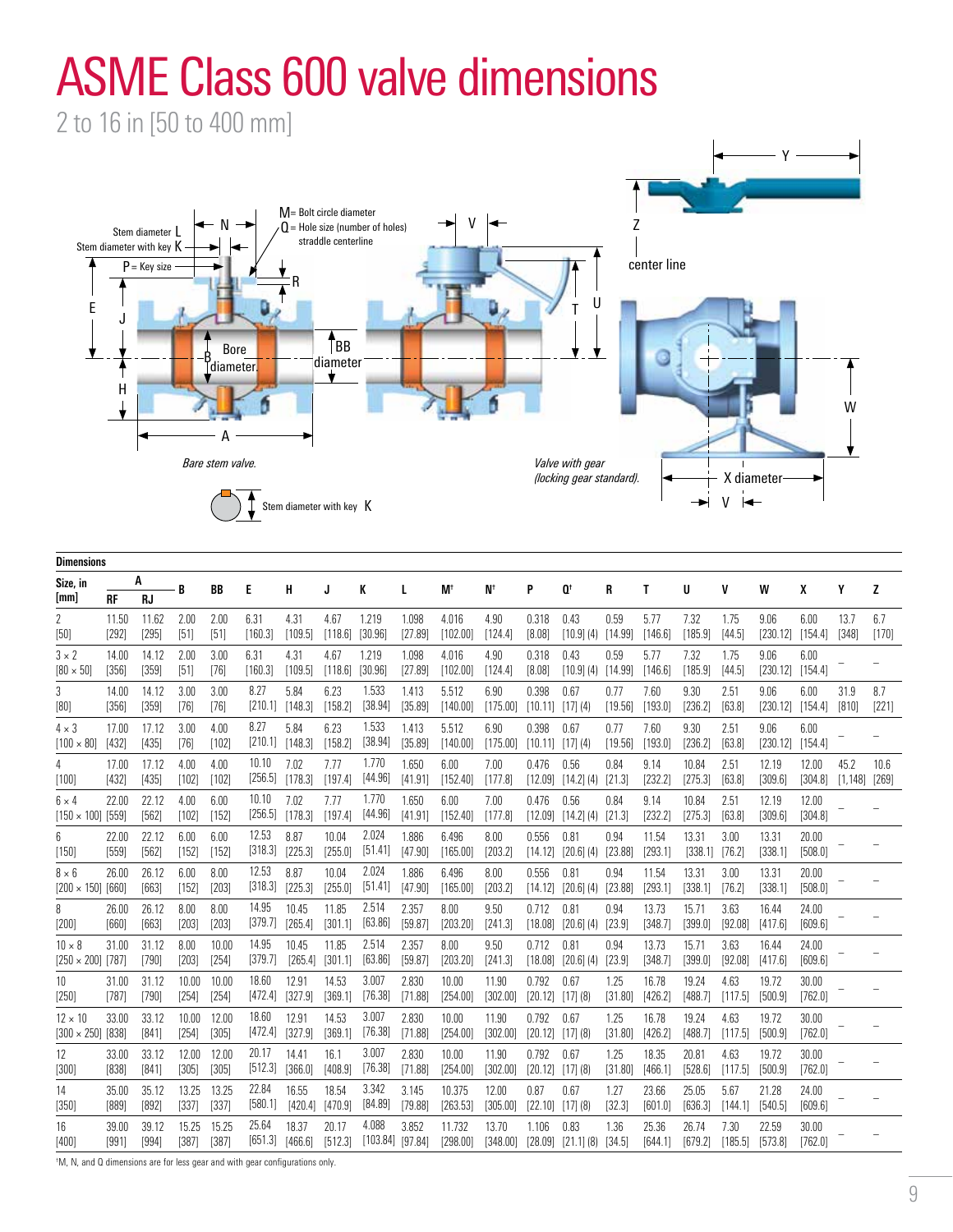## ASME Class 900 valve dimensions

2 to 12 in [50 to 300 mm]



| <b>Dimensions</b>                    |                             |                             |                 |                  |                  |                             |                             |                                        |                  |                               |                                                              |                  |                                |                 |                  |                                                  |                             |                              |                  |               |              |
|--------------------------------------|-----------------------------|-----------------------------|-----------------|------------------|------------------|-----------------------------|-----------------------------|----------------------------------------|------------------|-------------------------------|--------------------------------------------------------------|------------------|--------------------------------|-----------------|------------------|--------------------------------------------------|-----------------------------|------------------------------|------------------|---------------|--------------|
| Size, in                             |                             | A                           | B               | BB               | Е                | H                           | J                           | K                                      | L                | $M^{\dagger}$                 | N <sup>t</sup>                                               | P                | Ot                             | R               | T                | U                                                | v                           | W                            | X                | Υ             | z            |
| [mm]<br>2<br>[50]                    | <b>RF</b><br>14.50<br>[368] | <b>RJ</b><br>14.62<br>[371] | 2.00<br>$[51]$  | 2.00<br>[51]     | 6.31<br>[160.3]  | 4.31                        | 4.67<br>$[109.5]$ $[118.6]$ | 1.219<br>[30.96]                       | 1.098<br>[27.89] | 4.016<br>$[102.00]$ $[124.4]$ | 4.90                                                         | 0.318<br>[8.08]  | 0.43<br>$[10.9]$ (4) $[14.99]$ | 0.59            | 5.77<br>[146.6]  | 7.32<br>[185.9]                                  | 1.75<br>[44.5]              | 9.06<br>$[230.12]$ $[154.4]$ | 6.00             | 19.7<br>[500] | 6.7<br>[170] |
| $3 \times 2$<br>$[80 \times 50]$     | 15.00<br>[381]              | 15.12<br>[384]              | 2.00<br>[51]    | 3.00<br>$[76]$   | 6.31<br>[160.3]  | 4.31<br>[109.5]             | 4.67<br>[118.6]             | 1.219<br>[30.96]                       | 1.098<br>[27.89] | 4.016<br>[102.00]             | 4.90<br>[124.4]                                              | 0.318<br>[8.08]  | 0.43<br>$[10.9]$ (4) $[14.99]$ | 0.59            | 5.77<br>[146.6]  | 7.32<br>[185.9]                                  | 1.75<br>[44.5]              | 9.06<br>$[230.12]$ $[154.4]$ | 6.00             |               |              |
| 3<br>[80]                            | 15.00<br>[381]              | 15.12<br>[384]              | 3.00<br>$[76]$  | 3.00<br>$[76]$   | 8.27<br>[210.1]  | 5.84<br>[148.3]             | 6.23<br>[158.2]             | 1.533<br>[38.94]                       | 1.413<br>[35.89] | 5.512<br>[140.00]             | 6.90<br>[175.00]                                             | 0.398<br>[10.11] | 0.67<br>[17] (4)               | 0.77<br>[19.56] | 7.60<br>[193.0]  | 9.30<br>[236.2]                                  | 2.51<br>[63.8]              | 9.06<br>$[230.12]$ $[154.4]$ | 6.00             | 36.9<br>[937] | 8.7<br>[221] |
| $4 \times 3$<br>$[100 \times 80]$    | 18.00<br>[457]              | 18.12<br>[460]              | 3.00<br>$[76]$  | 4.00<br>$[102]$  | 8.27<br>[210.1]  | 5.84<br>[148.3]             | 6.23<br>[158.2]             | 1.533<br>[38.94]                       | 1.413<br>[35.89] | 5.512<br>[140.00]             | 6.90<br>[175.00]                                             | 0.398<br>[10.11] | 0.67<br>$[17]$ (4)             | 0.77<br>[19.56] | 7.60<br>[193.0]  | 9.30<br>[236.2]                                  | 2.51<br>[63.8]              | 9.06<br>$[230.12]$ $[154.4]$ | 6.00             |               |              |
| 4<br>$[100]$                         | 18.00<br>[457]              | 18.12<br>[461]              | 4.00<br>$[102]$ | 4.00<br>[102]    | 10.10<br>[256.5] | 7.02<br>$[178.3]$ $[197.4]$ | 7.77                        | 1.770<br>$[44.96]$ $[41.91]$           | 1.650            | 6.00<br>$[152.40]$ $[177.8]$  | 7.00                                                         | 0.476<br>[12.09] | 0.56<br>[14.2] (4) [21.3]      | 0.84            | 9.14<br>[232.2]  | 10.84<br>[275.3]                                 | 2.51<br>[63.8]              | 12.19<br>[309.6]             | 12.00<br>[304.8] |               |              |
| $6 \times 4$<br>$1150 \times 1001$   | 24.00<br>[610]              | 24.12<br>[613]              | 4.00<br>$[102]$ | 6.00<br>[152]    | 10.10<br>[256.5] | 7.02<br>[178.3] [197.4]     | 7.77                        | 1.770<br>[44.96]                       | 1.650<br>[41.91] | 6.00<br>$[152.40]$ $[177.8]$  | 7.00                                                         | 0.476<br>[12.09] | 0.56<br>[14.2] (4) [21.3]      | 0.84            | 9.14<br>[232.2]  | 10.84<br>[275.3]                                 | 2.51<br>[63.8]              | 12.19<br>[309.6]             | 12.00<br>[304.8] |               |              |
| 6<br>[150]                           | 24.00<br>[610]              | 24.12<br>[613]              | 6.00<br>[152]   | 6.00<br>[152]    | 13.61<br>[345.7] | 9.12<br>[231.6]             | 10.51<br>[267.0]            | 2.514<br>[63.86]                       | 2.357<br>[59.87] | 8.00<br>[203.20]              | 9.50<br>[241.3]                                              | 0.712<br>[18.08] | 0.81<br>$[20.6]$ (4) $[23.88]$ | 0.94            | 12.39<br>[314.7] | 14.37<br>[365.0]                                 | 3.63<br>[92.08]             | 14.94<br>[379.5]             | 20.00<br>[508.0] |               |              |
| $8 \times 6$<br>$[200 \times 150]$   | 29.00<br>[737]              | 29.12<br>[740]              | 6.00<br>[152]   | 8.00<br>$[203]$  | 13.61<br>[345.7] | 9.12<br>[231.6]             | 10.51<br>$[267.0]$          | 2.514<br>[63.86]                       | 2.357<br>[59.87] | 8.00<br>[203.20]              | 9.50<br>[241.3]                                              | 0.712<br>[18.08] | 0.81<br>$[20.6]$ (4) $[23.88]$ | 0.94            | 12.39<br>[314.7] | 14.37<br>[365.0]                                 | 3.63<br>[92.08]             | 14.94<br>[379.5]             | 20.00<br>[508.0] |               |              |
| 8<br>$[200]$                         | 29.00<br>[737]              | 29.12<br>[740]              | 8.00<br>$[203]$ | 8.00<br>$[203]$  | 17.20<br>[436.9] | 11.77<br>[299.0]            | 13.13                       | 3.007<br>$[333.5]$ $[76.38]$           | 2.830<br>[71.88] | 10.00<br>[254.00]             | 11.90<br>[302.00]                                            | 0.792<br>[20.12] | 0.67<br>[17] (8)               | 1.25<br>[31.80] | 15.38<br>[390.7] | 17.84<br>[453.1]                                 | 4.63<br>[117.5]             | 18.09<br>[459.5]             | 24.00<br>[609.6] |               |              |
| $10 \times 8$<br>$[250 \times 200]$  | 33.00<br>[838]              | 33.12<br>[841]              | 8.00<br>$[203]$ | 10.00<br>$[254]$ | 17.20<br>[436.9] | 11.77<br>[299.0]            | 13.13                       | 3.007<br>$[333.5]$ $[76.38]$           | 2.830<br>[71.88] | 10.00<br>$[254.00]$           | 11.90<br>[302.00]                                            | 0.792<br>[20.12] | 0.67<br>[17] (8)               | 1.25<br>[31.80] | 15.38<br>[390.7] | 17.84<br>[453.1]                                 | 4.63<br>$[117.5]$ $[459.5]$ | 18.09                        | 24.00<br>[609.6] |               |              |
| 10 <sup>°</sup><br>$[250]$           | 33.00<br>[838]              | 33.12<br>[841]              | 10.00<br>[254]  | 10.00<br>[254]   | 18.60<br>[472.4] | 12.91<br>[327.9]            | 14.53                       | 3.007<br>$[369.1]$ $[76.38]$           | 2.830<br>[71.88] | 10.00<br>[254.00]             | 11.90<br>[302.00]                                            | 0.792<br>[20.12] | 0.67<br>[17] (8)               | 1.25<br>[31.80] | 16.78<br>[426.2] | 19.24<br>[488.7]                                 | 4.63<br>[117.5]             | 19.72<br>[500.9]             | 30.00<br>[762.0] |               |              |
| $12 \times 10$<br>$[300 \times 250]$ | 38.00<br>[965]              | 38.12<br>[968]              | 10.00<br>[254]  | 12.00<br>[305]   | 18.60<br>[472.4] | 12.91<br>[327.9]            | 14.53                       | 3.007<br>$[369.1]$ $[76.38]$           | 2.830<br>[71.88] | 10.00<br>[254.00]             | 11.90<br>[302.00]                                            | 0.792<br>[20.12] | 0.67<br>$[17]$ (8)             | 1.25<br>[31.80] | 16.78<br>[426.2] | 19.24<br>[488.7]                                 | 4.63<br>[117.5]             | 19.72<br>[500.9]             | 30.00<br>[762.0] |               |              |
| 12<br>[300]                          | 38.00<br>[965]              | 38.12<br>[968]              | 12.00<br>[305]  | 12.00<br>[305]   | 22.09<br>[561.1] | 15.80                       | 17.52                       | 3.342<br>$[401.3]$ $[445.0]$ $[84.89]$ | 3.145            | 10.375                        | 12<br>$[79.88]$ $[263.53]$ $[305.00]$ $[22.10]$ $[17]$ $(8)$ | 0.87             | 0.67                           | 1.27<br>[32.3]  | 22.64            | 24.03<br>$[575.1]$ $[610.4]$ $[144.1]$ $[540.5]$ | 5.67                        | 21.28                        | 24.00<br>[609.6] |               |              |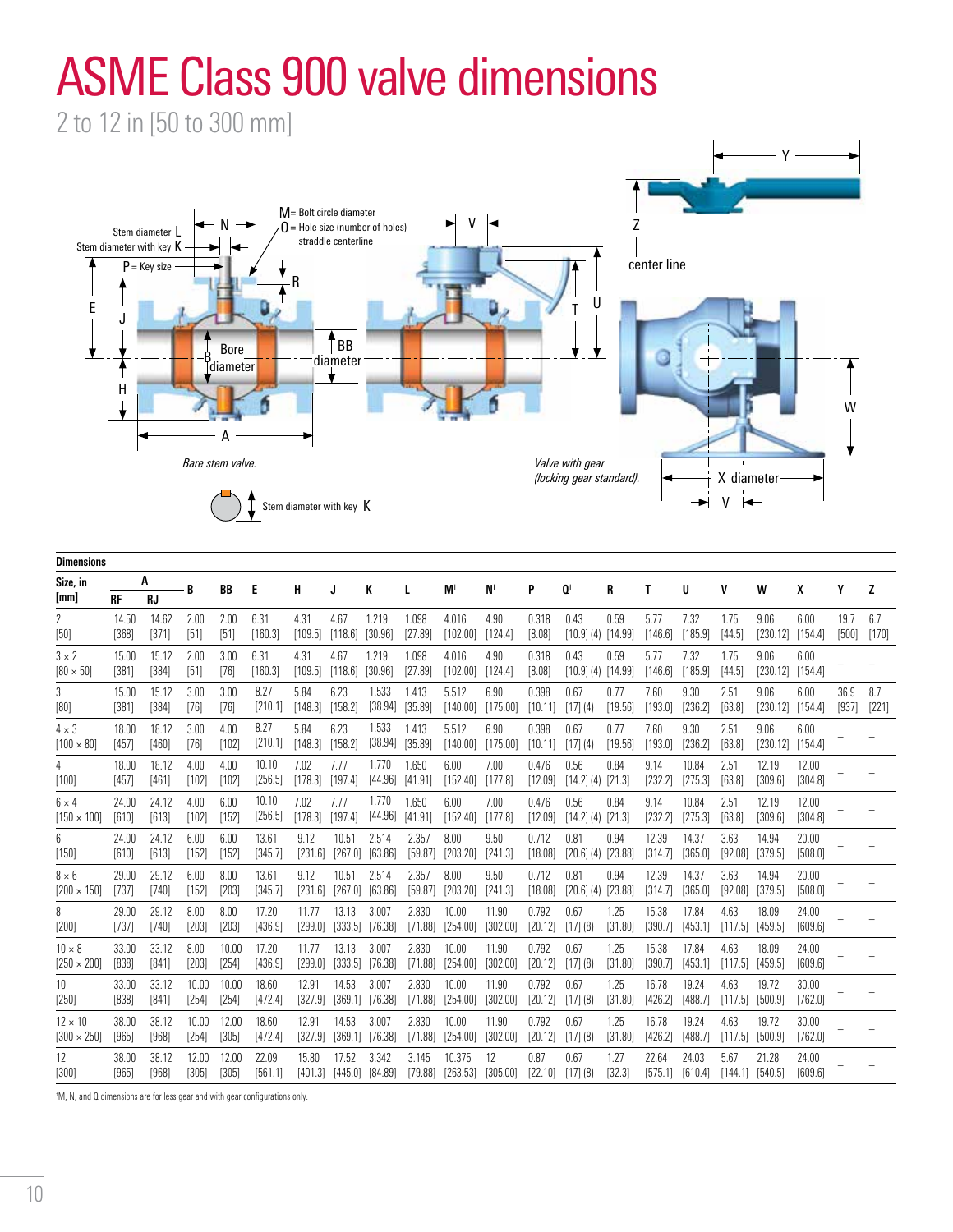

| <b>Dimensions</b>                               |                  |                 |                 |                 |                  |                  |                  |                              |                  |                               |                                          |                  |                                |                 |                               |                  |                 |                   |                  |                |                 |
|-------------------------------------------------|------------------|-----------------|-----------------|-----------------|------------------|------------------|------------------|------------------------------|------------------|-------------------------------|------------------------------------------|------------------|--------------------------------|-----------------|-------------------------------|------------------|-----------------|-------------------|------------------|----------------|-----------------|
| <b>ASME Class 1500</b>                          |                  |                 |                 |                 |                  |                  |                  |                              |                  |                               |                                          |                  |                                |                 |                               |                  |                 |                   |                  |                |                 |
| Size, in                                        |                  | A               | B               | BB              | E                | H                | J                | К                            |                  | M                             | Nt                                       | P                | Ot                             | R               | Τ                             | U                | V               | W                 | X                | Υ              | z               |
| [mm]                                            | <b>RF</b>        | <b>RJ</b>       |                 |                 |                  |                  |                  |                              | L                |                               |                                          |                  |                                |                 |                               |                  |                 |                   |                  |                |                 |
| $\overline{2}$<br>$[50]$                        | 14.50<br>[368]   | 14.62<br>[371]  | 2.00<br>$[51]$  | 2.00<br>[51]    | 7.57<br>[192.3]  | 5.21<br>[132.3]  | 5.54<br>[140.7]  | 1.533<br>[38.94]             | 1.413<br>[35.89] | 5.512                         | 6.90<br>[140.00] [175.00] [10.11]        | 0.398            | 0.67<br>[17] (4)               | 0.77<br>[19.56] | 6.91<br>[175.5]               | 8.61<br>[218.7]  | 2.51<br>[63.8]  | 9.06<br>[230.12]  | 6.00<br>[152.4]  | 23.9<br>[607]  | 8.00<br>$[203]$ |
| 3<br>[80]                                       | 18.50<br>[470]   | 18.62<br>[473]  | 3.00<br>$[76]$  | 3.00<br>$[76]$  | 9.44<br>[239.8]  | 6.36<br>[161.5]  | 7.13<br>[181.1]  | 1.770<br>[44.96]             | 1.650<br>[41.91] | 6.00<br>$[152.40]$ $[177.8]$  | 7.00                                     | 0.476<br>[12.09] | 0.56<br>[14.2] (4) [21.3]      | 0.84            | 8.50<br>[215.9]               | 10.20<br>[259.1] | 2.51<br>[63.8]  | 12.19<br>[309.6]  | 12.00<br>[304.8] |                |                 |
| 4<br>[100]                                      | 21.50<br>[546]   | 21.63<br>[549]  | 4.00<br>[102]   | 4.00<br>[102]   | 11.19<br>[284.2] | 7.59<br>[192.8]  | 8.70<br>[221.0]  | 2.024<br>[51.41]             | 1.886<br>[47.90] | 6.496<br>$[165.00]$ $[203.2]$ | 8.00                                     | 0.556<br>[14.12] | 0.81<br>$[20.6]$ (4) $[23.88]$ | 0.94            | 10.20<br>[259.1]              | 11.97<br>[304.0] | 3.00<br>[76.2]  | 11.56<br>[293.6]  | 14.00<br>[355.6] |                |                 |
| $6 \times 4$<br>$[150 \times 100]$              | 27.75<br>$[705]$ | 28.00<br>[711]  | 4.00<br>[102]   | 6.00<br>[152]   | 11.19<br>[284.2] | 7.59<br>[192.8]  | 8.70<br>[221.0]  | 2.024<br>[51.41]             | 1.886<br>[47.90] | 6.496<br>$[165.00]$ $[203.2]$ | 8.00                                     | 0.556<br>[14.12] | 0.81<br>$[20.6]$ (4) $[23.88]$ | 0.94            | 10.20<br>[259.1]              | 11.97<br>[304.0] | 3.00<br>[76.2]  | 11.56<br>[293.6]  | 14.00<br>[355.6] |                |                 |
| 6<br>[150]                                      | 27.75<br>[705]   | 28.00<br>[711]  | 6.00<br>[152]   | 6.00<br>$[152]$ | 13.61<br>[345.7] | 10.25<br>[260.4] | 10.83<br>[275.1] | 2.514<br>[63.86]             | 2.357<br>[59.87] | 8.50<br>[215.9]               | 9.50<br>[241.3]                          | 0.712<br>[18.08] | 0.68<br>$[17.3]$ (4) $[26.4]$  | 1.04            | 12.71<br>[322.8]              | 14.69<br>[373.1] | 3.63<br>[92.08] | 16.44<br>[417.6]  | 24.00<br>[609.6] |                |                 |
| $8 \times 6$<br>$[200 \times 150]$              | 32.75<br>[832]   | 33.12<br>[841]  | 6.00<br>[152]   | 7.62<br>[194]   | 13.61<br>[345.7] | 10.25<br>[260.4] | 10.83<br>[275.1] | 2.514<br>[63.86]             | 2.357<br>[59.87] | 8.00                          | 9.50<br>$[203.20]$ $[241.3]$             | 0.712<br>[18.08] | 0.81<br>$[20.6]$ (4) $[26.4]$  | 1.04            | 12.71<br>[322.8]              | 14.69<br>[373.1] | 3.63<br>[92.08] | 16.44<br>[417.6]  | 24.00<br>[609.6] |                |                 |
| <b>ASME Class 2500</b>                          |                  |                 |                 |                 |                  |                  |                  |                              |                  |                               |                                          |                  |                                |                 |                               |                  |                 |                   |                  |                |                 |
| 2<br>$[50]$                                     | 17.75<br>[451]   | 17.88<br>[454]  | 1.76<br>$[45]$  | 1.76<br>$[45]$  | 7.57<br>[192.3]  | 5.21<br>[132.3]  | 5.54<br>[140.7]  | 1.533<br>[38.94]             | 1.413<br>[35.89] | 5.512                         | 6.90<br>$[140.00]$ $[175.00]$            | 0.398<br>[10.11] | 0.67<br>[17] (4)               | 0.77<br>[19.56] | 6.91<br>[175.5]               | 8.61<br>[218.7]  | 2.51<br>[63.8]  | 9.06<br>[230.12]  | 6.00<br>[152.4]  | 36.97<br>[939] | 8.00<br>$[203]$ |
| 3<br>[80]                                       | 22.75<br>[578]   | 23.00<br>[584]  | 2.53<br>$[64]$  | 2.53<br>[64]    | 9.94<br>[252.5]  | 6.91<br>[175.5]  | 7.34<br>[186.4]  | 1.770<br>[44.96]             | 1.650<br>[41.91] | 6.00                          | 7.70<br>$[152.40]$ $[159.6]$             | 0.476<br>[12.09] | 0.56<br>$[14.2]$ (4) $[27.7]$  | 1.09            | 8.71<br>[221.2]               | 10.41<br>[264.4] | 2.51<br>[63.8]  | 12.56<br>[319.0]  | 14.00<br>[355.6] |                |                 |
| 4<br>[100]                                      | 26.50<br>[673]   | 26.88<br>[983]  | 3.53<br>$[90]$  | 3.53<br>$[90]$  | 11.19<br>[284.2] | 7.75<br>[196.9]  | 8.91<br>[226.3]  | 2.024<br>[51.41]             | 1.886<br>[47.90] | 6.496<br>[165.00]             | 8.40<br>[213.4]                          | 0.556<br>[14.12] | 0.67<br>[17] (4)               | 1.16<br>[29.50] | 10.41<br>[264.4]              | 12.18<br>[309.4] | 3.00<br>[76.2]  | 14.81<br>[37602]  | 24.00<br>[609.6] |                |                 |
| $6 \times 4$<br>$[150 \times 100]$              | 36.00<br>[914]   | 36.50<br>[927]  | 3.53<br>[90]    | 5.25<br>[133]   | 11.19<br>[284.2] | 7.59<br>[192.8]  | 8.70<br>[221.0]  | 2.024<br>$[51.41]$ $[47.90]$ | 1.886            | 6.496                         | 8.40<br>$[165.00]$ $[213.4]$             | 0.556<br>[14.12] | 0.67<br>[17] (4)               | 1.16<br>[29.50] | 10.20<br>[259.1]              | 11.97<br>[304.0] | 3.00<br>[76.2]  | 11.56<br>[293.6]  | 14.00<br>[355.6] |                |                 |
| 5,000-psi Maximum Operating Pressure            |                  |                 |                 |                 |                  |                  |                  |                              |                  |                               |                                          |                  |                                |                 |                               |                  |                 |                   |                  |                |                 |
| $2\frac{1}{16}$<br>[52.4]                       |                  | 14.625<br>[371] | 2.075<br>$[53]$ | 2.075<br>$[53]$ | 7.57<br>[192]    | 5.21<br>[132.3]  | 5.52<br>[140.2]  | 1.533<br>[38.9]              | 1.413<br>[35.89] | 5.512                         | 6.90<br>[140.00] [175.26] [10.01]        | 0.394            | 0.67<br>[17] (4)               | 0.77<br>[19.56] | 6.89<br>$[175.01]$ $[218.2]$  | 8.59             | 2.51<br>[63.8]  | 9.06<br>[230.12]  | 6.00<br>[152.4]  | 37.00<br>[940] | 8.00<br>$[203]$ |
| $3\frac{1}{8}$<br>[79.4]                        |                  | 18.63<br>[473]  | 3.145<br>[80]   | 3.145<br>[80]   | 9.44<br>[240]    | 6.36<br>[161.5]  | 7.09<br>[180.1]  | 1.77<br>[45.0]               | 1.65<br>[41.91]  | 6.00                          | 6.00<br>[152.40] [152.40] [11.99]        | 0.472            | 0.56<br>[14.2] (4) [21.34]     | 0.84            | 8.46<br>$[214.88]$ $[258.1]$  | 10.16            | 2.51<br>[63.8]  | 12.19<br>[309.63] | 12.00<br>[304.8] |                |                 |
| $4\frac{1}{16}$<br>[103.2]                      |                  | 21.63<br>[549]  | 4.075<br>[104]  | 4.075<br>[104]  | 11.19<br>[284]   | 7.59<br>[192.8]  | 8.69<br>[220.7]  | 2.024<br>[51.4]              | 1.886<br>[47.90] | 6.50<br>[165.10]              | 8.00<br>$[203.20]$ $[14.00]$             | 0.551            | 0.81<br>$[20.6]$ (4) $[23.88]$ | 0.94            | 10.19<br>$[258.83]$ $[303.3]$ | 11.94            | 3.00<br>[76.2]  | 13.31<br>[338.07] | 20.00<br>[508.0] |                |                 |
| $7\frac{1}{6} \times 6$<br>$[179.3 \times 150]$ |                  | 28.00<br>[711]  | 6.02<br>[153]   | 6.00<br>[152]   | 13.61<br>[346]   | 10.25<br>[260.4] | 10.61<br>[269.5] | 2.514<br>[63.9]              | 2.357<br>[59.87] | 8.50                          | 10.00<br>$[215.90]$ $[254.00]$ $[18.01]$ | 0.709            | 0.67<br>[17] (4)               | 1.04<br>[26.42] | 12.49<br>$[317.25]$ $[367.8]$ | 14.48            | 3.63<br>[92.2]  | 16.50<br>[419.10] | 24.00<br>[609.6] |                |                 |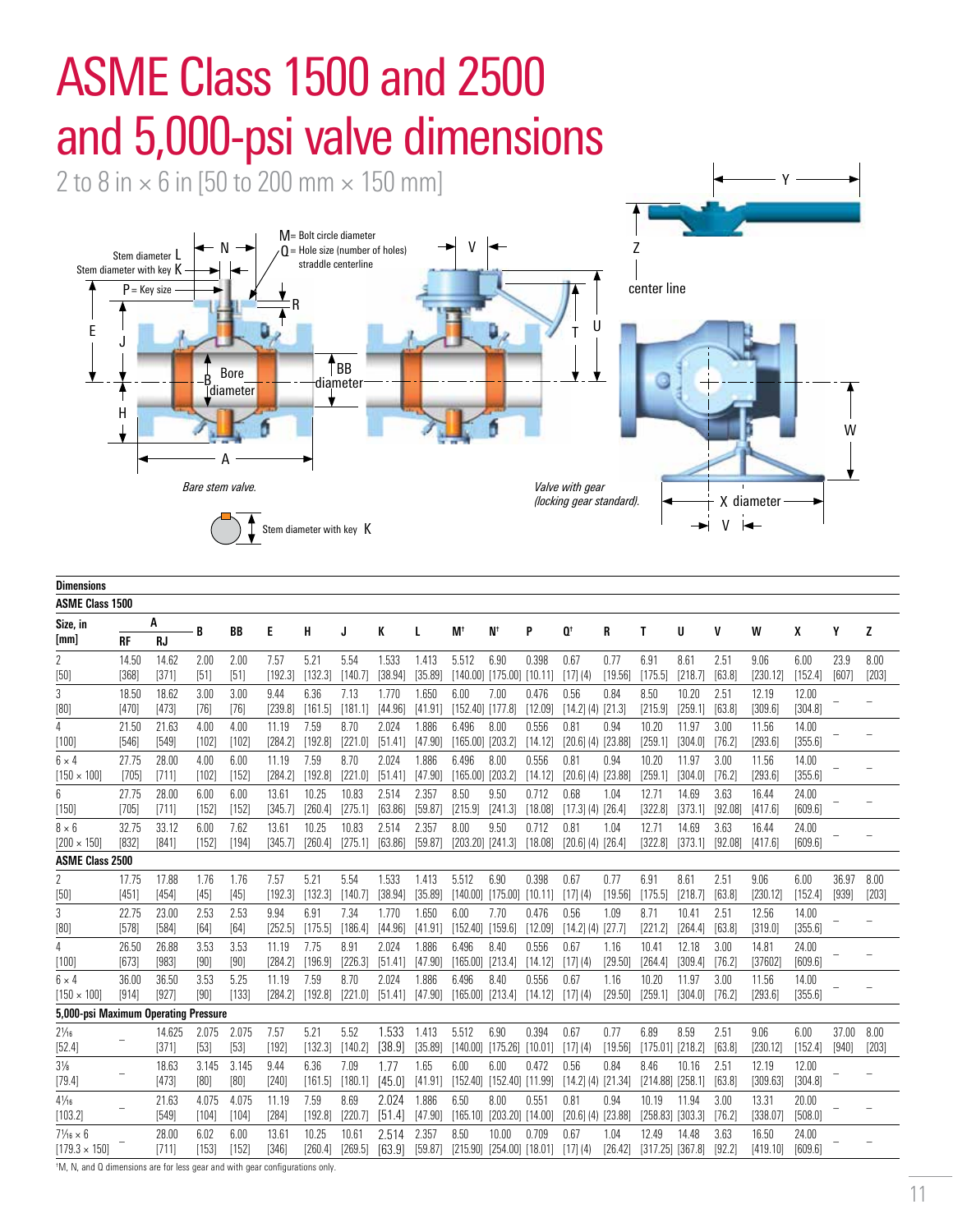## Weights and  $C<sub>v</sub>$  data

#### **Weights, lbm [kg]—Valve Only, Bare Stem**

| <b>Valve Port</b>                                                                 | <b>Valve Pressure Classes</b> |                             |               |                               |                   |                                        |                                      |                                                      |                                                        |                               |  |  |
|-----------------------------------------------------------------------------------|-------------------------------|-----------------------------|---------------|-------------------------------|-------------------|----------------------------------------|--------------------------------------|------------------------------------------------------|--------------------------------------------------------|-------------------------------|--|--|
| Size, in [mm]                                                                     | 150                           | 300                         | 600           |                               | 900               |                                        | 1500                                 |                                                      | 2500                                                   |                               |  |  |
|                                                                                   | <b>RF</b>                     | <b>RF</b>                   | <b>RF</b>     | <b>RTJ</b>                    | <b>RF</b>         | <b>RTJ</b>                             | <b>RF</b>                            | <b>RTJ</b>                                           | <b>RF</b>                                              | <b>RTJ</b>                    |  |  |
| 2[50]                                                                             | 41 [19]                       | 53 [24]                     | 64 [29]       | 68 [31]                       | 101 [46]          | 108 [49]                               | 139 [63]                             | 146 [66]                                             | 185 [84]                                               | 194 [88]                      |  |  |
| $3 \times 2 [80 \times 50]$                                                       | $\equiv$                      | $\qquad \qquad -$           | 87 [40]       | 92 [42]                       | 116 [52]          | 124 [56]                               | $\equiv$                             | $\equiv$                                             | $\equiv$                                               | $\equiv$                      |  |  |
| 3 [80]                                                                            | 69 [31]                       | 96 [44]                     | 142 [64]      | 137 [62]                      | 172 [78]          | 180 [81]                               | 250 [113]                            | 260 [118]                                            | 435 [197]                                              | 452 [205]                     |  |  |
| $4 \times 3 [100 \times 80]$                                                      | $\equiv$                      | $\equiv$                    | 186 [84]      | 195 [89]                      | 225 [102]         | 236 [107]                              | $\overline{\phantom{0}}$             | $\overline{\phantom{0}}$                             | $\equiv$                                               | $\equiv$                      |  |  |
| 4 [100]                                                                           | 130 [59]                      | 172 [78]                    | 246 [112]     | 256 [116]                     | 313 [142]         | 324 [147]                              | 437 [198]                            | 451 [204]                                            | 674 [306]                                              | 702 [318]                     |  |  |
| $6 \times 4$ [150 $\times$ 100]                                                   | 171 [78]                      | 229 [104]                   | 346 [157]     | 362 [164]                     | 458 [208]         | 477 [216]                              | 663 [301]                            | 688 [312]                                            | 1,171 [531]                                            | 1,231 [558]                   |  |  |
| 6 [150]                                                                           | 257 [116]                     | 320 [145]                   | 460 [209]     | 476 [216]                     | 728 [330]         | 746 [339]                              | 1,039 [471]                          | 1,063 [482]                                          | $\qquad \qquad -$                                      | -                             |  |  |
| $8 \times 6$ [200 $\times$ 150]                                                   | 304 [138]                     | 410 [186]                   | 582 [264]     | 602 [273]                     | 926 [420]         | 956 [434]                              | 1,331 [604]                          | 1,377 [625]                                          | $\qquad \qquad -$                                      | $\overline{\phantom{0}}$      |  |  |
| 8 [200]                                                                           | 475 [215]                     | 632 [287]                   | 846 [384]     | 867 [393]                     | 1,231 [558]       | 1,260 [572]                            | $\qquad \qquad -$                    | -                                                    | $\qquad \qquad -$                                      | $\overline{\phantom{0}}$      |  |  |
| $10 \times 8 [250 \times 200]$                                                    | 532 [241]                     | 719 [326]                   | 1,069 [485]   | 1,103 [500]                   | 1,456 [660]       | 1,494 [678]                            | $\qquad \qquad -$                    | $\overline{\phantom{0}}$                             | $\qquad \qquad -$                                      | $\overline{\phantom{0}}$      |  |  |
| 10 [250]                                                                          | 783 [355]                     | 965 [438]                   | 1,472 [668]   | 1,503 [682]                   | 1,857 [842]       | 1,894 [859]                            | $\qquad \qquad -$                    | $\equiv$                                             | $\overline{\phantom{m}}$                               | $\qquad \qquad -$             |  |  |
| $12 \times 10$ [300 $\times$ 250]                                                 | 880 [399]                     | 1,113 [505]                 | 1,589 [721]   | 1,622 [736]                   | 2,115 [959]       | 2,161 [980]                            | $\overline{\phantom{a}}$             | $\qquad \qquad -$                                    | $\qquad \qquad -$                                      | -                             |  |  |
| 12 [300]                                                                          | 1,165 [528]                   | 1,476 [670]                 | 1,993 [904]   | 2,025 [918]                   | 2,861 [1,298]     | 2,905 [1,318]                          | $\overline{\phantom{m}}$             | -                                                    | $\qquad \qquad -$                                      | -                             |  |  |
| 14 [350]                                                                          | 1,663 [754]                   | 1,972 [895]                 | 2,539 [1,152] | $2,576$ [1,168] $-$           |                   | -                                      | $\overline{\phantom{0}}$             | -                                                    | $\hspace{1.0cm} - \hspace{1.0cm}$                      | -                             |  |  |
| 16 [400]                                                                          |                               | 2,441 [1,107] 2,940 [1,334] |               | 3,870 [1,755] 3,919 [1,778] - |                   | $\overline{\phantom{a}}$               | $\hspace{1.0cm} - \hspace{1.0cm}$    | -                                                    | $\qquad \qquad -$                                      | $\qquad \qquad -$             |  |  |
| Weights, Ibm [kg] - Worm Gear Actuator Only                                       |                               |                             |               |                               |                   |                                        |                                      |                                                      |                                                        |                               |  |  |
| 2[50]                                                                             | 8[4]                          | 8[4]                        | 8[4]          | 8[4]                          | 8[4]              | 8[4]                                   | 15[7]                                | 15[7]                                                | 15[7]                                                  | 15[7]                         |  |  |
| $3 \times 2 [80 \times 50]$                                                       | $\equiv$                      | $\equiv$                    | 8[4]          | 8[4]                          | 8[4]              | 8[4]                                   | $\equiv$                             | $\equiv$                                             | $\equiv$                                               | $\equiv$                      |  |  |
| 3 [80]                                                                            | 8[4]                          | 8[4]                        | 15[7]         | 15[7]                         | 15[7]             | 15[7]                                  | 27 [12]                              | 27 [12]                                              | 27 [12]                                                | 27 [12]                       |  |  |
| $4 \times 3$ [100 $\times$ 80]                                                    | $\equiv$                      | ÷                           | 15[7]         | 15[7]                         | 15[7]             | 15[7]                                  | $\qquad \qquad -$                    | $\qquad \qquad -$                                    | 27 [12]                                                | 27 [12]                       |  |  |
| 4 [100]                                                                           | 15[7]                         | 15[7]                       | 27 [12]       | 27 [12]                       | 27 [12]           | 27 [12]                                | 27 [12]                              | 27 [12]                                              | 27 [12]                                                | 27 [12]                       |  |  |
| $6 \times 4 [150 \times 100]$                                                     | 15[7]                         | 15[7]                       | 27 [12]       | 27 [12]                       | 27 [12]           | 27 [12]                                | 27 [12]                              | 27 [12]                                              |                                                        |                               |  |  |
| 6 [150]                                                                           | 27 [12]                       | 27 [12]                     | 27 [12]       | 27 [12]                       | 60 [27]           | 60 [27]                                | 60 [27]                              | 60 [27]                                              | $\hspace{1.0cm} = \hspace{1.0cm}$<br>$\qquad \qquad -$ | -<br>$\overline{\phantom{0}}$ |  |  |
| $8 \times 6$ [200 $\times$ 150]                                                   | 27 [12]                       | 27 [12]                     | 27 [12]       | 27 [12]                       | 60 [27]           | 60 [27]                                | 60 [27]                              | 60 [27]                                              | $\qquad \qquad -$                                      | $\overline{\phantom{0}}$      |  |  |
| 8 [200]                                                                           | 27 [12]                       | 60 [27]                     | 60 [27]       | 60 [27]                       | 74 [34]           | 74 [34]                                | $\qquad \qquad -$                    | $\equiv$                                             | $\qquad \qquad -$                                      | $\overline{\phantom{0}}$      |  |  |
| $10 \times 8 [250 \times 200]$                                                    | 27 [12]                       | 60 [27]                     | 60 [27]       | 60 [27]                       | 74 [34]           | 74 [34]                                | -                                    | $\qquad \qquad -$                                    | $\qquad \qquad -$                                      | $\overline{\phantom{0}}$      |  |  |
| 10 [250]                                                                          | 60 [27]                       | 60 [27]                     | 74 [34]       | 74 [34]                       | 74 [34]           | 74 [34]                                |                                      |                                                      |                                                        |                               |  |  |
| $12 \times 10$ [300 $\times$ 250]                                                 | 60 [27]                       | 60 [27]                     | 74 [34]       | 74 [34]                       | 74 [34]           | 74 [34]                                | $\overline{\phantom{0}}$             | -                                                    | $\qquad \qquad =$                                      | $\overline{\phantom{0}}$      |  |  |
| 12 [300]                                                                          | 60 [27]                       | 74 [34]                     | 74 [34]       | 74 [34]                       | 122 [55]          | 122 [55]                               | -<br>$\overline{\phantom{0}}$        | $\qquad \qquad -$                                    | $\overline{\phantom{0}}$                               | —                             |  |  |
| 14 [350]                                                                          | 74 [34]                       | 74 [34]                     | 122 [55]      | 122 [55]                      |                   |                                        |                                      | $\hspace{1.0cm} - \hspace{1.0cm}$                    | $\hspace{1.0cm} = \hspace{1.0cm}$                      | -                             |  |  |
| 16 [400]                                                                          | 74 [34]                       | 122 [55]                    | 133 [60]      | 133 [60]                      | $\qquad \qquad -$ | $\qquad \qquad -$<br>$\qquad \qquad -$ | $\overline{\phantom{0}}$<br>$\equiv$ | $\overline{\phantom{m}}$<br>$\overline{\phantom{m}}$ | $\qquad \qquad -$<br>$\qquad \qquad -$                 | $\qquad \qquad -$<br>-        |  |  |
| Note: Weights shown are for worm gear actuator, handwheel, and mounting hardware. |                               |                             |               |                               | $\qquad \qquad -$ |                                        |                                      |                                                      |                                                        |                               |  |  |
|                                                                                   |                               |                             |               |                               |                   |                                        |                                      |                                                      |                                                        |                               |  |  |
| Flow Coefficient, $C_{v}^{+}$                                                     |                               |                             |               |                               |                   |                                        |                                      |                                                      |                                                        |                               |  |  |
| 2[50]                                                                             | 473                           | 429                         | 369           |                               | 328               |                                        | 328                                  |                                                      | 207                                                    |                               |  |  |
| $3 \times 2 [80 \times 50]$                                                       | $\equiv$                      | $\overline{\phantom{0}}$    | 136           |                               | 136               |                                        |                                      |                                                      |                                                        |                               |  |  |
| 3[80]                                                                             | 1,244                         | 1,055                       | 940           |                               | 908               |                                        | 818                                  |                                                      | 490                                                    |                               |  |  |
| $4 \times 3 [100 \times 80]$                                                      | $\qquad \qquad -$             | $\overline{\phantom{a}}$    | 407           |                               | 406               |                                        | $\equiv$                             |                                                      | $\equiv$                                               |                               |  |  |
| 4 [100]                                                                           | 2,492                         | 2,158                       | 1,813         |                               | 1,762             |                                        | 1,598                                |                                                      | 1,014                                                  |                               |  |  |
| $6 \times 4$ [150 $\times$ 100]                                                   | 432                           | 432                         | 552           |                               | 551               |                                        | 593                                  |                                                      | 414                                                    |                               |  |  |
| 6 [150]                                                                           | 5,468                         | 5,403                       | 4,590         |                               | 4,394             |                                        | 4,112                                |                                                      | $\equiv$                                               |                               |  |  |
| $8 \times 6$ [200 $\times$ 150]                                                   | 1,294                         | 1,293                       | 1,642         |                               | 1,637             |                                        | 1,652                                |                                                      | -                                                      |                               |  |  |
| 8 [200]                                                                           | 10,782                        | 10,293                      | 8,971         |                               | 8,494             |                                        |                                      |                                                      | -                                                      |                               |  |  |
| $10 \times 8$ [250 $\times$ 200]                                                  | 2,843                         | 2,848                       | 3,578         |                               | 3,569             |                                        | —                                    |                                                      | -                                                      |                               |  |  |
| 10 [250]                                                                          | 17,438                        | 16,892                      | 14,352        |                               | 13,911            |                                        | $\overline{\phantom{0}}$             |                                                      | -                                                      |                               |  |  |
| $12 \times 10$ [300 $\times$ 250]                                                 | 5,195                         | 5,187                       | 6,505         |                               | 6,454             |                                        | $\qquad \qquad -$                    |                                                      | $\qquad \qquad -$                                      |                               |  |  |
| 12 [300]                                                                          | 16,892                        | 26,892                      | 22,772        |                               | 21,221            |                                        | $\qquad \qquad -$                    |                                                      | -                                                      |                               |  |  |
| 14 [350]                                                                          | 22,742                        | 22,254                      | 21,507        |                               | $\qquad \qquad -$ |                                        | -                                    |                                                      | $\qquad \qquad -$                                      |                               |  |  |
| 16 [400]                                                                          | 31,823                        | 31,142                      | 29,902        |                               |                   |                                        | -                                    |                                                      | -                                                      |                               |  |  |
|                                                                                   |                               |                             |               |                               |                   |                                        |                                      |                                                      |                                                        |                               |  |  |

† Flow of water in galUS/min per 1-psi pressure drop across a fully open valve.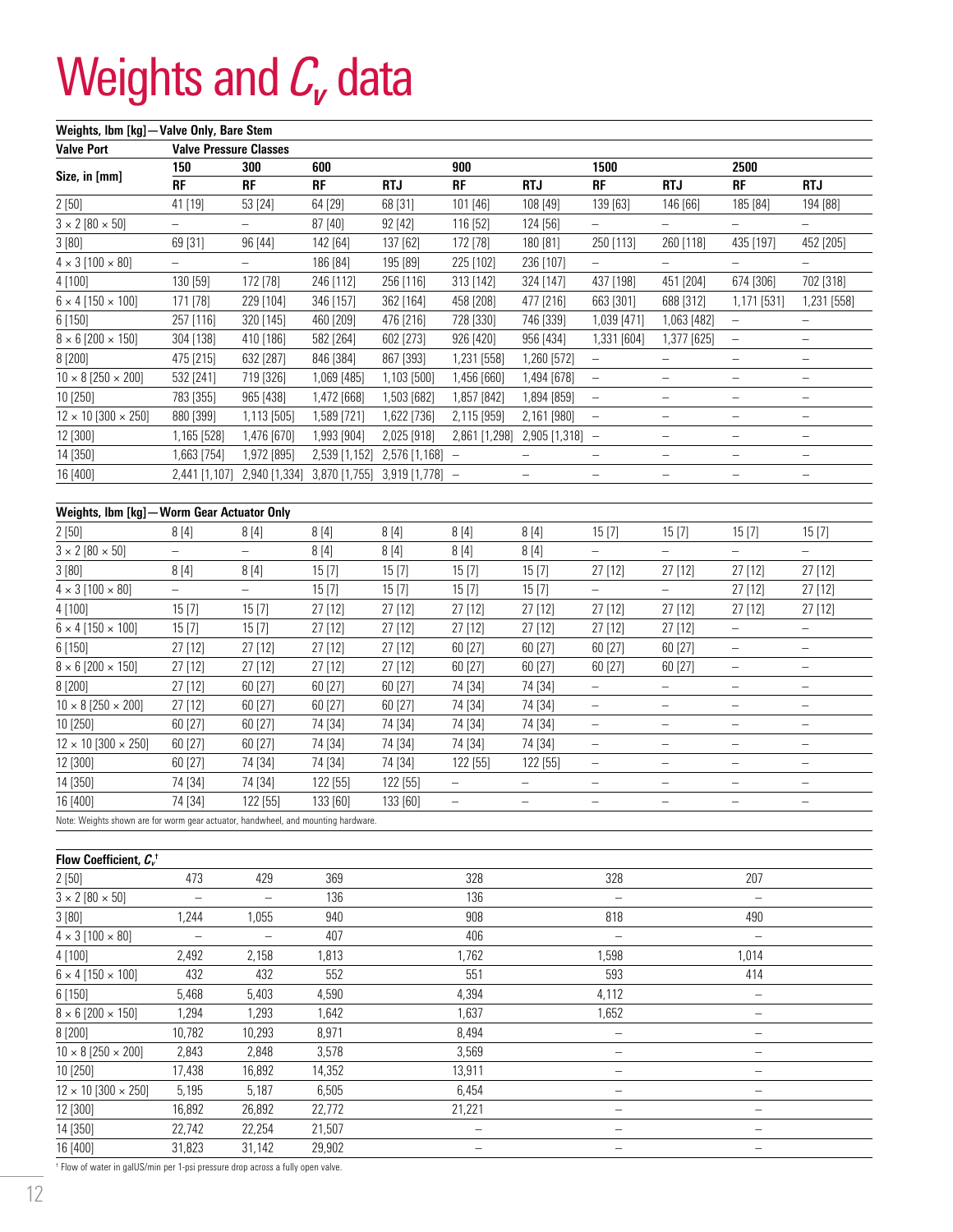### Valve torque chart

#### **Ball Valve Torque Chart**

| Valve Port Size, in [mm]                     | <b>Pressure Class</b> | <b>Gauge Pressure</b><br>$(P)$ , psi | <b>Break Torque</b><br>at Max. P, Ibf.in | <b>Run Torque</b><br>at Max. $P$ , Ibf.in | <b>Max. Allowable Stem</b><br>Torque (MAST), Ibf.in |
|----------------------------------------------|-----------------------|--------------------------------------|------------------------------------------|-------------------------------------------|-----------------------------------------------------|
| 2[50]                                        | 150                   | $80 - 285$                           | 256                                      | 147                                       | 3,818                                               |
|                                              | 300                   | 286-740                              | 613                                      | 266                                       | 3,818                                               |
|                                              | 600                   | 741-1,480                            | 898                                      | 492                                       | 3,818                                               |
| 2 [50], $3 \times 2$ [75 $\times$ 50]        | 900                   | $1,481 - 2,220$                      | 1,146                                    | 706                                       | 3,818                                               |
|                                              | 1500                  | $2,221 - 3,705$                      | 1,904                                    | 1,181                                     | 8,334                                               |
| 2[50]                                        | 2500                  | 3,706-6,170                          | 2,496                                    | 1,896                                     | 8,334                                               |
| 21/16 [52.4]                                 | 5,000 psi             | 5,000                                | 2,300                                    | 889                                       | 8,334                                               |
|                                              | 150                   | $0 - 285$                            | 568                                      | 329                                       | 3,818                                               |
| 3[75]                                        | 300                   | 286-740                              | 1,238                                    | 576                                       | 3,818                                               |
|                                              | 600                   | 741-1,480                            | 2,039                                    | 1,094                                     | 8,334                                               |
| $3$ [75], $4 \times 3$ [100 $\times$ 75]     | 900                   | 1,481-2,220                          | 2,611                                    | 1,634                                     | 8,334                                               |
|                                              | 1500                  | 2,221-3,705                          | 4,399                                    | 2,451                                     | 13,241                                              |
| 3[75]                                        | 2500                  | 3,706-6,170                          | 6,368                                    | 4,016                                     | 13,241                                              |
| 31/8 [79.4]                                  | 5,000 psi             | 5,000                                | 5,334                                    | 477                                       | 13,241                                              |
|                                              | 150                   | $80 - 285$                           | 1,026                                    | 604                                       | 8,334                                               |
|                                              | 300                   | 286-740                              | 2,125                                    | 1,121                                     | 8,334                                               |
|                                              | 600                   | 741-1,480                            | 3,581                                    | 2,069                                     | 13,241                                              |
| 4 [100], $6 \times 4$ [150 $\times$ 100]     | 900                   | 1,481-2,220                          | 4,575                                    | 3,008                                     | 13,241                                              |
|                                              | 1500                  | 2,221-3,705                          | 7,328                                    | 4,079                                     | 18,746                                              |
|                                              | 2500                  | 3,706-6,170                          | 9,371                                    | 6,581                                     | 18,746                                              |
| 41/16 [103.2]                                | 5,000 psi             | 5,000                                | 8,877                                    | 791                                       | 18,746                                              |
|                                              | 150                   | $80 - 285$                           | 2,947                                    | 1,698                                     | 13,241                                              |
|                                              | 300                   | 286-740                              | 4,495                                    | 1,988                                     | 13,241                                              |
| 6 [150], $8 \times 6$ [200 $\times$ 150]     | 600                   | 741-1,480                            | 7,195                                    | 2,846                                     | 18,746                                              |
|                                              | 900                   | 1,481-2,220                          | 11,022                                   | 4,534                                     | 36,792                                              |
|                                              | 1500                  | $2,221 - 3,705$                      | 15,323                                   | 7,510                                     | 36,792                                              |
| $7\frac{1}{6} \times 6$ [179.3 $\times$ 150] | 5,000 psi             | 5,000                                | 18,533                                   | 1,578                                     | 36,792                                              |
|                                              | 150                   | $80 - 285$                           | 5,146                                    | 2,870                                     | 18,746                                              |
|                                              | 300                   | 286-740                              | 9,041                                    | 3,458                                     | 36,792                                              |
| 8 [200], $10 \times 8$ [250 $\times$ 200]    | 600                   | 741-1,480                            | 13,423                                   | 4,631                                     | 36,792                                              |
|                                              | 900                   | 1,481-2,220                          | 21,210                                   | 6,021                                     | 69,591                                              |
|                                              | 150                   | $80 - 285$                           | 8,480                                    | 5,541                                     | 36,792                                              |
|                                              | 300                   | 286-740                              | 13,149                                   | 6,237                                     | 36,792                                              |
| 10 [250], $12 \times 10$ [300 $\times$ 250]  | 600                   | 741-1,480                            | 23,638                                   | 7,295                                     | 69,591                                              |
|                                              | 900                   | 1,481-2,220                          | 30,433                                   | 8,013                                     | 69,591                                              |
|                                              | 150                   | $0 - 285$                            | 11,601                                   | 6,311                                     | 36,792                                              |
|                                              | 300                   | 286-740                              | 21,179                                   | 7,430                                     | 69,591                                              |
| 12 [300]                                     | 600                   | 741-1,480                            | 31,608                                   | 8,405                                     | 69,591                                              |
|                                              | 900                   | 1,481-2,220                          | 46,301                                   | 10,701                                    | 92,606                                              |
|                                              | 150                   | $80 - 285$                           | 16,370                                   | 10,275                                    | 69,591                                              |
| 14 [350]                                     | 300                   | 286-740                              | 26,595                                   | 11,555                                    | 69.591                                              |
|                                              | 600                   | 741-1,480                            | 45,288                                   | 13,634                                    | 92,606                                              |
|                                              | 150                   | $80 - 285$                           | 21,999                                   | 12,447                                    | 69,591                                              |
| 16 [400]                                     | 300                   | 286-740                              | 39,436                                   | 14,326                                    | 92,606                                              |
|                                              | 600                   | 741-1,480                            | 70,917                                   | 17,382                                    | 173,880                                             |
|                                              |                       |                                      |                                          |                                           |                                                     |

The above values are new valve torque values, where *P* is the maximum operating gauge pressure in psi of the valve.

The above torque values do not contain service factors.

Soaking effects, particle matter, or both in the valve may cause an increase in the torque.

The reseat torque is equal to  $~80\%$  of the break torque.

For power operation, multiply all of the above values by a minimum factor of 1.25 or customer-specified factor, whichever is larger.

For operating temperatures between –20 to –50 degF [–29 to –46 degC], multiply these values by 1.20.

Actuator selection should be made on customer experience and appropriate service factors.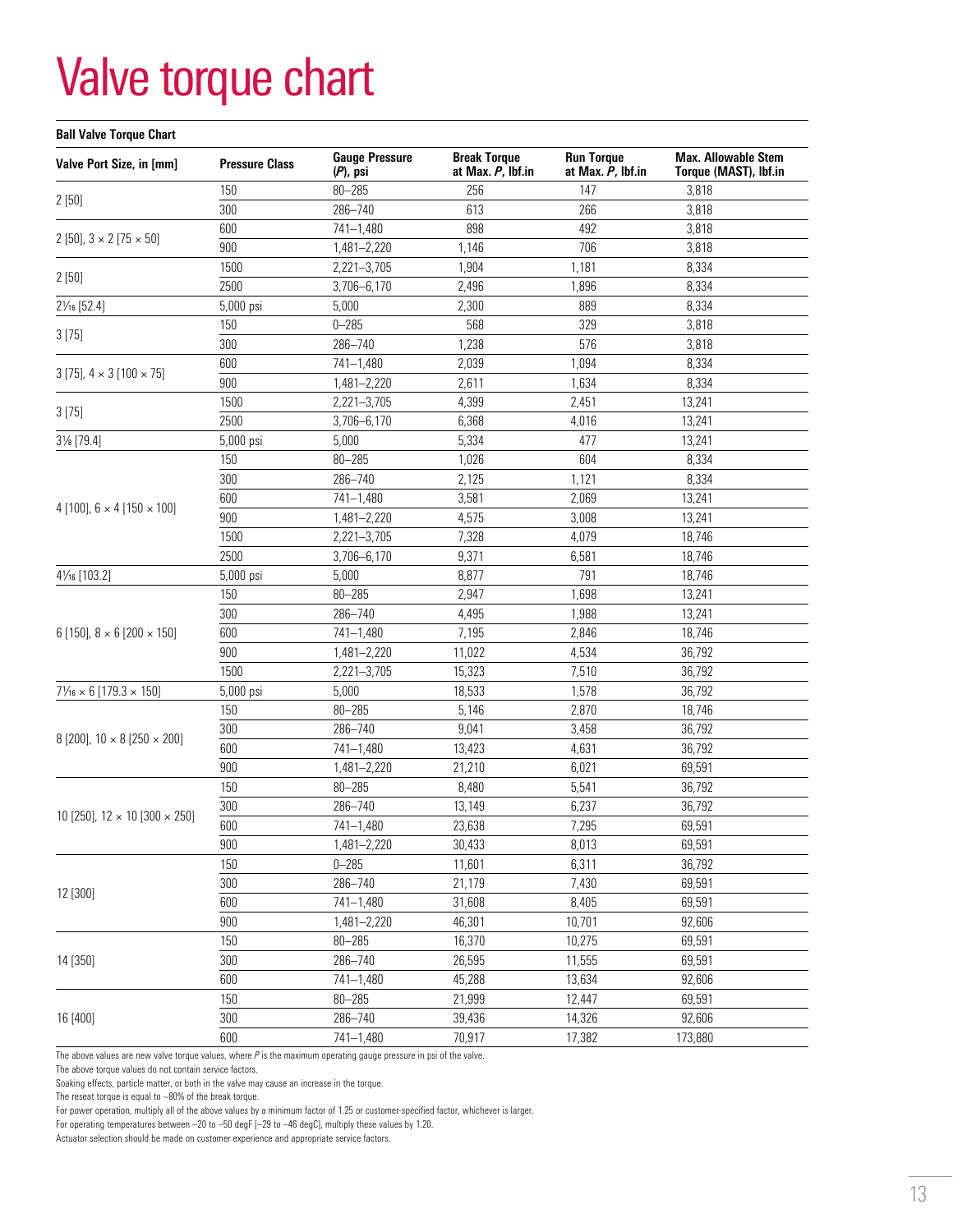## Material selection guide

A selection of body, stem, and seat-seal materials for WKM 370D6 ball valves is available. The following list is intended as a guide in the selection of materials for corrosive service. Material suitability is based on ladings at ambient temperatures. Other temperatures may render an inappropriate materiallading combination. No material can be expected to resist all the many ladings found in modern industry. Experience has shown that certain materials can perform satisfactorily within certain limits. The physical properties of a material are affected differently by each corrosive medium. The user must decide which property is of prime importance for the application. Internal moving parts, in contact with the lading, should always carry an "A" rating. Body materials with exposure to corrosive ladings can sometimes carry a "B" rating because metal loss due to corrosion is not as critical. Cameron recommends that tests be run under actual operating conditions to obtain a material's performance ability in any one corrosive medium.

|                                   | <b>External Valve Body Material</b> |                   |                          | <b>Seal Code Trim</b> |                    |                    |                          |                    |                 | <b>Internal Valve Trim</b> |                 |                          |  |
|-----------------------------------|-------------------------------------|-------------------|--------------------------|-----------------------|--------------------|--------------------|--------------------------|--------------------|-----------------|----------------------------|-----------------|--------------------------|--|
| Lading                            | Std.<br>Body 23                     | Std.<br>Body 24   | Spl.<br>Body 37          | Std.<br><b>YRF</b>    | Spl.<br><b>YFF</b> | Spl.<br><b>TFF</b> | Spl.<br><b>PFF</b>       | Spl.<br><b>PLF</b> | Std.<br>Int. 23 | Std.<br>Int. 24            | Spl.<br>Int. 27 | Spl.<br>Int. 37          |  |
| Acetaldehyde                      | Α                                   | C                 | C                        | C                     | D                  | D                  | D                        | C                  | А               | C                          | A               | C                        |  |
| Acetate solvents                  | А                                   | A                 | Α                        |                       | D                  | D                  | D                        |                    | Α               | A                          | A               | А                        |  |
| Acetic acid (10%)                 | $\overline{\phantom{0}}$            | $\equiv$          | $\qquad \qquad -$        | D                     | D                  | А                  | А                        | A                  |                 | $\frac{1}{2}$              | $\equiv$        | $\overline{\phantom{0}}$ |  |
| Acetic acid (glacial)             | $\overline{a}$                      | $\qquad \qquad -$ | $\overline{\phantom{m}}$ | B                     | С                  | С                  | $\mathbb C$              | C                  |                 | $\qquad \qquad -$          | -               | $\overline{\phantom{m}}$ |  |
| Acetic acid (concentrated)        | $\overline{\phantom{0}}$            | $\equiv$          | $\overline{\phantom{m}}$ | D                     | D                  | A                  | A                        | C                  |                 | $\overline{\phantom{0}}$   | $\equiv$        | $\equiv$                 |  |
| Acetic anhydride                  | B                                   | D                 | D                        | D                     | D                  | D                  | D                        | D                  | B               | D                          | B               | D                        |  |
| Acetone                           | A                                   | A                 | Α                        | D                     | D                  | D                  | D                        | $\mathsf{D}$       | А               | A                          | A               | A                        |  |
| Acetylene                         | A                                   | Α                 | A                        | A                     | A                  | А                  | Α                        | Α                  | А               | A                          | Α               | А                        |  |
| Acrylonitrile                     | A                                   | A                 | A                        | D                     | Α                  | A                  | A                        | B                  | Α               | A                          | A               | A                        |  |
| Alcohol, amyl                     | A                                   | B                 | B                        | B                     | A                  | A                  | A                        | A                  | A               | B                          | А               | B                        |  |
| Alcohol, butyl                    | A                                   | B                 | B                        | Α                     | Α                  | A                  | A                        | A                  | A               | B                          | A               | B                        |  |
| Alcohol, ethyl (ethanol)          | Α                                   | B                 | B                        | A                     | Α                  | А                  | А                        | А                  | A               | B                          | А               | B                        |  |
| Alcohol, methyl (methanol)        | А                                   | B                 | B                        | B                     | B                  | A                  | Α                        | Α                  | A               | B                          | A               | B                        |  |
| Aluminum chloride (dry)           | A                                   | B                 | B                        | A                     | A                  | A                  | А                        | A                  | A               | B                          | A               | B                        |  |
| Aluminum sulfate (alum)           | A                                   | C                 | $\mathcal{C}$            | Α                     | Α                  | A                  | A                        | A                  | A               | C                          | A               | С                        |  |
| Alum                              | A                                   | C                 | $\mathcal{C}$            | Α                     | Α                  | А                  | А                        | B                  | А               | $\mathbb{C}$               | А               | C                        |  |
| Amines                            | A                                   | B                 | B                        | D                     | B                  | B                  | B                        | B                  | А               | B                          | A               | B                        |  |
| Amine-based corrosion inhibitor   | Α                                   | А                 | Α                        | Α                     | Α                  | А                  | Α                        | А                  | Α               | Α                          | А               | Α                        |  |
| Amines, rich                      | А                                   | B                 | B                        | D                     | B                  | B                  | B                        | B                  | A               | B                          | A               | B                        |  |
| Ammonia, aqueous                  | A                                   | Α                 | A                        | A                     | A                  | А                  | A                        | Α                  | A               | A                          | Α               | A                        |  |
| Ammonia, anhydrous                | A                                   | Α                 | A                        | B                     | D                  | D                  | D                        | A                  | А               | Α                          | A               | Α                        |  |
| Ammonia solutions                 | A                                   | B                 | B                        |                       | $\qquad \qquad -$  | $\equiv$           | $\equiv$                 | $\qquad \qquad -$  | A               | B                          | A               | B                        |  |
| Ammonium bicarbonate              | B                                   | C                 | C                        |                       | B                  | A                  | $\overline{\phantom{0}}$ | $\equiv$           | B               | C                          | B               | C                        |  |
| Ammonium carbonate                | B                                   | B                 | B                        | D                     | A                  | Α                  | Α                        | Α                  | B               | B                          | B               | B                        |  |
| Ammonium chloride                 | C                                   | D                 | $\mathsf D$              | B                     | B                  | А                  | А                        | Α                  | C               | D                          | C               | D                        |  |
| Ammonium hydroxide (28%)          | B                                   | C                 | $\mathbb{C}$             | D                     | A                  | А                  | А                        | $\sf B$            | B               | C                          | B               | C                        |  |
| Ammonium hydroxide (concentrated) | B                                   | C                 | C                        | B                     | Α                  | A                  | Α                        | B                  | B               | C                          | B               | C                        |  |
| Ammonium monophosphate            | B                                   | D                 | D                        | C                     | B                  | А                  | Α                        | $\equiv$           | B               | $\mathsf D$                | B               | D                        |  |
| Ammonium nitrate                  | A                                   | D                 | D                        | Ċ                     | С                  | А                  | А                        | Α                  | А               | D                          | Α               | D                        |  |
| Ammonium phosphate (dibasic)      | B                                   | $\mathsf{D}$      | D                        | Ċ                     | $\mathbb C$        | A                  | A                        | A                  | B               | D                          | B               | D                        |  |
| Ammonium phosphate (tribasic)     | B                                   | D                 | D                        | B                     | B                  | А                  | А                        | B                  | B               | D                          | B               | D                        |  |
| Ammonium sulfate                  | B                                   | C                 | C                        | A                     | A                  | A                  | A                        | A                  | B               | C                          | B               | C                        |  |
| Amyl acetate                      | B                                   | C                 | C                        | D                     | B                  | Α                  | A                        | C                  | B               | $\mathbb{C}$               | B               | C                        |  |
| Aniline                           | B                                   | A                 | A                        | Ċ                     | $\mathbb C$        | A                  | D                        | A                  | B               | A                          | A               | A                        |  |
| Aniline dyes                      | A                                   | C                 | C                        | D                     | А                  | А                  | А                        | Α                  | Α               | C                          | А               | C                        |  |
| Antimony trichloride              | D                                   | $\mathsf{D}$      | D                        | D                     | D                  | A                  | A                        | A                  | D               | D                          | $=$             | D                        |  |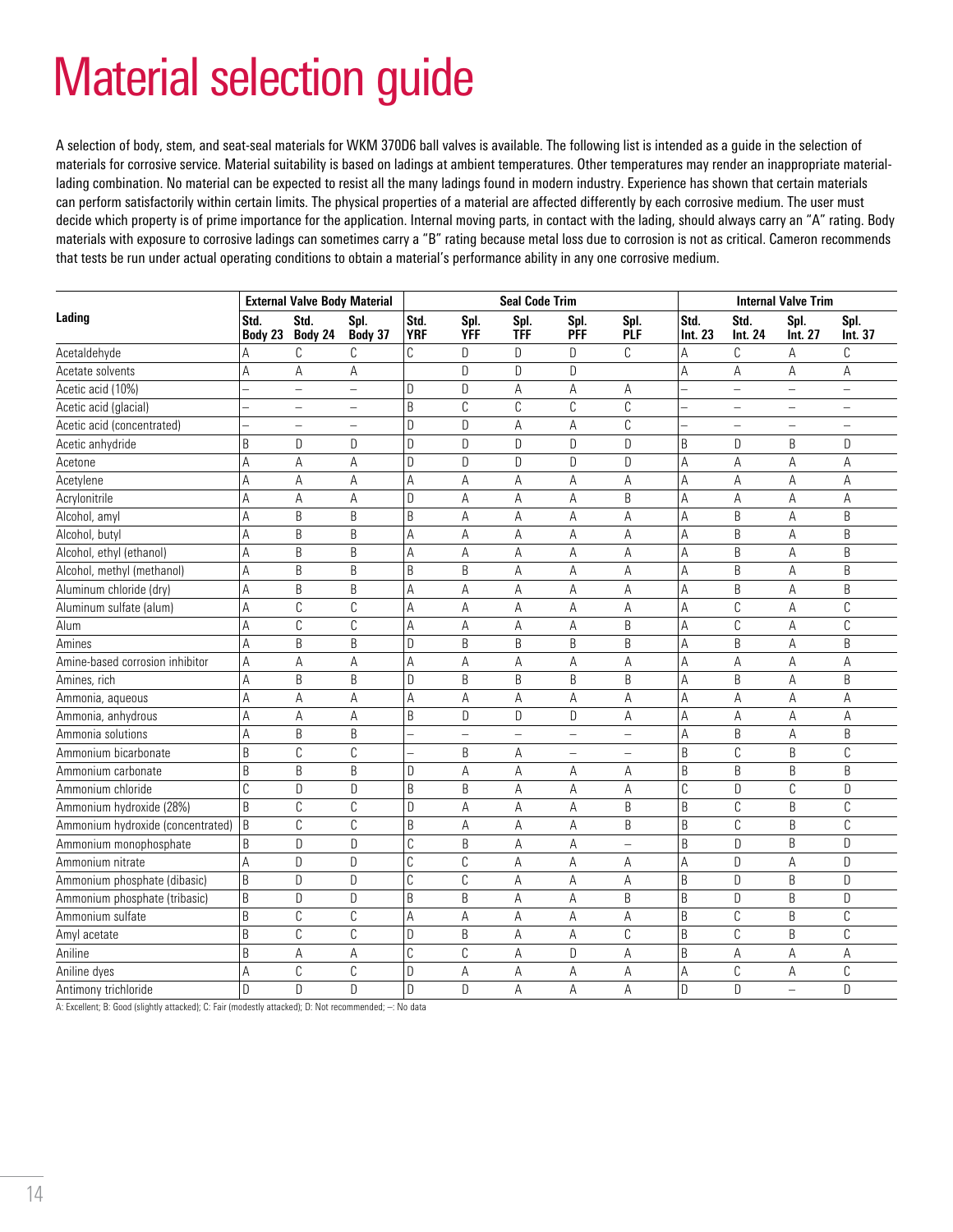|                            | <b>External Valve Body Material</b> |                 |                 |                    |                   | <b>Seal Code Trim</b>    |                          | <b>Internal Valve Trim</b> |                 |                        |                          |                 |
|----------------------------|-------------------------------------|-----------------|-----------------|--------------------|-------------------|--------------------------|--------------------------|----------------------------|-----------------|------------------------|--------------------------|-----------------|
| Lading                     | Std.<br>Body 23                     | Std.<br>Body 24 | Spl.<br>Body 37 | Std.<br><b>YRF</b> | Spl.<br>YFF       | Spl.<br><b>TFF</b>       | Spl.<br><b>PFF</b>       | Spl.<br>PLF                | Std.<br>Int. 23 | Std.<br><b>Int. 24</b> | Spl.<br>Int. 27          | Spl.<br>Int. 37 |
| Apple juice                | B                                   | D               | D               | Α                  | Α                 | Α                        | $\overline{\phantom{0}}$ | $\equiv$                   | B               | D                      | $\equiv$                 | D               |
| Arsenic acid               | B                                   | D               | D               | Ċ                  | C                 | Α                        | $\qquad \qquad -$        | $\qquad \qquad -$          | B               | D                      | B                        | D               |
| Asphalt emulsion           | Α                                   | Α               | Α               | Α                  | А                 | Α                        | Α                        | -                          | Α               | Α                      | Α                        | Α               |
| Asphalt liquid             | Α                                   | Α               | Α               | B                  | Α                 | Α                        | Α                        | $\overline{\phantom{0}}$   | Α               | A                      | Α                        | Α               |
| Barium carbonate           | B                                   | B               | B               | Ċ                  | A                 | А                        | $\qquad \qquad -$        | $\equiv$                   | B               | B                      | B                        | B               |
| Barium chloride            | C                                   | C               | $\mathbb C$     | Α                  | A                 | Α                        | А                        | А                          | С               | С                      | С                        | C               |
| Barium hydroxide           | B                                   | $\mathbb C$     | $\mathbb C$     | Α                  | A                 | Α                        | Α                        | А                          | B               | C                      | B                        | C               |
| Barium sulfate             | B                                   | B               | $\sf B$         | Α                  | A                 | А                        | А                        | А                          | B               | B                      | B                        | B               |
| Barium sulfide             | B                                   | B               | B               | Α                  | Α                 | А                        | А                        | А                          | B               | B                      | B                        | B               |
| Beer (alcohol industry)    | А                                   | С               | C               | Α                  | Α                 | А                        | А                        | Α                          | A               | C                      | $\overline{\phantom{0}}$ | С               |
| Beer (beverage industry)   | А                                   | $\mathbb C$     | $\mathcal{C}$   | Α                  | Α                 | А                        | Α                        | А                          | A               | C                      | $\equiv$                 | C               |
| Beet sugar liquids         | Α                                   | B               | B               | Α                  | Α                 | А                        | $\overline{\phantom{0}}$ | $\overline{\phantom{0}}$   | A               | B                      | Α                        | B               |
| Benzaldehyde               | А                                   | Α               | Α               | D                  | Α                 | А                        | Α                        | B                          | Α               | A                      | Α                        | Α               |
| Benzene (benzol)           | А                                   | B               | B               | D                  | Α                 | А                        | А                        | B                          | Α               | B                      | Α                        | B               |
| Benzoic acid               | B                                   | D               | D               | D                  | D                 | А                        | Α                        | А                          | B               | D                      | B                        | D               |
| Borax liquors              | B                                   | $\mathbb C$     | C               | А                  | Α                 | А                        | Α                        | А                          | B               | C                      | B                        | $\mathbb C$     |
| Boric acid                 | А                                   | D               | D               | B                  | B                 | Α                        | Α                        | Α                          | Α               | D                      | Α                        | D               |
| <b>Brines</b>              | B                                   | D               | D               | Α                  | Α                 | Α                        | Α                        | Α                          | B               | D                      | B                        | D               |
| <b>Bromine</b>             | D                                   | D               | D               | D                  | D                 | Α                        | D                        | D                          | D               | D                      | $\equiv$                 | D               |
| Bunker oils (fuel oils)    | А                                   | B               | B               | Α                  | Α                 | Α                        | Α                        | B                          | Α               | B                      | Α                        | B               |
| <b>Butadiene</b>           | Α                                   | B               | B               | D                  | C                 | Α                        | Α                        | B                          | А               | B                      | Α                        | B               |
| <b>Butane</b>              | А                                   | А               | Α               | Α                  | A                 | А                        | Α                        | B                          | Α               | А                      | Α                        | Α               |
| <b>Buttermilk</b>          | Α                                   | D               | D               | Α                  | Α                 | А                        | Α                        | А                          | А               | D                      | $\equiv$                 | D               |
| Butylene                   | Α                                   | Α               | Α               | D                  | B                 | А                        | Α                        | B                          | Α               | А                      | Α                        | А               |
| Butyric acid               | B                                   | D               | D               | C                  | $\mathbb{C}$      | А                        | Α                        | А                          | B               | D                      | B                        | D               |
| Calcium bisulfite          | B                                   | D               | D               | Α                  | A                 | А                        | Α                        | Α                          | B               | D                      | B                        | D               |
| Calcium carbonate          | B                                   | D               | D               | Α                  | $\mathsf A$       | А                        | Α                        | А                          | B               | D                      | B                        | D               |
| Calcium chloride           | B                                   | C               | $\mathbb{C}$    | Α                  | $\mathsf A$       | А                        | Α                        | Α                          | B               | C                      | B                        | C               |
| Calcium hydroxide (20%)    | B                                   | B               | B               | Α                  | Α                 | А                        | А                        | А                          | B               | B                      | B                        | B               |
| Calcium hypochlorite       | C                                   | D               | D               | D                  | D                 | А                        | А                        | А                          | C               | D                      | $\overline{\phantom{0}}$ | D               |
| Calcium sulfate            | B                                   | C               | C               | D                  | D                 | А                        | А                        | $\qquad \qquad -$          | B               | C                      | B                        | C               |
| Carbon bisulfide           | B                                   | B               | B               | D                  | A                 | А                        | А                        | B                          | B               | B                      | B                        | B               |
| Carbon dioxide (dry)       | А                                   | A               | A               | А                  | A                 | A                        | А                        | А                          | Α               | А                      | Α                        | А               |
| Carbon dioxide (wet)       | А                                   | C               | C               | Α                  | Α                 | Α                        | B                        | B                          | Α               | С                      | B                        | C               |
| Carbon tetrachloride (dry) | B                                   | A               | Α               | B                  | A                 | A                        | А                        | B                          | B               | Α                      | B                        | А               |
| Carbon tetrachloride (wet) | A                                   | B               | B               | B                  | A                 | А                        | Α                        | B                          | $\mathsf A$     | B                      | B                        | B               |
| Carbonated water           | Α                                   | B               | B               | Α                  | Α                 | Α                        | Α                        | -                          | Α               | B                      | Α                        | B               |
| Carbonic acid              | B                                   | D               | D               | А                  | Α                 | Α                        | Α                        | Α                          | B               | D                      | B                        | D               |
| Castor oil                 | A                                   | B               | B               | Α                  | Α                 | Α                        | Α                        | А                          | Α               | B                      | Α                        | B               |
| China wood oil (tung)      | А                                   | B               | B               | Α                  | Α                 | Α                        |                          |                            | Α               | B                      | Α                        | B               |
| Chlorinated solvents (dry) | А                                   | Α               | Α               | D                  | B                 | B                        | B                        | B                          | Α               | Α                      | Α                        | Α               |
| Chlorine (wet)             | D                                   | D               | D               | С                  | C                 | Α                        | C                        | C                          | D               | D                      |                          | D               |
| Chlorine gas (dry)         | B                                   | B               | B               | D                  | D                 | Α                        |                          |                            | B               | B                      | B                        | B               |
| Chloroacetic acid          | C                                   | D               | D               | D                  | D                 |                          | Α                        | B                          | С               | D                      |                          | D               |
| Chlorobenzene              | А                                   | B               | B               | D                  |                   | А<br>А                   | Α                        | B                          | Α               | B                      | Α                        | B               |
| Chloroform                 | А                                   | B               | B               | D                  | Α<br>$\mathbb{C}$ | А                        | Α                        | B                          | Α               | B                      | Α                        | B               |
|                            | B                                   | B               |                 |                    | $\mathsf D$       |                          | Α                        |                            |                 | $\sf B$                |                          |                 |
| Chlorosulfonic acid (dry)  |                                     |                 | B               | D                  |                   | А                        | Α                        | D                          | B               |                        | B                        | B               |
| Chlorosulfonic acid (wet)  | D                                   | $\mathsf D$     | $\mathsf{N}$    |                    | L,                | $\overline{\phantom{0}}$ |                          |                            | D               | D                      | $\overline{\phantom{0}}$ | ${\sf N}$       |
| Chrome alum                | А                                   | B               | B               | А                  | $\mathsf A$       | А                        | А                        | А                          | Α               | B                      | А                        | B               |
| Chromic acid               | C                                   | D               | D               | D                  | D                 | А                        | D                        | D                          | C               | D                      | $\equiv$                 | D               |
| Citrus juices              | B                                   | D               | D               | A                  | $\mathsf A$       | А                        | А                        | А                          | B               | D                      | B                        | D               |
| Coconut oil                | B                                   | $\mathbb C$     | $\mathbb C$     | А                  | А                 | А                        | А                        | B                          | A               | $\mathbb C$            | A                        | С               |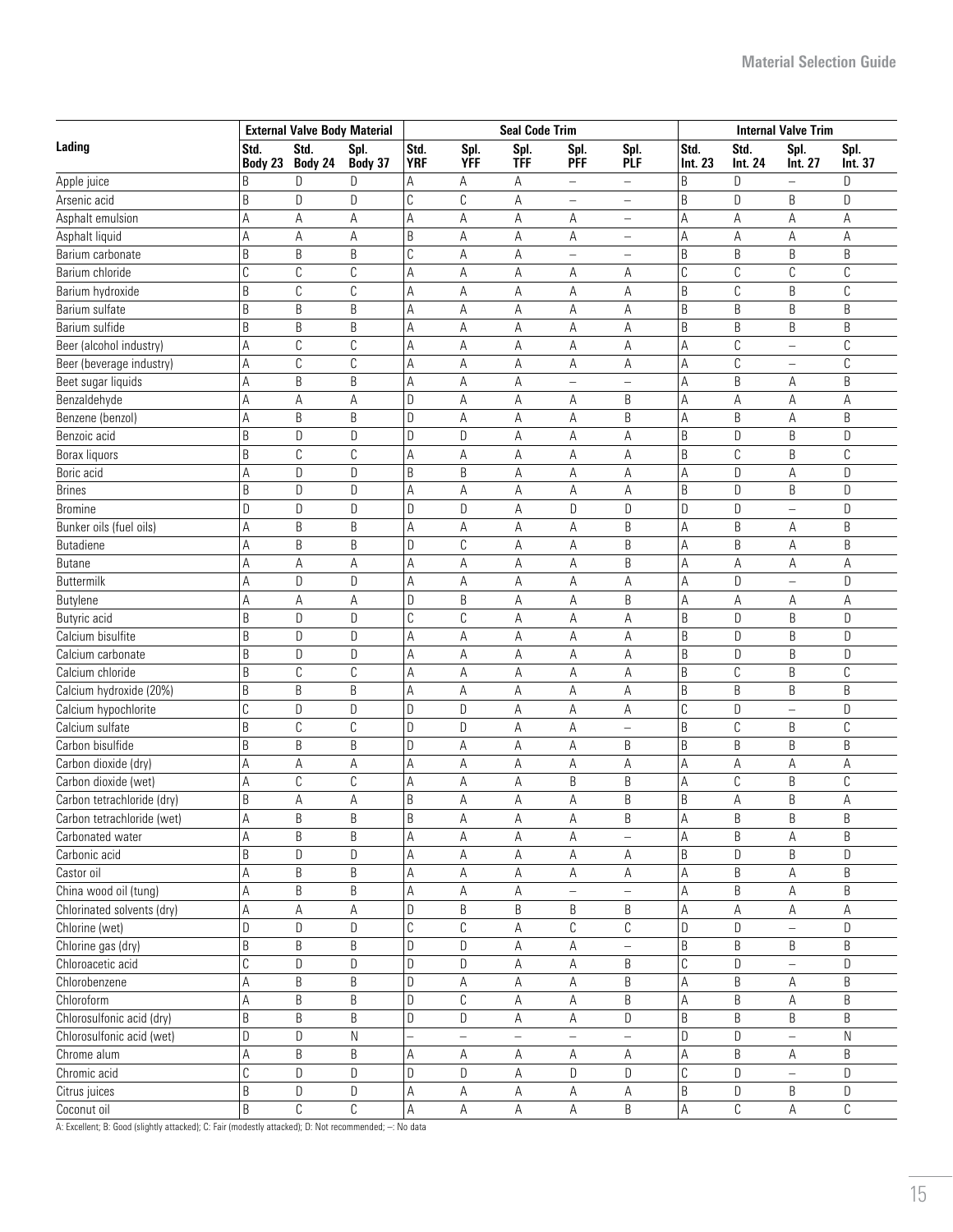#### **Material Selection Guide**

|                                   | <b>External Valve Body Material</b> |                          |                 |                          |                          | <b>Seal Code Trim</b>    |                          |                          | <b>Internal Valve Trim</b> |                        |                          |                          |
|-----------------------------------|-------------------------------------|--------------------------|-----------------|--------------------------|--------------------------|--------------------------|--------------------------|--------------------------|----------------------------|------------------------|--------------------------|--------------------------|
| Lading                            | Std.<br>Body 23                     | Std.<br>Body 24          | Spl.<br>Body 37 | Std.<br><b>YRF</b>       | Spl.<br><b>YFF</b>       | Spl.<br><b>TFF</b>       | Spl.<br><b>PFF</b>       | Spl.<br>PLF              | Std.<br>Int. 23            | Std.<br><b>Int. 24</b> | Spl.<br>Int. 27          | Spl.<br>Int. 37          |
| Coffee extracts (hot)             | А                                   | C                        | C               | Α                        | Α                        | А                        | $\qquad \qquad -$        | $\overline{\phantom{0}}$ | А                          | B                      | Α                        | C                        |
| Coke oven gas                     | А                                   | B                        | B               | D                        | А                        | А                        | ÷                        | $\overline{\phantom{0}}$ | А                          | B                      | А                        | B                        |
| Cooking oil                       | А                                   | B                        | B               | A                        | Α                        | А                        | Α                        | $\qquad \qquad -$        | A                          | B                      | A                        | B                        |
| Copper acetate (10%)              | B                                   | $\mathbb C$              | C               |                          | $\overline{\phantom{0}}$ | А                        | А                        | B                        | B                          | $\mathbb C$            | B                        | $\mathsf C$              |
| Copper chloride                   | D                                   | D                        | D               | A                        | Α                        | А                        | Α                        | А                        | D                          | D                      | $\overline{a}$           | D                        |
| Copper nitrate                    | B                                   | D                        | D               | D                        | D                        | А                        | Α                        | B                        | B                          | D                      | B                        | D                        |
| Copper sulfate                    | C                                   | D                        | D               | B                        | B                        | А                        | Α                        | А                        | С                          | D                      | $\overline{a}$           | D                        |
| Corn oil                          | А                                   | B                        | B               | A                        | Α                        | А                        | $\qquad \qquad -$        | $\qquad \qquad -$        | А                          | B                      | B                        | B                        |
| Corrosion inhibitor, amine based  | А                                   | A                        | Α               | B                        | B                        | А                        | Α                        | $\qquad \qquad -$        | А                          | Α                      | Α                        | Α                        |
| Cottonseed oil                    | B                                   | C                        | C               | Α                        | Α                        | А                        | А                        | А                        | B                          | С                      | B                        | C                        |
| Creosote oil                      | B                                   | B                        | B               | Α                        | А                        | Α                        | Α                        | B                        | B                          | B                      | B                        | B                        |
| Cresylic acid                     | B                                   | B                        | B               | D                        | D                        | Α                        | Α                        | B                        | B                          | B                      | B                        | B                        |
| Crude oil, sour                   | Α                                   | B                        | B               | C                        | Α                        | А                        | Α                        | B                        | А                          | B                      | Α                        | B                        |
| Crude oil, sweet                  | Α                                   | B                        | B               | B                        | А                        | Α                        | А                        | B                        | А                          | B                      | Α                        | B                        |
| Cutting oils, water emulsions     | Α                                   | B                        | B               | Α                        | А                        | Α                        | Α                        | Α                        | Α                          | B                      | Α                        | B                        |
| Cyclohexane                       | А                                   | A                        | A               | Α                        | Α                        | Α                        | А                        | B                        | Α                          | Α                      | Α                        | А                        |
| Diacetone alcohol                 | Α                                   | A                        | Α               | D                        | А                        | Α                        | $\overline{\phantom{0}}$ | $\overline{\phantom{0}}$ | Α                          | Α                      | Α                        | Α                        |
| Diesel fuel                       | А                                   | A                        | Α               | A                        | A                        | Α                        | А                        | Α                        | Α                          | A                      | Α                        | Α                        |
| Diethanolamine (DEA)              | L.                                  | $\overline{\phantom{0}}$ | $\equiv$        |                          | $\overline{\phantom{0}}$ | $\overline{\phantom{0}}$ | $\overline{\phantom{0}}$ | $\equiv$                 |                            | $\equiv$               | $\equiv$                 | $\overline{\phantom{0}}$ |
| Diethylamine                      | Α                                   | Α                        | Α               | B                        | А                        | D                        | А                        | B                        | А                          | Α                      | Α                        | Α                        |
| Diethylene glycol                 |                                     | $\overline{\phantom{m}}$ | $\equiv$        | A                        | А                        | Α                        | Α                        | А                        |                            | $\equiv$               | $\overline{\phantom{0}}$ | $\overline{\phantom{0}}$ |
| Dowtherm® A-E                     | Α                                   | B                        | B               | D                        | Α                        | Α                        | Α                        | B                        | Α                          | B                      | Α                        | B                        |
| Drilling mud                      | А                                   | B                        | B               | A                        | А                        | Α                        | $\overline{\phantom{0}}$ | $\qquad \qquad -$        | Α                          | B                      | A                        | B                        |
| Drip cocks, gas                   | А                                   | B                        | B               | $\overline{\phantom{0}}$ | $\overline{\phantom{0}}$ | $\equiv$                 | $\qquad \qquad -$        | $\qquad \qquad -$        | Α                          | B                      | A                        | B                        |
| Dry cleaning fluids               | А                                   | B                        | $\sf B$         | C                        | B                        | Α                        | Α                        | С                        | Α                          | B                      | A                        | B                        |
| Epsom salt (magnesium sulfate)    | B                                   | C                        | C               |                          | А                        | Α                        | Α                        | Α                        | B                          | C                      | B                        | C                        |
| Ethane                            | Α                                   | A                        | Α               | Α                        | Α                        | Α                        | Α                        | А                        | Α                          | Α                      | Α                        | Α                        |
| Ethanol (ethyl alcohol)           | Α                                   | B                        | B               | Α                        | Α                        | Α                        | Α                        | А                        | Α                          | B                      | А                        | B                        |
| Ethanolamine (MEA)                | А                                   | Α                        | Α               | B                        | Α                        | Α                        | $\overline{\phantom{a}}$ | ÷,                       | А                          | Α                      | Α                        | А                        |
| Ethers                            | А                                   | B                        | B               | D                        | Α                        | Α                        | Α                        | D                        | А                          | B                      | Α                        | B                        |
| Ethyl acetate                     | B                                   | B                        | B               | D                        | B                        | B                        | B                        | D                        | B                          | B                      | B                        | B                        |
| Ethyl acrylate                    | Α                                   | Α                        | Α               | D                        | А                        | Α                        | А                        | D                        | Α                          | А                      | А                        | А                        |
| Ethyl chloride (dry)              | Α                                   | B                        | B               | Α                        |                          | Α                        |                          | B                        | Α                          | B                      |                          | B                        |
|                                   | B                                   | B                        | B               |                          | Α                        |                          | Α                        | B                        | B                          | B                      | Α<br>B                   | B                        |
| Ethyl chloride (wet)              |                                     |                          |                 | A<br>B                   | Α                        | Α                        | Α                        |                          |                            |                        |                          |                          |
| Ethylene (liquid or gas)          | Α                                   | Α                        | Α               |                          | А                        | А                        | А                        | А                        | А                          | Α                      | Α                        | Α                        |
| Ethylene glycol<br>Ethylene oxide | В<br>B                              | B<br>$\sf B$             | В<br>B          | Α<br>$\mathsf D$         | Α<br>А                   | Α<br>А                   | Α<br>А                   | Α<br>D                   | В<br>B                     | B<br>$\sf B$           | В<br>B                   | B<br>B                   |
| Ethylene propylene                | А                                   | $\sf B$                  | $\frac{1}{2}$   |                          | $\sim$                   | $\overline{\phantom{0}}$ |                          | $\equiv$                 | Α                          | $\sf B$                | $\equiv$                 | $\overline{\phantom{0}}$ |
|                                   | B                                   | $\mathsf D$              |                 | B                        |                          |                          |                          |                          | B                          | D                      |                          |                          |
| Fatty acids                       | D                                   | D                        | D               |                          | Α                        | Α                        | Α<br>B                   | А<br>B                   | D                          | D                      | B<br>$\equiv$            | D                        |
| Ferric chloride                   |                                     | D                        | D               | A                        | $\mathsf A$              | Α                        |                          |                          |                            |                        |                          | D                        |
| Ferric nitrate                    | B                                   |                          | D               | Α                        | $\mathsf A$              | A                        | A                        | А                        | B                          | D                      | $\overline{\phantom{0}}$ | D                        |
| Ferric sulfate                    | B                                   | D                        | D               | Α                        | Α                        | Α                        | Α                        | А                        | B                          | D                      | B                        | D                        |
| Ferrous chloride                  | D                                   | $\mathsf D$              | D               | $\overline{C}$           | $\mathbb C$              | Α                        | А                        | $\equiv$                 | D                          | D                      | $\equiv$                 | D                        |
| Ferrous sulfate                   | B                                   | D                        | D               | D                        | D                        | Α                        | Α                        | Α                        | B                          | D                      | B                        | D                        |
| Ferrous sulfate (saturated)       | А                                   | $\mathbb C$              | C               |                          | $\equiv$                 | Α                        | A                        | $\equiv$                 | Α                          | $\mathbb C$            | S                        | $\mathcal{C}$            |
| Fertilizer solutions              | B                                   | B                        | B               | D                        | D                        | D                        | D                        | D                        | B                          | B                      | B                        | $\sf B$                  |
| Fish oils                         | А                                   | B                        | B               | B                        | Α                        | Α                        | Α                        | $\qquad \qquad -$        | А                          | B                      | Α                        | B                        |
| Fluorine                          | А                                   | $\sf B$                  | B               | D                        | D                        | D                        | C                        | $\equiv$                 | А                          | B                      | А                        | B                        |
| Fluosilic acid                    | C                                   | D                        | D               | $\mathsf D$              | D                        | А                        | Α                        | А                        | C                          | D                      | $\equiv$                 | D                        |
| Food fluids, pastes               | А                                   | C                        | С               | B                        | Α                        | А                        | $\qquad \qquad -$        | $\equiv$                 | А                          | С                      | -                        | С                        |
| Formaldehyde (100%)               | А                                   | C                        | С               | B                        | B                        | А                        | Α                        | С                        | Α                          | С                      | $\equiv$                 | С                        |
| Formaldehyde (40%)                | А                                   | С                        | С               | B                        | Α                        | А                        | Α                        | С                        | Α                          | С                      | $\qquad \qquad -$        | С                        |
| Formic acid                       | B                                   | D                        | $\mathsf D$     | D                        | D                        | А                        | B                        | C                        | B                          | D                      | B                        | D                        |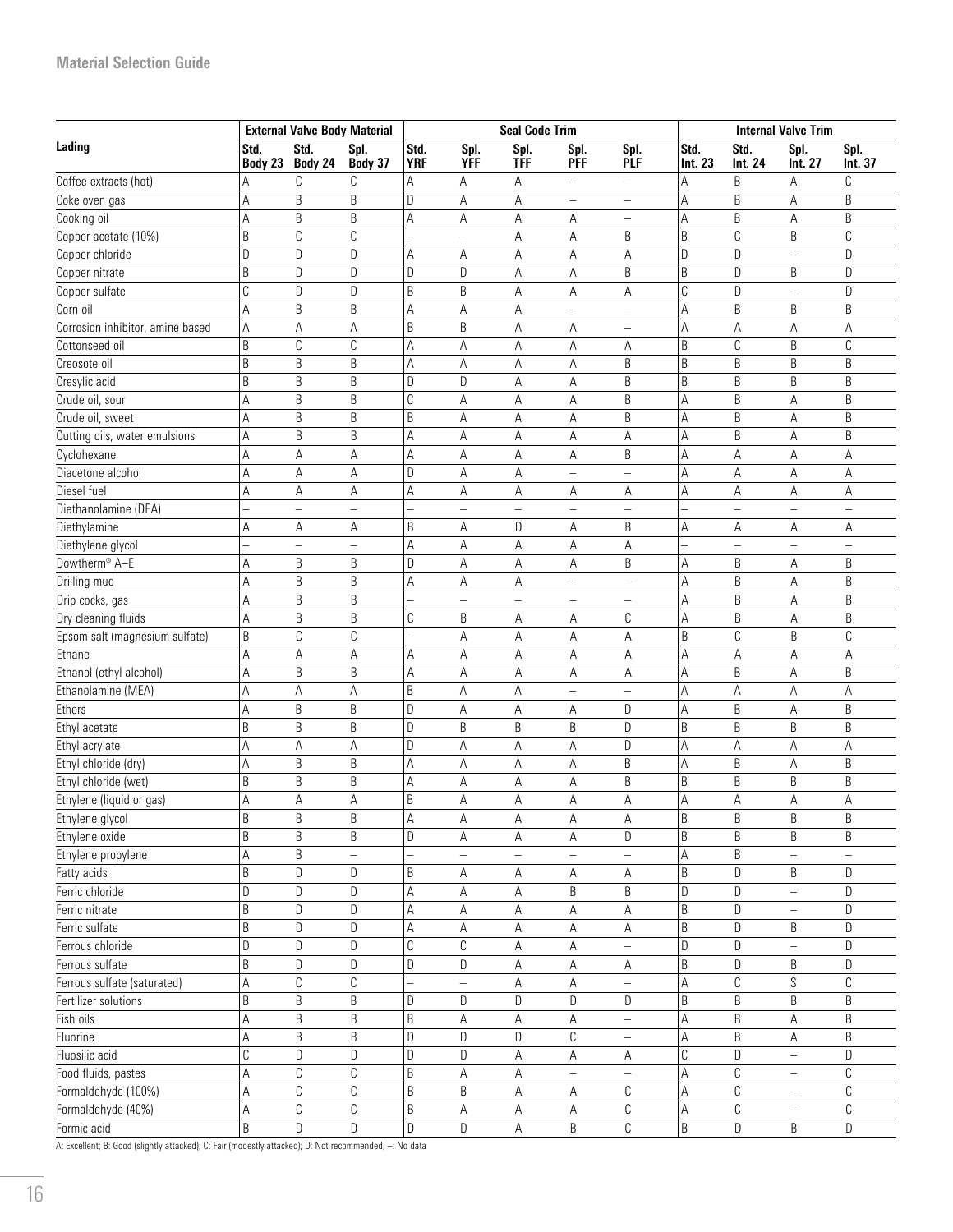|                                  | <b>External Valve Body Material</b> |                 |                 |                    |                          | <b>Seal Code Trim</b>    |                          |                          | <b>Internal Valve Trim</b> |                        |                          |                 |
|----------------------------------|-------------------------------------|-----------------|-----------------|--------------------|--------------------------|--------------------------|--------------------------|--------------------------|----------------------------|------------------------|--------------------------|-----------------|
| Lading                           | Std.<br>Body 23                     | Std.<br>Body 24 | Spl.<br>Body 37 | Std.<br><b>YRF</b> | Spl.<br><b>YFF</b>       | Spl.<br><b>TFF</b>       | Spl.<br><b>PFF</b>       | Spl.<br><b>PLF</b>       | Std.<br>Int. 23            | Std.<br><b>Int. 24</b> | Spl.<br>Int. 27          | Spl.<br>Int. 37 |
| Freon <sup>®</sup> 12            | A                                   | B               | B               | Α                  | B                        | B                        | B                        | D                        | Α                          | B                      | А                        | B               |
| Fruit juices                     | А                                   | D               | D               | Α                  | Α                        | Α                        | Α                        | $\qquad \qquad -$        | А                          | D                      | Α                        | D               |
| Fuel, jet (JP-4)                 | А                                   | Α               | Α               | Α                  | А                        | Α                        | Α                        | B                        | Α                          | Α                      | Α                        | А               |
| Fuel, jet (JP-5), 100 degF       | А                                   | Α               | Α               | Α                  | A                        | Α                        | Α                        | B                        | А                          | A                      | А                        | Α               |
| Fuel, jet (JP-6), 100 degF       | Α                                   | Α               | Α               | Α                  | Α                        | А                        | Α                        | B                        | А                          | Α                      | Α                        | А               |
| Fuel oil                         | A                                   | B               | B               | Α                  | A                        | Α                        | Α                        | Α                        | A                          | B                      | Α                        | B               |
| Fuel $(RP-1)$                    | А                                   | Α               | Α               | Α                  | A                        | Α                        | Α                        | Α                        | Α                          | Α                      | А                        | A               |
| Furfural                         | B                                   | Α               | Α               | D                  | Α                        | Α                        | А                        | С                        | B                          | А                      | Α                        | А               |
| Gallic acid                      | B                                   | D               | $\mathsf D$     | B                  | A                        | B                        | $\equiv$                 | $\equiv$                 | B                          | D                      | B                        | D               |
| Gas (manufactured)               | B                                   | B               | B               | Α                  | А                        | Α                        | Α                        | Α                        | B                          | B                      | B                        | B               |
| Gas odorizers                    | Α                                   | B               | B               | А                  | Α                        | Α                        | Α                        | Α                        | Α                          | B                      | Α                        | B               |
| Gas, natural                     | Α                                   | B               | B               | Α                  | Α                        | Α                        | Α                        | Α                        | Α                          | B                      | Α                        | B               |
| Gasoline, aviation               | Α                                   | Α               | Α               | Α                  | Α                        | A                        | А                        | Α                        | Α                          | A                      | Α                        | А               |
| Gasoline, sour                   | A                                   | B               | B               | C                  | Α                        | А                        | Α                        | А                        | Α                          | B                      | Α                        | B               |
| Gasoline, leaded, low octane     | Α                                   | A               | Α               | Α                  | Α                        | Α                        | Α                        | B                        | А                          | Α                      | Α                        | А               |
| Gasoline, unleaded, low octane   | Α                                   | Α               | Α               | Α                  | A                        | Α                        | А                        | B                        | А                          | Α                      | Α                        | А               |
| Gelatin                          | Α                                   | B               | B               | Α                  | Α                        | Α                        | Α                        | Α                        | А                          | B                      | B                        | B               |
| Glucose                          | Α                                   | B               | B               | Α                  | Α                        | Α                        | Α                        | Α                        | Α                          | B                      | Α                        | B               |
| Glue                             | Α                                   | Α               | Α               |                    | Α                        | Α                        | $\equiv$                 | Ξ.                       | А                          | Α                      | Α                        | А               |
| Glycerine and glycerol           | Α                                   | B               | B               | Α                  | Α                        | Α                        | Α                        | Α                        | А                          | B                      | Α                        | B               |
| Glycols                          | B                                   | B               | B               | Α                  | Α                        | Α                        | Α                        | Α                        | B                          | B                      | B                        | B               |
| Grease                           | Α                                   | А               | Α               |                    | Α                        | Α                        | Α                        | B                        | А                          | Α                      | А                        | Α               |
| Heptane                          | Α                                   | А               | А               | Α                  | Α                        | Α                        | Α                        | С                        | Α                          | Α                      | А                        | А               |
| Hexane                           | А                                   | Α               | Α               | Α                  | Α                        | А                        | Α                        | С                        | Α                          | Α                      | Α                        | А               |
| Hexanol, tertiary                | Α                                   | Α               | Α               |                    | А                        | $\equiv$                 |                          |                          | Α                          | А                      | А                        | Α               |
| Hydraulic oil, phosphate ester   | Α                                   | А               | А               | C                  | Α                        | Α                        | Α                        | Α                        | Α                          | А                      | Α                        | Α               |
| Hydraulic oil, petroleum base    | Α                                   | A               | Α               | A                  | $\mathsf A$              | А                        | А                        | А                        | Α                          | A                      | А                        | Α               |
| Hydrobromic acid                 | D                                   | D               | D               | D                  | D                        | А                        | C                        | C                        | D                          | D                      | ÷                        | D               |
| Hydrochloric acid, 37% air free  | D                                   | D               | D               | D                  | D                        | Α                        | А                        | B                        | D                          | D                      | $\overline{\phantom{0}}$ | D               |
| Hydrocyanic acid                 | B                                   | D               | D               | B                  | B                        | Α                        | А                        | А                        | B                          | D                      | B                        | D               |
| Hydrofluoric acid                | D                                   | D               | D               | D                  | D                        | Α                        | D                        | D                        | D                          | D                      | $\overline{\phantom{0}}$ | D               |
| Hydrofluosilicic acid            | С                                   | D               | D               | D                  | D                        |                          | $\overline{\phantom{0}}$ | $\overline{\phantom{0}}$ | С                          | D                      | $\overline{a}$           | D               |
| Hydrogen gas                     | A                                   | B               | $\sf B$         |                    | A                        | А<br>A                   |                          |                          | А                          | B                      |                          | B               |
| Hydrogen peroxide, 30% (diluted) | B                                   | D               | D               | А<br>D             | D                        | Α                        | А                        | Α<br>Α                   | B                          | D                      | А<br>B                   | D               |
|                                  |                                     |                 |                 |                    |                          |                          | А                        |                          |                            |                        |                          |                 |
| Hydrogen peroxide                | B                                   | D               | D               | D                  | D                        | A                        | А                        | Α                        | B                          | D                      | B                        | D               |
| Hydrogen sulfide (dry)           | $\mathsf A$                         | A               | A               | A                  | $\mathsf A$              | А                        | A                        | А                        | А                          | А                      | A                        | $\mathsf A$     |
| Hydrogen sulfide (wet)           | Α                                   | D               | D               | B                  | Α                        | Α                        | Α                        | Α                        | А                          | D                      | B                        | D               |
| Hypo (sodium thiosulfate)        | А                                   | D               | D               | B                  | Α                        | Α                        | Α                        | Α                        | А                          | D                      | Α                        | D               |
| Hypochlorites, sodium            | C                                   | D               | D               | B                  | Α                        | Α                        | Α                        | Α                        | C                          | D                      | $\equiv$                 | D               |
| Illuminating gas (coal gas)      | A                                   | Α               | А               |                    | $\overline{\phantom{0}}$ | Α                        | А                        |                          | Α                          | Α                      | Α                        | Α               |
| lnk                              | Α                                   | D               | D               |                    | $\qquad \qquad -$        |                          |                          | -                        | Α                          | D                      | Α                        | D               |
| lodine                           | D                                   | D               | D               | Α                  | Α                        | Α                        | B                        | B                        | D                          | D                      |                          | D               |
| Isobutane (methylpropane)        |                                     |                 |                 |                    | $\overline{\phantom{0}}$ | Α                        | Α                        |                          |                            |                        |                          |                 |
| Isooctane                        | А                                   | Α               | Α               | Α                  | Α                        | А                        | Α                        | С                        | Α                          | А                      | Α                        | Α               |
| Isocyanide                       | Α                                   | Α               | Α               |                    | $\overline{\phantom{0}}$ | $\overline{\phantom{0}}$ |                          |                          | А                          | Α                      | Α                        | А               |
| Isodoform                        | B                                   | B               | B               |                    | $\overline{\phantom{0}}$ | $\equiv$                 | $\overline{\phantom{0}}$ |                          | B                          | B                      | B                        | B               |
| Isopropyl alcohol (isopropanol)  | B                                   | B               | B               | B                  | B                        | А                        | А                        | Α                        | B                          | B                      | B                        | B               |
| Isopropyl ether                  | А                                   | A               | Α               | B                  | $\mathsf A$              | А                        | Α                        | D                        | А                          | А                      | А                        | Α               |
| Kerosene                         | А                                   | B               | B               | А                  | Α                        | А                        | Α                        | B                        | А                          | B                      | Α                        | B               |
| Ketchup                          | Α                                   | D               | $\mathsf D$     | А                  | A                        | А                        | А                        | -                        | D                          | А                      |                          | D               |
| Ketones                          | Α                                   | А               | Α               | D                  | $\mathsf D$              | D                        | D                        | D                        | Α                          | Α                      | Α                        | Α               |
| Lacquers (solvents)              | Α                                   | C               | $\mathbb{C}$    | D                  | $\mathsf A$              | А                        |                          | D                        | Α                          | С                      | Α                        | C               |
| Lactic acid                      | А                                   | D               | $\mathsf D$     |                    | B                        | А                        | А                        | А                        | B                          | D                      | $\overline{a}$           | D               |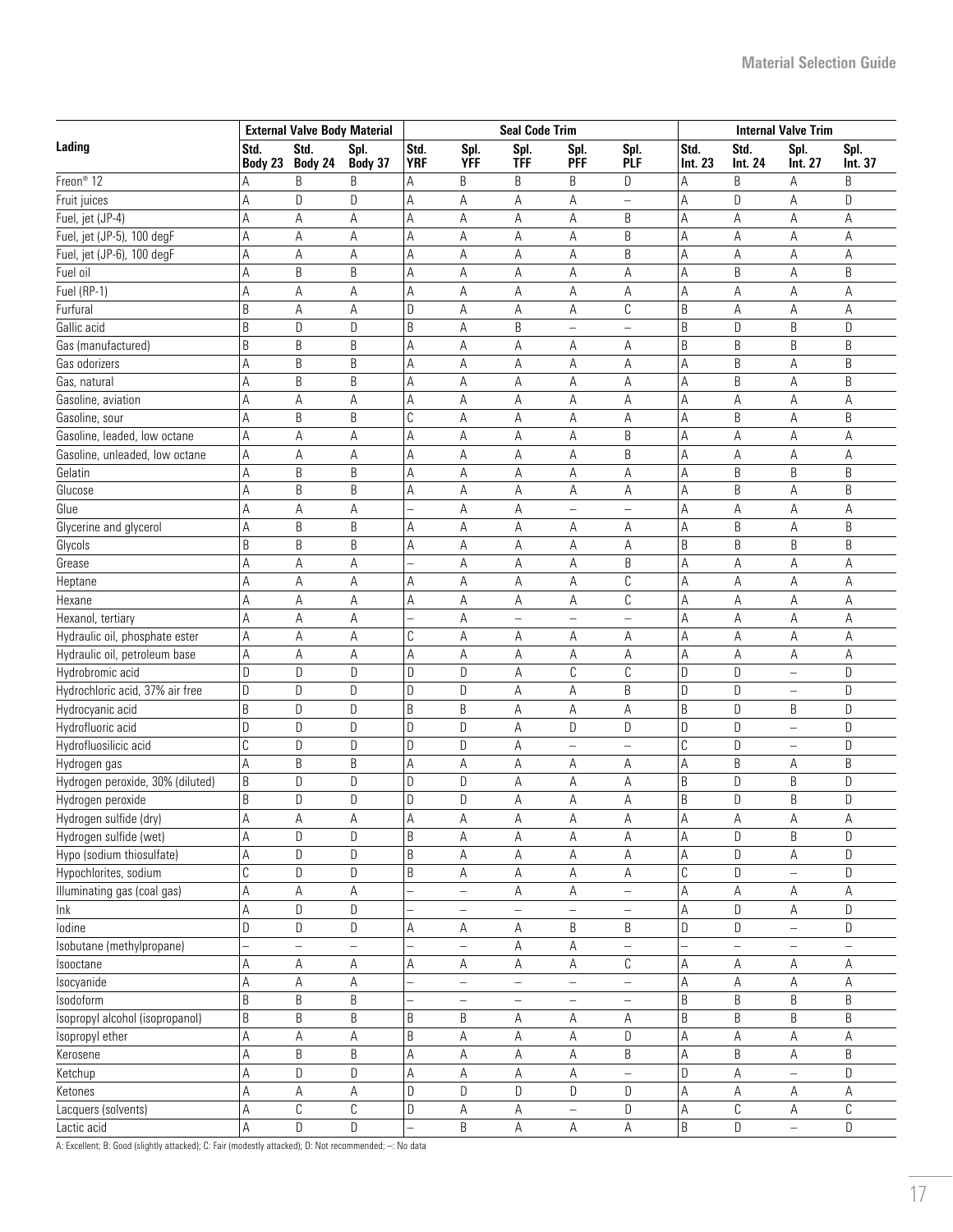|                                                         |                 | <b>External Valve Body Material</b> |                 |                          |                               | <b>Seal Code Trim</b>    |                          |                               | <b>Internal Valve Trim</b> |                 |                          |                 |
|---------------------------------------------------------|-----------------|-------------------------------------|-----------------|--------------------------|-------------------------------|--------------------------|--------------------------|-------------------------------|----------------------------|-----------------|--------------------------|-----------------|
| Lading                                                  | Std.<br>Body 23 | Std.<br>Body 24                     | Spl.<br>Body 37 | Std.<br><b>YRF</b>       | Spl.<br>YFF                   | Spl.<br><b>TFF</b>       | Spl.<br><b>PFF</b>       | Spl.<br>PLF                   | Std.<br>Int. 23            | Std.<br>Int. 24 | Spl.<br>Int. 27          | Spl.<br>Int. 37 |
| Lard oil                                                | А               | C                                   | C               | А                        | A                             | А                        | Α                        | Α                             | А                          | C               | $\overline{\phantom{0}}$ | C               |
| Lead acetate                                            | B               | C                                   | C               | B                        | B                             | А                        | А                        | D                             | B                          | D               | $\overline{\phantom{0}}$ | С               |
| Linoleic acid                                           | Α               | B                                   | B               | $\overline{c}$           | $\mathbb C$                   | Α                        | Α                        | Α                             | A                          | B               | А                        | B               |
| Linseed oil                                             | А               | A                                   | Α               | А                        | A                             | А                        | А                        | А                             | Α                          | A               | A                        | Α               |
| Liquefied petroleum gas (LPG)                           | Α               | B                                   | B               | А                        | A                             | A                        | A                        | B                             | A                          | $\sf B$         | A                        | B               |
| Lithium bromide                                         | А               | D                                   | D               |                          | $\qquad \qquad -$             | A                        | B                        | А                             | Α                          | D               | $\overline{a}$           | D               |
| Lubricating oil                                         | А               | A                                   | Α               | Α                        | Α                             | А                        | Α                        | А                             | А                          | Α               | A                        | Α               |
| Magnesium bisulfate                                     | Α               | $\mathbb C$                         | C               |                          | A                             | $\overline{\phantom{0}}$ | $\overline{\phantom{0}}$ | $\overline{\phantom{0}}$      | А                          | C               | $\overline{a}$           | С               |
| Magnesium chloride                                      | D               | C                                   | $\mathbb C$     | Α                        | Α                             | Α                        | Α                        | Α                             | D                          | C               | $\overline{\phantom{0}}$ | С               |
| Magnesium hydroxide                                     | A               | B                                   | B               | B                        | B                             | А                        | Α                        | А                             | Α                          | B               | Α                        | B               |
| Magnesium sulfate (epsom salt)                          | B               | B                                   | B               |                          | Α                             | Α                        | Α                        | Α                             | B                          | B               | $\equiv$                 | B               |
| Maleic acid                                             | C               | B                                   | B               | D                        | Α                             | А                        | А                        | Α                             | С                          | B               | B                        | B               |
| Maleic anhydride                                        | А               | D                                   | D               |                          | $\qquad \qquad -$             | Α                        | Α                        | Α                             | Α                          | D               | -                        | D               |
| Malic acid                                              | Α               | D                                   | $\mathsf D$     | Α                        | Α                             | Α                        | А                        | А                             | Α                          | D               | $\overline{\phantom{0}}$ | D               |
| Mayonnaise                                              | A               | D                                   | D               |                          | Α                             | Α                        | Α                        | -                             | А                          | D               | $\overline{\phantom{0}}$ | D               |
| Mercapatans                                             | Α               | A                                   | A               | Α                        | Α                             | Α                        |                          |                               | A                          | Α               | Α                        | Α               |
| Mercuric chloride                                       | D               | D                                   | $\mathsf D$     | D                        | $\mathsf D$                   | Α                        | Α                        | А                             | D                          | D               | $\equiv$                 | D               |
| Mercuric cyanide (10%)                                  | B               | D                                   | $\mathsf D$     | C                        | A                             | B                        | $\overline{\phantom{0}}$ | L.                            | B                          | D               | $\overline{\phantom{0}}$ | D               |
| Mercury                                                 | A               | Α                                   | Α               | Α                        | Α                             | Α                        | Α                        | Α                             | Α                          | Α               | Α                        | A               |
| Methane                                                 | А               | Α                                   | Α               | Α                        | Α                             | Α                        | Α                        | B                             | A                          | Α               | Α                        | Α               |
| Methanol (methyl alcohol)                               | A               | B                                   | B               | B                        | A                             | А                        | Α                        | D                             | A                          | B               | Α                        | B               |
| Methyl acetate                                          | Α               | Α                                   | Α               | D                        | B                             | B                        | B                        | D                             | Α                          | А               | Α                        | Α               |
| Methyl acetone                                          | А               | Α                                   | Α               |                          | $\mathsf D$                   | D                        | D                        | $\qquad \qquad -$             | Α                          | А               | A                        | Α               |
| Methyl cellosolve                                       | B               | B                                   | B               | С                        | A                             | А                        | $\equiv$                 | 4                             | B                          | B               | B                        | B               |
| Methyl chloride                                         | А               | B                                   | B               | D                        | B                             | Α                        | Α                        | D                             | Α                          | B               | Α                        | B               |
| Methyl ethyl ketone (MEK)                               | Α               | Α                                   | A               | D                        | B                             | B                        | B                        | D                             | A                          | A               | A                        | Α               |
| Methyl formate                                          | B               | B                                   | B               | $\overline{\phantom{0}}$ | $\qquad \qquad -$             | Α                        | $\equiv$                 | Ξ.                            | B                          | B               | B                        | B               |
| Methylamine                                             | B               | B                                   | B               |                          | $\qquad \qquad -$             | Α                        | Α                        | $\overline{\phantom{0}}$      | B                          | B               | B                        | B               |
| Methylene chloride                                      | B               | B                                   | B               | D                        | $\mathbb C$                   | А                        | Α                        | -                             | B                          | B               | B                        | B               |
| Milk                                                    | A               | D                                   | D               | А                        | Α                             | А                        | Α                        | Α                             | Α                          | D               | $\equiv$                 | D               |
| Mine waters (acid)                                      | B               | D                                   | D               |                          | B                             | B                        | $\equiv$                 | $\overline{\phantom{0}}$      | B                          | D               | $\overline{\phantom{0}}$ | D               |
| Mineral spirits                                         | B               | B                                   | B               |                          | А                             | Α                        | Α                        | $\qquad \qquad -$             | B                          | B               | B                        | B               |
| Mineral oil                                             | А               | B                                   | B               |                          | Α                             | Α                        | Α                        | Α                             | Α                          | B               | Α                        | B               |
| Mixed acids (cold)                                      | А               | C                                   | C               | Α                        |                               | -                        |                          |                               | A                          | C               |                          | С               |
|                                                         |                 |                                     |                 |                          | $\qquad \qquad -$             |                          | $\overline{\phantom{0}}$ | $\overline{\phantom{0}}$      |                            |                 | $\overline{\phantom{0}}$ |                 |
| Molasses, crude                                         | A               | Α                                   | A               |                          | Α                             | А                        | Α                        | $\equiv$                      | A                          | Α               | Α                        | Α               |
| Molasses, edible<br>Methyl tertiary butyl ether (MTBE), | A<br>A          | Α<br>B                              | Α<br>B          |                          | Α<br>$\overline{\phantom{0}}$ | Α<br>B                   | Α<br>B                   | $\overline{\phantom{a}}$<br>B | Α<br>Α                     | Α<br>D          | Α<br>B                   | Α<br>B          |
| max. 100%<br>MTBE, max. 40%                             | А               |                                     |                 | C                        | B                             | B                        | B                        | B                             | Α                          | B               | B                        |                 |
| Muriatic acid (hydrochloric acid)                       | D               | А<br>D                              | Α<br>D          |                          | D                             | Α                        | Α                        | Α                             | D                          | D               | $\overline{\phantom{0}}$ | А<br>D          |
| Mustard                                                 | A               | B                                   | B               | Α                        | Α                             | А                        | $\equiv$                 | $\equiv$                      | Α                          | B               | Α                        | B               |
| Naphtha (rubber solvent)                                | А               | B                                   | B               | B                        | Α                             | B                        | B                        | B                             | Α                          | B               | Α                        | B               |
| Naphthalene (coal tar distillate)                       | А               | Α                                   | А               | D                        | Α                             | А                        | Α                        | C                             | А                          | Α               | Α                        | А               |
| Nickel ammonium sulfate (20%)                           | А               | D                                   | D               | С                        | Α                             | Α                        | Α                        | Α                             | Α                          | D               | $\equiv$                 | D               |
| Nickel chloride                                         | B               | D                                   | D               | Α                        | Α                             | Α                        | Α                        | Α                             | С                          | D               |                          | D               |
| Nickel nitrate (30%)                                    | B               | D                                   | D               | B                        | B                             | Α                        |                          |                               | B                          | D               | -                        | D               |
|                                                         |                 | D                                   |                 |                          |                               |                          | Α                        |                               |                            | D               | -                        | D               |
| Nickel sulfate                                          | С               |                                     | D               | Α                        | Α                             | А                        | Α                        | А                             | С                          |                 | $\overline{\phantom{0}}$ |                 |
| Nicotinic acid                                          | Α               | B                                   | B               |                          |                               | Α                        |                          |                               | Α                          | $\sf B$         | Α                        | B               |
| Nitric acid (10%)                                       | А               | D                                   | D               | D                        | D                             | А                        | B                        | D                             | Α                          | D               | $\overline{\phantom{0}}$ | D               |
| Nitric acid (100%)                                      | А               | A                                   | A               | D                        | D                             | А                        | $\mathcal{C}$            | D                             | Α                          | A               | А                        | Α               |
| Nitric acid (30%)                                       | А               | D                                   | D               | D                        | $\mathsf D$                   | А                        | $\mathcal{C}$            | D                             | Α                          | D               | $\equiv$                 | D               |
| Nitric acid (80%)                                       | D               | Α                                   | D               | D                        | $\mathsf D$                   | А                        | C                        | D                             | Α                          | D               | $\overline{\phantom{0}}$ | D               |
| Nitric acid, anhydrous or aqueous                       | А               | Α                                   | Α               | D                        | $\mathsf D$                   | А                        | B                        | Ξ,                            | Α                          | Α               | Α                        | Α               |
| Nitrobenzene                                            | B               | B                                   | B               | B                        | B                             | А                        | Α                        | D                             | B                          | B               | B                        | B               |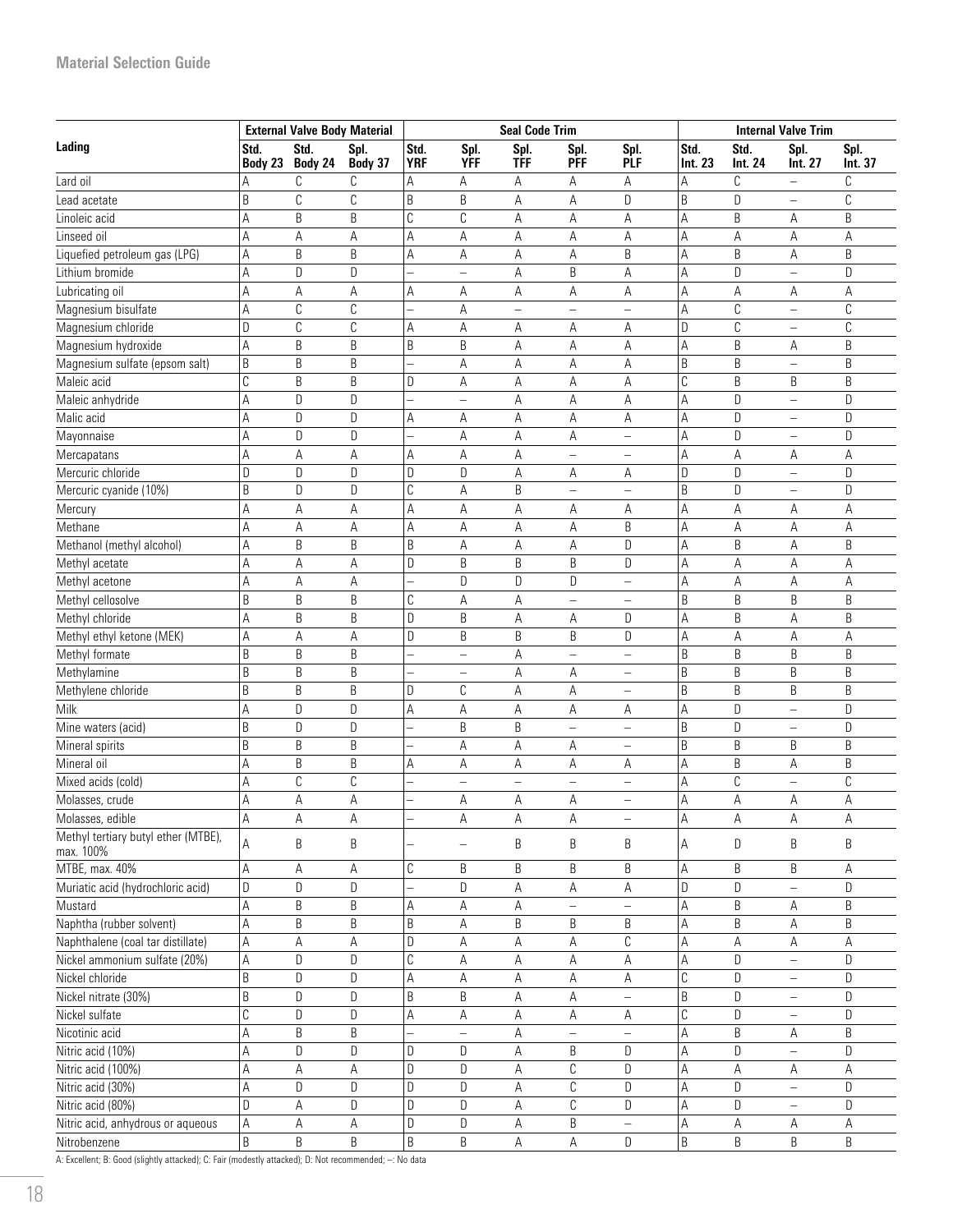|                                   | <b>External Valve Body Material</b> |                          |                          |                    |                   | <b>Seal Code Trim</b> |                          | <b>Internal Valve Trim</b> |                 |                        |                          |                          |
|-----------------------------------|-------------------------------------|--------------------------|--------------------------|--------------------|-------------------|-----------------------|--------------------------|----------------------------|-----------------|------------------------|--------------------------|--------------------------|
| Lading                            | Std.                                | Std.<br>Body 23 Body 24  | Spl.<br>Body 37          | Std.<br><b>YRF</b> | Spl.<br>YFF       | Spl.<br><b>TFF</b>    | Spl.<br><b>PFF</b>       | Spl.<br>PLF                | Std.<br>Int. 23 | Std.<br><b>Int. 24</b> | Spl.<br>Int. 27          | Spl.<br>int. 37          |
| Nitrogen                          | Α                                   | Α                        | Α                        | Α                  | Α                 | Α                     | Α                        | Α                          | Α               | Α                      | Α                        | А                        |
| Nitrous acid (10%)                | B                                   | D                        | D                        | Α                  | Α                 | Α                     | Α                        | Α                          | B               | D                      | -                        | D                        |
| Nitrous gases                     | A                                   | B                        | B                        |                    | Α                 | Α                     | Α                        | -                          | А               | B                      | Α                        | B                        |
| Nitrous oxide                     | B                                   | Α                        | Α                        | Α                  | A                 | Α                     | Α                        | -                          | B               | A                      | B                        | Α                        |
| Oil, cottonseed                   | B                                   | С                        | $\mathbb C$              | B                  | B                 | А                     | B                        | Α                          | B               | С                      | B                        | C                        |
| Oil, petroleum (refined)          | A                                   | Α                        | Α                        | Α                  | A                 | Α                     | Α                        | Α                          | A               | Α                      | Α                        | Α                        |
| Oil, petroleum (sour) H2S and CO2 | А                                   | А                        | А                        | Α                  | A                 | Α                     | Α                        | Α                          | Α               | Α                      | А                        | А                        |
| Oil, water mixtures               | А                                   | B                        | $\sf B$                  | Α                  | Α                 | Α                     | Α                        | Α                          | A               | B                      | А                        | $\sf B$                  |
| Oil, animal                       | A                                   | Α                        | Α                        | Α                  | A                 | Α                     | Α                        | Α                          | A               | А                      | А                        | A                        |
| Oil, fish                         | A                                   | B                        | B                        | B                  | A                 | Α                     | Α                        | B                          | A               | B                      | А                        | B                        |
| Oil, fuel                         | А                                   | B                        | B                        | А                  | Α                 | Α                     | Α                        | B                          | А               | B                      | Α                        | B                        |
| Oil, lube                         | А                                   | A                        | Α                        | Α                  | Α                 | Α                     | Α                        | Α                          | А               | Α                      | Α                        | Α                        |
| Oil, mineral                      | А                                   | B                        | B                        | Α                  | Α                 | A                     | А                        | Α                          | А               | B                      | A                        | B                        |
| Oleic acid                        | А                                   | B                        | B                        | C                  | Α                 | А                     | А                        | С                          | А               | B                      | Α                        | B                        |
| <b>Oleum</b>                      | B                                   | B                        | B                        | B                  | Α                 | Α                     | Α                        | А                          | B               | B                      | B                        | B                        |
| Olive oil                         | Α                                   | B                        | B                        | Α                  | A                 | Α                     | А                        | А                          | А               | B                      | Α                        | B                        |
| Oxalic acid                       | Α                                   | D                        | D                        | B                  | B                 | А                     | Α                        | Α                          | А               | D                      | $\equiv$                 | D                        |
| Oxygen (gas)                      | А                                   | B                        | B                        | D                  | Α                 | Α                     | Α                        | D                          | А               | B                      | Α                        | B                        |
| Oxygen (liquid)                   | A                                   | B                        | B                        | D                  | C                 | С                     | С                        | D                          | А               | B                      | $\equiv$                 | B                        |
| Ozone                             | A                                   | C                        | C                        | D                  | Α                 | А                     | Α                        | D                          | Α               | C                      | А                        | C                        |
| Paints and thinners               | A                                   | А                        | Α                        | D                  | Α                 | Α                     | Α                        | Α                          | А               | Α                      | Α                        | Α                        |
| Palm oil                          | B                                   | C                        | $\mathbb C$              | D                  | Α                 | А                     | А                        | -                          | B               | C                      | B                        | С                        |
| Palmitic acid                     | Α                                   | C                        | $\mathbb C$              | Α                  | Α                 | Α                     | Α                        | А                          | Α               | С                      | А                        | C                        |
| Paraffin                          | А                                   | B                        | B                        | Α                  | Α                 | А                     | $\equiv$                 | А                          | Α               | B                      | Α                        | $\sf B$                  |
| Paraformaldehyde                  | B                                   | B                        | B                        | Α                  | Α                 | Α                     | А                        |                            | B               | B                      | B                        | $\sf B$                  |
| Pentane                           | Α                                   | B                        | B                        | Α                  | Α                 | А                     | $\overline{\phantom{0}}$ | Α                          | Α               | B                      | Α                        | B                        |
| Perchloroethylene                 | B                                   | B                        | B                        | C                  | $\mathsf A$       | А                     | А                        | D                          | B               | B                      | B                        | $\sf B$                  |
| Petrolatum                        | B                                   | С                        | C                        | Α                  | $\mathsf A$       | Α                     | $\overline{\phantom{0}}$ | А                          | B               | C                      | B                        | $\mathbb C$              |
| Phenol (carbolic acid)            | A                                   | B                        | B                        | Α                  | Α                 | Α                     | Α                        | А                          | А               | B                      | Α                        | B                        |
| Phosgene (carbonyl chloride)      |                                     | $\equiv$                 | $\frac{1}{2}$            |                    | B                 | A                     | $\equiv$                 | $\overline{\phantom{0}}$   |                 | $\equiv$               | $\equiv$                 | $\equiv$                 |
| Phosphoric acid                   |                                     | -                        | $\overline{\phantom{m}}$ | ÷                  | B                 | Α                     | Α                        | Α                          | ÷,              | -                      | -                        | $\overline{\phantom{m}}$ |
| Phosphoric acid (40%)             |                                     | -                        | -                        |                    | $\sf B$           | A                     | А                        | Α                          |                 | -                      | -                        | -                        |
| Phosphoric acid (>40%)            |                                     | $\overline{\phantom{0}}$ | $\qquad \qquad -$        |                    | $\sf B$           | A                     | А                        | А                          |                 | $\equiv$               | $\overline{a}$           | $\qquad \qquad -$        |
| Phosphoric acid (crude)           |                                     | $\equiv$                 | $\qquad \qquad -$        |                    | $\sf B$           | Α                     | Α                        | Α                          |                 | $\equiv$               | $\equiv$                 | $\equiv$                 |
| Phosphoric acid (molten)          |                                     | $\equiv$                 |                          |                    | B                 | $\overline{a}$        | $\equiv$                 | $\equiv$                   |                 | $\equiv$               |                          |                          |
|                                   |                                     |                          | $\overline{\phantom{0}}$ | D                  | B                 |                       |                          |                            |                 |                        | $\qquad \qquad -$        | $\qquad \qquad -$        |
| Phosphoric acid (anhydride)       | B                                   | С                        | C                        | C                  | B                 | А                     | -                        |                            | B               | С                      | B                        |                          |
| Phthalic acid                     | B                                   | С                        | C                        | С                  | Α                 | Α<br>Α                | Α<br>C                   | $\qquad \qquad -$<br>С     | B               | C                      | B                        | C<br>C                   |
| Phthalic anhydride                |                                     |                          |                          |                    |                   |                       |                          |                            |                 | C                      |                          |                          |
| Picric acid                       | B                                   | С                        | $\mathbb C$              | Α                  | Α                 | Α                     | Α                        | $\overline{\phantom{0}}$   | B               |                        | B                        | C                        |
| Pine oil                          | A                                   | B                        | B                        | Α                  | Α                 | Α                     | $\overline{\phantom{0}}$ | -                          | Α               | B                      | Α                        | B                        |
| Pineapple juice                   | Α                                   | C                        | C                        | Α                  | Α                 | Α                     | $\equiv$                 | $\overline{\phantom{0}}$   | Α               | С                      |                          | C                        |
| Polyester resin                   | A                                   | B                        | B                        |                    | Α                 | Α                     | Α                        | $\overline{\phantom{0}}$   | Α               | B                      | Α                        | B                        |
| Polyethylene glycol               |                                     | —                        | -                        |                    | -                 | А                     | Α                        | B                          |                 |                        |                          | $\overline{\phantom{0}}$ |
| Polyurethane                      | Α                                   | Α                        | Α                        |                    | $\qquad \qquad -$ |                       |                          | $\overline{\phantom{0}}$   | А               | Α                      | Α                        | Α                        |
| Potassium bisulfite (10%)         | B                                   | D                        | D                        | С                  | А                 | Α                     | $\equiv$                 | $\equiv$                   | B               | D                      | $\overline{\phantom{0}}$ | D                        |
| Potassium bromide                 | B                                   | D                        | $\mathsf D$              | C                  | A                 | Α                     | Α                        | $\frac{1}{2}$              | B               | D                      | $\equiv$                 | D                        |
| Potassium carbonate               | A                                   | C                        | $\mathbb C$              |                    | Α                 | А                     | Α                        | $\overline{\phantom{0}}$   | Α               | С                      | $\overline{\phantom{0}}$ | С                        |
| Potassium chlorate                | А                                   | B                        | $\sf B$                  |                    | $\mathbb C$       | Α                     | А                        | А                          | А               | С                      | -                        | $\sf B$                  |
| Potassium chloride                | Α                                   | C                        | C                        | А                  | Α                 | Α                     | A                        | А                          | Α               | C                      | $\overline{\phantom{0}}$ | C                        |
| Potassium cyanide                 | B                                   | B                        | B                        | А                  | Α                 | Α                     | $\equiv$                 | $\equiv$                   | B               | B                      | B                        | B                        |
| Potassium dichromate              | Α                                   | B                        | B                        | B                  | $\sf B$           | Α                     | Α                        | А                          | А               | B                      | Α                        | B                        |
| Potassium diphosphate             | Α                                   | A                        | A                        |                    | $\equiv$          |                       |                          |                            | А               | A                      | Α                        | А                        |
| Potassium ferricyanide            | A                                   | B                        | $\sf B$                  | C                  | $\sf B$           | А                     | $\mathsf A$              | C                          | B               | B                      | B                        | B                        |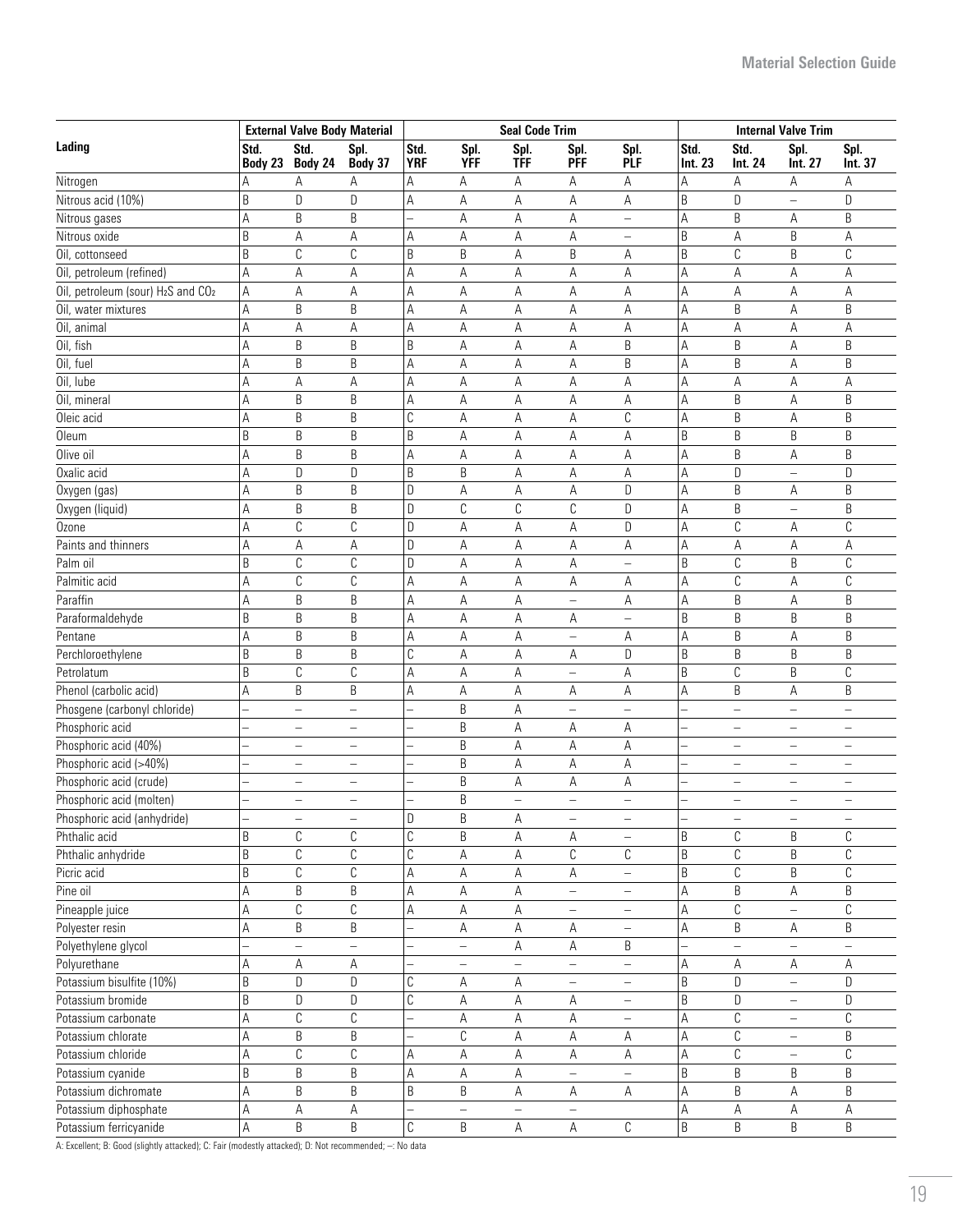#### **Material Selection Guide**

|                               | <b>External Valve Body Material</b> |                 |                 |                    |                    | <b>Seal Code Trim</b> |                          |                          | <b>Internal Valve Trim</b> |                        |                          |                 |
|-------------------------------|-------------------------------------|-----------------|-----------------|--------------------|--------------------|-----------------------|--------------------------|--------------------------|----------------------------|------------------------|--------------------------|-----------------|
| Lading                        | Std.<br>Body 23                     | Std.<br>Body 24 | Spl.<br>Body 37 | Std.<br><b>YRF</b> | Spl.<br><b>YFF</b> | Spl.<br><b>TFF</b>    | Spl.<br><b>PFF</b>       | Spl.<br><b>PLF</b>       | Std.<br>Int. 23            | Std.<br><b>Int. 24</b> | Spl.<br>Int. 27          | Spl.<br>Int. 37 |
| Potassium ferrocyanide        | А                                   | B               | B               | B                  | B                  | A                     | Α                        | $\equiv$                 | Α                          | B                      | Α                        | B               |
| Potassium hydroxide (70%)     | A                                   | Α               | Α               | C                  | С                  | Α                     | Α                        | B                        | A                          | Α                      | Α                        | A               |
| Potassium hydroxide (diluted) | B                                   | B               | B               |                    | A                  | Α                     | Α                        | Α                        | B                          | B                      | B                        | B               |
| Potassium iodide              | B                                   | C               | $\mathbb C$     | C                  | Α                  | Α                     | $\overline{\phantom{0}}$ | $\overline{\phantom{0}}$ | B                          | C                      | B                        | $\mathbb C$     |
| Potassium nitrate             | A                                   | B               | B               | B                  | $\sf B$            | Α                     | Α                        | Α                        | А                          | B                      | A                        | B               |
| Potassium permanganate        | A                                   | А               | Α               | D                  | D                  | А                     | Α                        | $\equiv$                 | А                          | A                      | A                        | Α               |
| Potassium sulfate             | A                                   | B               | B               | Α                  | A                  | Α                     | Α                        | Α                        | A                          | B                      | A                        | B               |
| Potassium sulfide             | B                                   | C               | C               | Α                  | A                  | А                     | С                        | $\qquad \qquad -$        | B                          | C                      | B                        | C               |
| Potassium sulfite             | Α                                   | D               | D               | Α                  | Α                  | Α                     | $\overline{\phantom{m}}$ | Α                        | Α                          | D                      | $\overline{\phantom{0}}$ | D               |
| Producer gas                  | A                                   | B               | B               | Α                  | Α                  | Α                     | Α                        | Α                        | A                          | B                      | Α                        | B               |
| Propane                       | A                                   | Α               | Α               | Α                  | Α                  | Α                     | Α                        | Α                        | Α                          | Α                      | Α                        | Α               |
| Propylene                     | A                                   | B               | B               | С                  | Α                  | Α                     | Α                        | Α                        | Α                          | B                      | -                        | B               |
| Propyl alcohol (propanol)     | A                                   | Α               | А               | Α                  | А                  | Α                     | Α                        | Α                        | Α                          | Α                      | Α                        | Α               |
| Propylene glycol              | A                                   | А               | А               | С                  | Α                  | Α                     | Α                        | Α                        | А                          | Α                      | Α                        | Α               |
| Pyrogallic acid               | B                                   | B               | B               | B                  | Α                  | Α                     | D                        | -                        | B                          | B                      | B                        | B               |
| Quench oil (water soluble)    | A                                   | А               | A               | B                  | B                  | Α                     | A                        | $\overline{\phantom{0}}$ | А                          | A                      | Α                        | А               |
| Resins and and rosins         | A                                   | C               | $\mathbb C$     | B                  | A                  | Α                     | A                        | $\equiv$                 | Α                          | $\mathcal{C}$          | $\overline{\phantom{0}}$ | $\mathbb{C}$    |
| Rubber latex emulsions        | A                                   | B               | $\sf B$         | Α                  | Α                  | Α                     | А                        | $\equiv$                 | Α                          | B                      | Α                        | B               |
| Salad oil                     | B                                   | C               | C               | A                  | $\mathsf A$        | Α                     | Α                        | $\equiv$                 | B                          | $\mathbb C$            | $\overline{a}$           | C               |
| Salicylic acid                | A                                   | D               | $\mathsf D$     | B                  | A                  | Α                     | A                        | Α                        | A                          | D                      | Α                        | D               |
|                               | B                                   | C               |                 |                    |                    |                       |                          |                          | B                          |                        |                          |                 |
| Salt brine (saturated)        |                                     |                 | C               | Α                  | А                  | А                     | А                        | А                        |                            | C                      | Α                        | C               |
| Seawater                      | Α                                   | D               | D               | Α                  | Α                  | Α                     | Α                        | А                        | А                          | D                      | Α                        | D               |
| Shellac (bleached)            | Α                                   | Α               | Α               | C                  | Α                  | Α                     | Α                        | $\equiv$                 | А                          | Α                      | A                        | Α               |
| Shellac (orange)              | Α                                   | Α               | Α               | C                  | Α                  | Α                     | А                        | -                        | Α                          | Α                      | A                        | А               |
| Silicone oils                 | A                                   | Α               | А               | Α                  | А                  | Α                     | Α                        | Α                        | Α                          | Α                      | Α                        | А               |
| Silver nitrate                | B                                   | D               | D               | B                  | А                  | Α                     | A                        | A                        | B                          | D                      | $\overline{a}$           | D               |
| Soap solutions (stearates)    | Α                                   | А               | Α               | A                  | А                  | А                     | А                        | Α                        | А                          | Α                      | Α                        | А               |
| Sodium acetate                | B                                   | B               | B               | B                  | B                  | А                     | А                        | B                        | B                          | B                      | B                        | B               |
| Sodium aluminate              | A                                   | С               | C               | C                  | Α                  | А                     | А                        | $\equiv$                 | A                          | C                      | $\equiv$                 | C               |
| Sodium bicarbonate            | B                                   | С               | C               | Α                  | Α                  | Α                     | Α                        | Α                        | B                          | С                      | -                        | C               |
| Sodium bisulfate              | A                                   | D               | D               | Α                  | Α                  | Α                     | Α                        | Α                        | А                          | D                      | $\equiv$                 | D               |
| Sodium bisulfite              | D                                   | D               | D               | Α                  | Α                  | Α                     | Α                        | Α                        | D                          | D                      | $\equiv$                 | D               |
| Sodium borate (borax)         | B                                   | С               | C               | Α                  | Α                  | Α                     | Α                        | Α                        | А                          | C                      | B                        | С               |
| Sodium bromide                | B                                   | C               | $\mathbb C$     | C                  | B                  | Α                     | Α                        | $\overline{\phantom{0}}$ | B                          | $\mathcal{C}$          | B                        | $\mathbb C$     |
| Sodium carbonate              | B                                   | B               | B               | Α                  | Α                  | А                     | Α                        | Α                        | B                          | B                      | B                        | B               |
| Sodium chlorate               | В                                   | C               | C               | C                  | Α                  | Α                     | Α                        | С                        | В                          | C                      | В                        | C               |
| Sodium chloride               | $\sf B$                             | C               | $\mathbb C$     | А                  | A                  | A                     | А                        | Α                        | B                          | $\mathbb C$            | B                        | $\mathbb C$     |
| Sodium chromate               | $\sf B$                             | B               | B               | C                  | $\mathbb C$        | А                     | Α                        |                          | B                          | B                      | B                        | B               |
| Sodium cyanide                | A                                   | Α               | А               | А                  | $\mathsf A$        | A                     | А                        | Α                        | А                          | Α                      | Α                        | Α               |
| Sodium fluoride               | C                                   | D               | $\mathsf D$     | C                  | $\sf B$            | А                     | А                        |                          | C                          | D                      | $\overline{a}$           | D               |
| Sodium hydroxide (20%)        | A                                   | Α               | Α               |                    | А                  | А                     | Α                        | Α                        | Α                          | Α                      | Α                        | Α               |
| Sodium hydroxide (50%)        | $\sf B$                             | B               | B               |                    | Α                  | А                     | Α                        | Α                        | B                          | B                      | B                        | B               |
| Sodium hydroxide (80%)        | B                                   | B               | B               |                    | B                  | А                     | Α                        | Α                        | B                          | B                      | B                        | B               |
| Sodium hypochloride           | C                                   | D               | D               |                    | D                  | Α                     | Α                        |                          | C                          | D                      | $\overline{a}$           | D               |
| Sodium metaphosphate          | A                                   | D               | $\mathsf D$     | A                  | $\mathsf A$        | A                     | Α                        | Α                        | А                          | D                      | $\overline{\phantom{0}}$ | D               |
| Sodium metasilicate           | A                                   | С               | C               | С                  | Α                  | Α                     | Α                        | $\equiv$                 | Α                          | С                      | Α                        | C               |
| Sodium nitrate                | Α                                   | B               | B               |                    | Α                  | Α                     | Α                        | Α                        | А                          | B                      | B                        | $\sf B$         |
| Sodium perborate              | B                                   | С               | C               | B                  | B                  | А                     | Α                        | Α                        | B                          | С                      | B                        | C               |
| Sodium peroxide               | B                                   | С               | C               | B                  | Α                  | Α                     | Α                        | А                        | B                          | C                      | B                        | C               |
| Sodium phosphate (dibasic)    | B                                   | B               | B               | А                  | Α                  | А                     | Α                        | Α                        | B                          | B                      | B                        | B               |
| Sodium phosphate (tribasic)   | B                                   | B               | B               | B                  | B                  | А                     | Α                        | Α                        | B                          | B                      | B                        | B               |
| Sodium silicate               | Α                                   | Α               | Α               | Α                  | Α                  | Α                     | Α                        | Α                        | Α                          | Α                      | Α                        | А               |
| Sodium sulfate                | А                                   | B               | B               | А                  | $\mathsf A$        | A                     | A                        | A                        | Α                          | B                      | А                        | B               |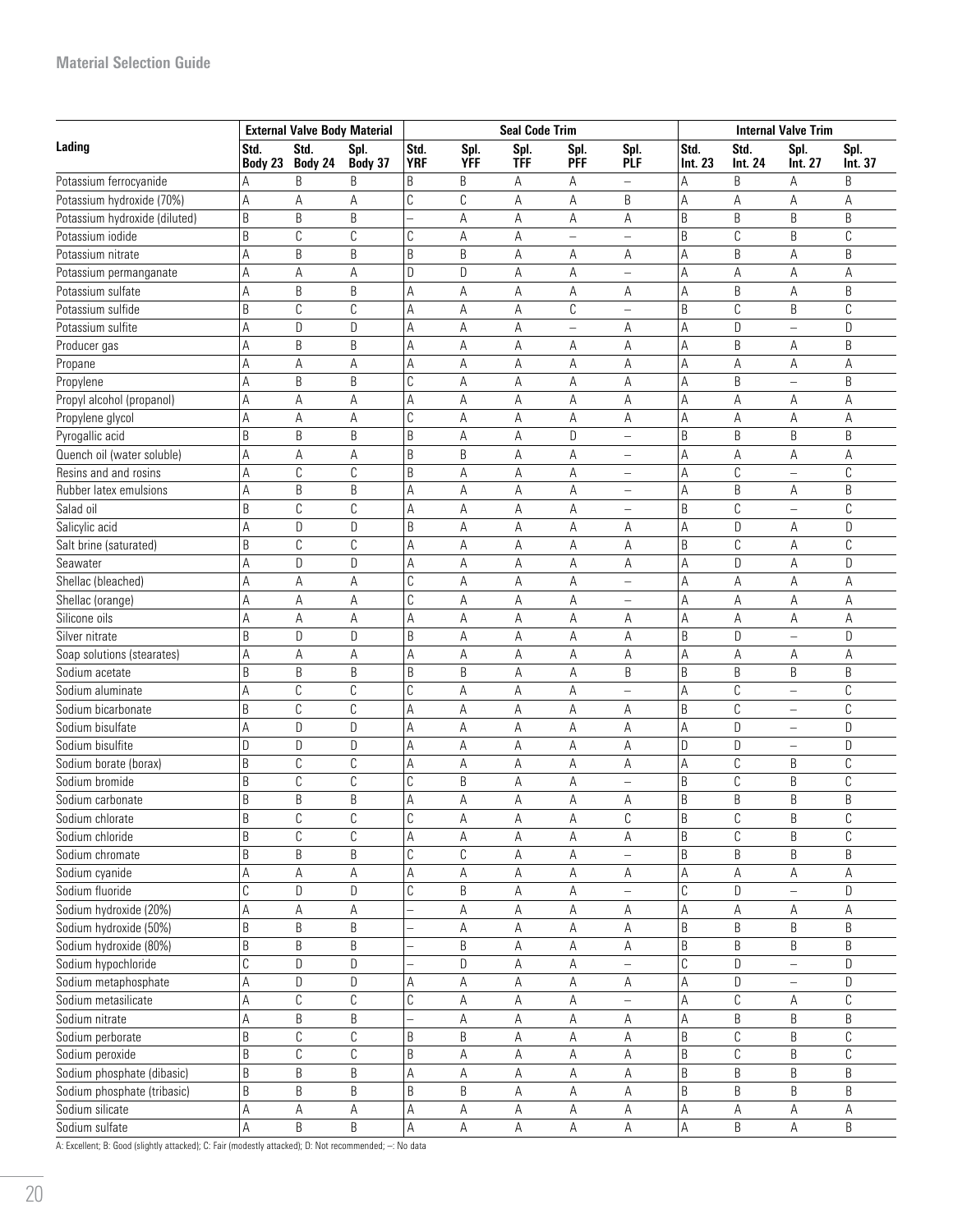| Std.<br>Std.<br>Std.<br>Spl.<br>Std.<br>Spl.<br>Spl.<br>Std.<br>Spl.<br>Spl.<br>Spl.<br>Spl.<br><b>TFF</b><br><b>YRF</b><br>YFF<br><b>PFF</b><br>PLF<br>Body 24<br>Body 37<br>Int. 23<br><b>Int. 24</b><br>Int. 37<br>Body 23<br>Int. 27<br>B<br>B<br>B<br>B<br>B<br>B<br>B<br>B<br>Α<br>B<br>Α<br>$\equiv$<br>D<br>B<br>B<br>D<br>D<br>A<br>D<br>А<br>Α<br>А<br>$\equiv$<br>$\equiv$<br>А<br>Α<br>Α<br>А<br>А<br>Α<br>$\overline{\phantom{m}}$<br>$\qquad \qquad -$<br>$\overline{\phantom{m}}$<br>$\qquad \qquad -$<br>-<br>B<br>B<br>A<br>B<br>B<br>B<br>Α<br>Α<br>А<br>Α<br>Α<br>Α<br>D<br>D<br>B<br>$\sf B$<br>D<br>А<br>D<br>D<br>D<br>D<br>Α<br>Α<br>C<br>$\mathbb C$<br>D<br>С<br>C<br>D<br>D<br>А<br>А<br>D<br>А<br>$\overline{\phantom{0}}$<br>A<br>A<br>A<br>Α<br>А<br>А<br>А<br>А<br>Α<br>А<br>A<br>Α<br>B<br>$\mathbb C$<br>B<br>D<br>A<br>B<br>B<br>Steam (212 degF)<br>А<br>А<br>А<br>Α<br>А<br>$\mathbb C$<br>$\mathbb C$<br>$\mathbb C$<br>$\mathbb C$<br>B<br>$\mathsf A$<br>А<br>А<br>Α<br>Stearic acid<br>А<br>А<br>$\overline{\phantom{0}}$<br>B<br>B<br>B<br>B<br>B<br>B<br>A<br>A<br>B<br>B<br>А<br>А<br>B<br>А<br>Α<br>Α<br>Α<br>А<br>А<br>Α<br>А<br>Α<br>A<br>Styrene<br>B<br>B<br>B<br>B<br>Sugar liquids<br>А<br>Α<br>А<br>А<br>A<br>Α<br>$\qquad \qquad -$<br>$\mathcal{C}$<br>$\mathbb{C}$<br>$\mathbb C$<br>B<br>B<br>C<br>Sulfate, black liquors<br>B<br>А<br>$\qquad \qquad -$<br>$\qquad \qquad -$<br>$\qquad \qquad -$<br>$\mathbb C$<br>$\mathbb C$<br>$\sf B$<br>B<br>$\mathbb C$<br>C<br>B<br>A<br>Sulfate, green liquors<br>$\equiv$<br>$\equiv$<br>$\overline{\phantom{0}}$<br>B<br>D<br>$\mathsf D$<br>B<br>Α<br>B<br>D<br>D<br>Sulfate, white liquors<br>$\equiv$<br>$\equiv$<br>$\qquad \qquad -$<br>B<br>C<br>Sulfuric acid (0%-7%)<br>Α<br>B<br>А<br>А<br>B<br>A<br>B<br>Α<br>B<br>B<br>Sulfuric acid (10%-100%)<br>D<br>D<br>D<br>D<br>А<br>D<br>D<br>D<br>D<br>$\equiv$<br>D<br>D<br>D<br>D<br>Sulfurous acid<br>D<br>D<br>D<br>А<br>D<br>Α<br>А<br>$\overline{\phantom{0}}$<br>Sulfur<br>B<br>B<br>B<br>А<br>А<br>B<br>А<br>Α<br>Α<br>Α<br>$\equiv$<br>B<br>B<br>B<br>Sulfur dioxide (dry)<br>А<br>А<br>B<br>А<br>B<br>Α<br>Α<br>Α<br>B<br>B<br>B<br>B<br>B<br>B<br>B<br>Sulfur trioxide (dry)<br>А<br>B<br>Α<br>Α<br>B<br>B<br>B<br>B<br>B<br>B<br>B<br>Synthesis gas<br>Α<br>Α<br>Α<br>$\qquad \qquad -$<br>B<br>B<br>B<br>B<br>B<br>B<br>Tall oil<br>B<br>Α<br>Α<br>Α<br>-<br>B<br>B<br>B<br>B<br>B<br>B<br>B<br>Tannic acid<br>Α<br>А<br>А<br>Α<br>Α<br>B<br>А<br>Α<br>А<br>A<br>Tar and tar oil<br>A<br>Α<br>Α<br>Α<br>Α<br>Α<br>Α<br>B<br>D<br>B<br>D<br>С<br>D<br>D<br>Α<br>А<br>А<br>Α<br>Tartaric acid<br>А<br>$\mathbb{C}$<br>B<br>C<br>$\mathbb C$<br>C<br>B<br>$\mathbb C$<br>B<br>B<br>Α<br>А<br>Tetraethyl lead<br>$\equiv$<br>B<br>A<br>Α<br>Titanium tetrachloride<br>$\equiv$<br>$\overline{\phantom{0}}$<br>$\overline{\phantom{0}}$<br>$\overline{\phantom{0}}$<br>$\equiv$<br>$\overline{\phantom{0}}$<br>$\qquad \qquad -$<br>$\overline{\phantom{0}}$<br>B<br>$\mathsf A$<br>А<br>Titanium trichloride<br>$\overline{\phantom{0}}$<br>$\overline{\phantom{0}}$<br>$\qquad \qquad -$<br>$\equiv$<br>$\qquad \qquad -$<br>$\equiv$<br>$\overline{\phantom{0}}$<br>C<br>$\mathsf A$<br>A<br>D<br>Toluene and toluol<br>A<br>Α<br>Α<br>Α<br>A<br>А<br>Α<br>Α<br>$\mathbb C$<br>$\mathbb C$<br>C<br>С<br>A<br>А<br>Α<br>Α<br>Α<br>Tomato juice<br>$\equiv$<br>$\overline{\phantom{0}}$<br>A<br>А<br>Transformer oil<br>А<br>Α<br>Α<br>Α<br>Α<br>А<br>Α<br>Α<br>Α<br>Α<br>D<br>Α<br>Α<br>D<br>Α<br>Α<br>Α<br>Α<br>Tributyl phosphate<br>А<br>Α<br>$\overline{\phantom{0}}$<br>$\qquad \qquad -$<br>B<br>B<br>B<br>$\sf B$<br>C<br>A<br>D<br>B<br>B<br>B<br>B<br>Α<br>Trichloroethylene<br>B<br>B<br>A<br>A<br>B<br>B<br>Tung oil (China wood oil)<br>А<br>A<br>Α<br>А<br>Α<br>А<br>B<br>A<br>B<br>B<br>$\sf B$<br>$\mathsf A$<br>B<br>B<br>Turpentine<br>Α<br>Α<br>Α<br>Α<br>B<br>$\mathbb C$<br>C<br>B<br>С<br>C<br>Urea<br>$\equiv$<br>-<br>$\overline{\phantom{m}}$<br>$\qquad \qquad -$<br>$\overline{\phantom{m}}$<br>Varnish<br>C<br>C<br>B<br>B<br>A<br>С<br>C<br>Α<br>Α<br>Α<br>Α<br>$\equiv$<br>B<br>Vegetable oil, edible<br>A<br>A<br>B<br>Α<br>B<br>Α<br>Α<br>Α<br>Α<br>B<br>$\equiv$<br>Vegetable oil, nonedible<br>B<br>$\sf B$<br>А<br>B<br>B<br>А<br>А<br>Α<br>Α<br>Α<br>Α<br>Α<br>Vinegar<br>B<br>А<br>D<br>D<br>Α<br>Α<br>Α<br>D<br>D<br>Α<br>Α<br>$\qquad \qquad -$<br>Water, distilled<br>А<br>D<br>D<br>A<br>А<br>Α<br>D<br>D<br>Α<br>Α<br>Α<br>Α<br>Water, fresh<br>C<br>A<br>C<br>С<br>C<br>Α<br>Α<br>А<br>Α<br>Α<br>Α<br>Α<br>Water, salt<br>D<br>$\mathsf D$<br>D<br>Α<br>D<br>Α<br>Α<br>А<br>Α<br>Α<br>Α<br>Α<br>Wax, emulsions<br>Α<br>Α<br>Α<br>Α<br>Α<br>Α<br>Α<br>Α<br>А<br>Α<br>$\overline{\phantom{0}}$<br>Waxes<br>А<br>Α<br>Α<br>Α<br>Α<br>Α<br>Α<br>Α<br>Α<br>А<br>$\qquad \qquad -$<br>Whiskey and wine<br>А<br>D<br>D<br>Α<br>D<br>D<br>Α<br>Α<br>Α<br>Α<br>Α<br>А<br>А<br>D<br>A<br>A<br>D<br>А<br>А<br>Α<br>Α<br>Xylene<br>Α<br>Α<br>Zinc chloride<br>C<br>$\mathbb C$<br>D<br>D<br>D<br>A<br>D<br>D<br>D<br>Α<br>Α<br>$\overline{C}$<br>Zinc hydrosulfite<br>$\mathsf A$<br>$\mathsf A$<br>А<br>$\mathsf A$<br>А<br>A<br>Α<br>A<br>Α<br>B<br>D<br>A<br>$\sf B$<br>D<br>D<br>Zinc sulfate<br>D<br>А<br>A<br>А<br>А<br>B |                    | <b>External Valve Body Material</b> |  |  | <b>Seal Code Trim</b> |  |  |  |  |  | <b>Internal Valve Trim</b> |  |  |  |
|-------------------------------------------------------------------------------------------------------------------------------------------------------------------------------------------------------------------------------------------------------------------------------------------------------------------------------------------------------------------------------------------------------------------------------------------------------------------------------------------------------------------------------------------------------------------------------------------------------------------------------------------------------------------------------------------------------------------------------------------------------------------------------------------------------------------------------------------------------------------------------------------------------------------------------------------------------------------------------------------------------------------------------------------------------------------------------------------------------------------------------------------------------------------------------------------------------------------------------------------------------------------------------------------------------------------------------------------------------------------------------------------------------------------------------------------------------------------------------------------------------------------------------------------------------------------------------------------------------------------------------------------------------------------------------------------------------------------------------------------------------------------------------------------------------------------------------------------------------------------------------------------------------------------------------------------------------------------------------------------------------------------------------------------------------------------------------------------------------------------------------------------------------------------------------------------------------------------------------------------------------------------------------------------------------------------------------------------------------------------------------------------------------------------------------------------------------------------------------------------------------------------------------------------------------------------------------------------------------------------------------------------------------------------------------------------------------------------------------------------------------------------------------------------------------------------------------------------------------------------------------------------------------------------------------------------------------------------------------------------------------------------------------------------------------------------------------------------------------------------------------------------------------------------------------------------------------------------------------------------------------------------------------------------------------------------------------------------------------------------------------------------------------------------------------------------------------------------------------------------------------------------------------------------------------------------------------------------------------------------------------------------------------------------------------------------------------------------------------------------------------------------------------------------------------------------------------------------------------------------------------------------------------------------------------------------------------------------------------------------------------------------------------------------------------------------------------------------------------------------------------------------------------------------------------------------------------------------------------------------------------------------------------------------------------------------------------------------------------------------------------------------------------------------------------------------------------------------------------------------------------------------------------------------------------------------------------------------------------------------------------------------------------------------------------------------------------------------------------------------------------------------------------------------------------------------------------------------------------------------------------------------------------------------------------------------------------------------------------------------------------------------------------------------------------------------------------------------------------------------------------------------------------------------------------------------------------------------------------------------------------------------------------------------------------------------------------|--------------------|-------------------------------------|--|--|-----------------------|--|--|--|--|--|----------------------------|--|--|--|
|                                                                                                                                                                                                                                                                                                                                                                                                                                                                                                                                                                                                                                                                                                                                                                                                                                                                                                                                                                                                                                                                                                                                                                                                                                                                                                                                                                                                                                                                                                                                                                                                                                                                                                                                                                                                                                                                                                                                                                                                                                                                                                                                                                                                                                                                                                                                                                                                                                                                                                                                                                                                                                                                                                                                                                                                                                                                                                                                                                                                                                                                                                                                                                                                                                                                                                                                                                                                                                                                                                                                                                                                                                                                                                                                                                                                                                                                                                                                                                                                                                                                                                                                                                                                                                                                                                                                                                                                                                                                                                                                                                                                                                                                                                                                                                                                                                                                                                                                                                                                                                                                                                                                                                                                                                                                                                                               | Lading             |                                     |  |  |                       |  |  |  |  |  |                            |  |  |  |
|                                                                                                                                                                                                                                                                                                                                                                                                                                                                                                                                                                                                                                                                                                                                                                                                                                                                                                                                                                                                                                                                                                                                                                                                                                                                                                                                                                                                                                                                                                                                                                                                                                                                                                                                                                                                                                                                                                                                                                                                                                                                                                                                                                                                                                                                                                                                                                                                                                                                                                                                                                                                                                                                                                                                                                                                                                                                                                                                                                                                                                                                                                                                                                                                                                                                                                                                                                                                                                                                                                                                                                                                                                                                                                                                                                                                                                                                                                                                                                                                                                                                                                                                                                                                                                                                                                                                                                                                                                                                                                                                                                                                                                                                                                                                                                                                                                                                                                                                                                                                                                                                                                                                                                                                                                                                                                                               | Sodium sulfide     |                                     |  |  |                       |  |  |  |  |  |                            |  |  |  |
|                                                                                                                                                                                                                                                                                                                                                                                                                                                                                                                                                                                                                                                                                                                                                                                                                                                                                                                                                                                                                                                                                                                                                                                                                                                                                                                                                                                                                                                                                                                                                                                                                                                                                                                                                                                                                                                                                                                                                                                                                                                                                                                                                                                                                                                                                                                                                                                                                                                                                                                                                                                                                                                                                                                                                                                                                                                                                                                                                                                                                                                                                                                                                                                                                                                                                                                                                                                                                                                                                                                                                                                                                                                                                                                                                                                                                                                                                                                                                                                                                                                                                                                                                                                                                                                                                                                                                                                                                                                                                                                                                                                                                                                                                                                                                                                                                                                                                                                                                                                                                                                                                                                                                                                                                                                                                                                               | Sodium thiosulfate |                                     |  |  |                       |  |  |  |  |  |                            |  |  |  |
|                                                                                                                                                                                                                                                                                                                                                                                                                                                                                                                                                                                                                                                                                                                                                                                                                                                                                                                                                                                                                                                                                                                                                                                                                                                                                                                                                                                                                                                                                                                                                                                                                                                                                                                                                                                                                                                                                                                                                                                                                                                                                                                                                                                                                                                                                                                                                                                                                                                                                                                                                                                                                                                                                                                                                                                                                                                                                                                                                                                                                                                                                                                                                                                                                                                                                                                                                                                                                                                                                                                                                                                                                                                                                                                                                                                                                                                                                                                                                                                                                                                                                                                                                                                                                                                                                                                                                                                                                                                                                                                                                                                                                                                                                                                                                                                                                                                                                                                                                                                                                                                                                                                                                                                                                                                                                                                               | Sour gas and oil   |                                     |  |  |                       |  |  |  |  |  |                            |  |  |  |
|                                                                                                                                                                                                                                                                                                                                                                                                                                                                                                                                                                                                                                                                                                                                                                                                                                                                                                                                                                                                                                                                                                                                                                                                                                                                                                                                                                                                                                                                                                                                                                                                                                                                                                                                                                                                                                                                                                                                                                                                                                                                                                                                                                                                                                                                                                                                                                                                                                                                                                                                                                                                                                                                                                                                                                                                                                                                                                                                                                                                                                                                                                                                                                                                                                                                                                                                                                                                                                                                                                                                                                                                                                                                                                                                                                                                                                                                                                                                                                                                                                                                                                                                                                                                                                                                                                                                                                                                                                                                                                                                                                                                                                                                                                                                                                                                                                                                                                                                                                                                                                                                                                                                                                                                                                                                                                                               | Soybean oil        |                                     |  |  |                       |  |  |  |  |  |                            |  |  |  |
|                                                                                                                                                                                                                                                                                                                                                                                                                                                                                                                                                                                                                                                                                                                                                                                                                                                                                                                                                                                                                                                                                                                                                                                                                                                                                                                                                                                                                                                                                                                                                                                                                                                                                                                                                                                                                                                                                                                                                                                                                                                                                                                                                                                                                                                                                                                                                                                                                                                                                                                                                                                                                                                                                                                                                                                                                                                                                                                                                                                                                                                                                                                                                                                                                                                                                                                                                                                                                                                                                                                                                                                                                                                                                                                                                                                                                                                                                                                                                                                                                                                                                                                                                                                                                                                                                                                                                                                                                                                                                                                                                                                                                                                                                                                                                                                                                                                                                                                                                                                                                                                                                                                                                                                                                                                                                                                               | Stannic chloride   |                                     |  |  |                       |  |  |  |  |  |                            |  |  |  |
|                                                                                                                                                                                                                                                                                                                                                                                                                                                                                                                                                                                                                                                                                                                                                                                                                                                                                                                                                                                                                                                                                                                                                                                                                                                                                                                                                                                                                                                                                                                                                                                                                                                                                                                                                                                                                                                                                                                                                                                                                                                                                                                                                                                                                                                                                                                                                                                                                                                                                                                                                                                                                                                                                                                                                                                                                                                                                                                                                                                                                                                                                                                                                                                                                                                                                                                                                                                                                                                                                                                                                                                                                                                                                                                                                                                                                                                                                                                                                                                                                                                                                                                                                                                                                                                                                                                                                                                                                                                                                                                                                                                                                                                                                                                                                                                                                                                                                                                                                                                                                                                                                                                                                                                                                                                                                                                               | Stannous chloride  |                                     |  |  |                       |  |  |  |  |  |                            |  |  |  |
|                                                                                                                                                                                                                                                                                                                                                                                                                                                                                                                                                                                                                                                                                                                                                                                                                                                                                                                                                                                                                                                                                                                                                                                                                                                                                                                                                                                                                                                                                                                                                                                                                                                                                                                                                                                                                                                                                                                                                                                                                                                                                                                                                                                                                                                                                                                                                                                                                                                                                                                                                                                                                                                                                                                                                                                                                                                                                                                                                                                                                                                                                                                                                                                                                                                                                                                                                                                                                                                                                                                                                                                                                                                                                                                                                                                                                                                                                                                                                                                                                                                                                                                                                                                                                                                                                                                                                                                                                                                                                                                                                                                                                                                                                                                                                                                                                                                                                                                                                                                                                                                                                                                                                                                                                                                                                                                               | Starch             |                                     |  |  |                       |  |  |  |  |  |                            |  |  |  |
|                                                                                                                                                                                                                                                                                                                                                                                                                                                                                                                                                                                                                                                                                                                                                                                                                                                                                                                                                                                                                                                                                                                                                                                                                                                                                                                                                                                                                                                                                                                                                                                                                                                                                                                                                                                                                                                                                                                                                                                                                                                                                                                                                                                                                                                                                                                                                                                                                                                                                                                                                                                                                                                                                                                                                                                                                                                                                                                                                                                                                                                                                                                                                                                                                                                                                                                                                                                                                                                                                                                                                                                                                                                                                                                                                                                                                                                                                                                                                                                                                                                                                                                                                                                                                                                                                                                                                                                                                                                                                                                                                                                                                                                                                                                                                                                                                                                                                                                                                                                                                                                                                                                                                                                                                                                                                                                               |                    |                                     |  |  |                       |  |  |  |  |  |                            |  |  |  |
|                                                                                                                                                                                                                                                                                                                                                                                                                                                                                                                                                                                                                                                                                                                                                                                                                                                                                                                                                                                                                                                                                                                                                                                                                                                                                                                                                                                                                                                                                                                                                                                                                                                                                                                                                                                                                                                                                                                                                                                                                                                                                                                                                                                                                                                                                                                                                                                                                                                                                                                                                                                                                                                                                                                                                                                                                                                                                                                                                                                                                                                                                                                                                                                                                                                                                                                                                                                                                                                                                                                                                                                                                                                                                                                                                                                                                                                                                                                                                                                                                                                                                                                                                                                                                                                                                                                                                                                                                                                                                                                                                                                                                                                                                                                                                                                                                                                                                                                                                                                                                                                                                                                                                                                                                                                                                                                               |                    |                                     |  |  |                       |  |  |  |  |  |                            |  |  |  |
|                                                                                                                                                                                                                                                                                                                                                                                                                                                                                                                                                                                                                                                                                                                                                                                                                                                                                                                                                                                                                                                                                                                                                                                                                                                                                                                                                                                                                                                                                                                                                                                                                                                                                                                                                                                                                                                                                                                                                                                                                                                                                                                                                                                                                                                                                                                                                                                                                                                                                                                                                                                                                                                                                                                                                                                                                                                                                                                                                                                                                                                                                                                                                                                                                                                                                                                                                                                                                                                                                                                                                                                                                                                                                                                                                                                                                                                                                                                                                                                                                                                                                                                                                                                                                                                                                                                                                                                                                                                                                                                                                                                                                                                                                                                                                                                                                                                                                                                                                                                                                                                                                                                                                                                                                                                                                                                               | Stoddard solvent   |                                     |  |  |                       |  |  |  |  |  |                            |  |  |  |
|                                                                                                                                                                                                                                                                                                                                                                                                                                                                                                                                                                                                                                                                                                                                                                                                                                                                                                                                                                                                                                                                                                                                                                                                                                                                                                                                                                                                                                                                                                                                                                                                                                                                                                                                                                                                                                                                                                                                                                                                                                                                                                                                                                                                                                                                                                                                                                                                                                                                                                                                                                                                                                                                                                                                                                                                                                                                                                                                                                                                                                                                                                                                                                                                                                                                                                                                                                                                                                                                                                                                                                                                                                                                                                                                                                                                                                                                                                                                                                                                                                                                                                                                                                                                                                                                                                                                                                                                                                                                                                                                                                                                                                                                                                                                                                                                                                                                                                                                                                                                                                                                                                                                                                                                                                                                                                                               |                    |                                     |  |  |                       |  |  |  |  |  |                            |  |  |  |
|                                                                                                                                                                                                                                                                                                                                                                                                                                                                                                                                                                                                                                                                                                                                                                                                                                                                                                                                                                                                                                                                                                                                                                                                                                                                                                                                                                                                                                                                                                                                                                                                                                                                                                                                                                                                                                                                                                                                                                                                                                                                                                                                                                                                                                                                                                                                                                                                                                                                                                                                                                                                                                                                                                                                                                                                                                                                                                                                                                                                                                                                                                                                                                                                                                                                                                                                                                                                                                                                                                                                                                                                                                                                                                                                                                                                                                                                                                                                                                                                                                                                                                                                                                                                                                                                                                                                                                                                                                                                                                                                                                                                                                                                                                                                                                                                                                                                                                                                                                                                                                                                                                                                                                                                                                                                                                                               |                    |                                     |  |  |                       |  |  |  |  |  |                            |  |  |  |
|                                                                                                                                                                                                                                                                                                                                                                                                                                                                                                                                                                                                                                                                                                                                                                                                                                                                                                                                                                                                                                                                                                                                                                                                                                                                                                                                                                                                                                                                                                                                                                                                                                                                                                                                                                                                                                                                                                                                                                                                                                                                                                                                                                                                                                                                                                                                                                                                                                                                                                                                                                                                                                                                                                                                                                                                                                                                                                                                                                                                                                                                                                                                                                                                                                                                                                                                                                                                                                                                                                                                                                                                                                                                                                                                                                                                                                                                                                                                                                                                                                                                                                                                                                                                                                                                                                                                                                                                                                                                                                                                                                                                                                                                                                                                                                                                                                                                                                                                                                                                                                                                                                                                                                                                                                                                                                                               |                    |                                     |  |  |                       |  |  |  |  |  |                            |  |  |  |
|                                                                                                                                                                                                                                                                                                                                                                                                                                                                                                                                                                                                                                                                                                                                                                                                                                                                                                                                                                                                                                                                                                                                                                                                                                                                                                                                                                                                                                                                                                                                                                                                                                                                                                                                                                                                                                                                                                                                                                                                                                                                                                                                                                                                                                                                                                                                                                                                                                                                                                                                                                                                                                                                                                                                                                                                                                                                                                                                                                                                                                                                                                                                                                                                                                                                                                                                                                                                                                                                                                                                                                                                                                                                                                                                                                                                                                                                                                                                                                                                                                                                                                                                                                                                                                                                                                                                                                                                                                                                                                                                                                                                                                                                                                                                                                                                                                                                                                                                                                                                                                                                                                                                                                                                                                                                                                                               |                    |                                     |  |  |                       |  |  |  |  |  |                            |  |  |  |
|                                                                                                                                                                                                                                                                                                                                                                                                                                                                                                                                                                                                                                                                                                                                                                                                                                                                                                                                                                                                                                                                                                                                                                                                                                                                                                                                                                                                                                                                                                                                                                                                                                                                                                                                                                                                                                                                                                                                                                                                                                                                                                                                                                                                                                                                                                                                                                                                                                                                                                                                                                                                                                                                                                                                                                                                                                                                                                                                                                                                                                                                                                                                                                                                                                                                                                                                                                                                                                                                                                                                                                                                                                                                                                                                                                                                                                                                                                                                                                                                                                                                                                                                                                                                                                                                                                                                                                                                                                                                                                                                                                                                                                                                                                                                                                                                                                                                                                                                                                                                                                                                                                                                                                                                                                                                                                                               |                    |                                     |  |  |                       |  |  |  |  |  |                            |  |  |  |
|                                                                                                                                                                                                                                                                                                                                                                                                                                                                                                                                                                                                                                                                                                                                                                                                                                                                                                                                                                                                                                                                                                                                                                                                                                                                                                                                                                                                                                                                                                                                                                                                                                                                                                                                                                                                                                                                                                                                                                                                                                                                                                                                                                                                                                                                                                                                                                                                                                                                                                                                                                                                                                                                                                                                                                                                                                                                                                                                                                                                                                                                                                                                                                                                                                                                                                                                                                                                                                                                                                                                                                                                                                                                                                                                                                                                                                                                                                                                                                                                                                                                                                                                                                                                                                                                                                                                                                                                                                                                                                                                                                                                                                                                                                                                                                                                                                                                                                                                                                                                                                                                                                                                                                                                                                                                                                                               |                    |                                     |  |  |                       |  |  |  |  |  |                            |  |  |  |
|                                                                                                                                                                                                                                                                                                                                                                                                                                                                                                                                                                                                                                                                                                                                                                                                                                                                                                                                                                                                                                                                                                                                                                                                                                                                                                                                                                                                                                                                                                                                                                                                                                                                                                                                                                                                                                                                                                                                                                                                                                                                                                                                                                                                                                                                                                                                                                                                                                                                                                                                                                                                                                                                                                                                                                                                                                                                                                                                                                                                                                                                                                                                                                                                                                                                                                                                                                                                                                                                                                                                                                                                                                                                                                                                                                                                                                                                                                                                                                                                                                                                                                                                                                                                                                                                                                                                                                                                                                                                                                                                                                                                                                                                                                                                                                                                                                                                                                                                                                                                                                                                                                                                                                                                                                                                                                                               |                    |                                     |  |  |                       |  |  |  |  |  |                            |  |  |  |
|                                                                                                                                                                                                                                                                                                                                                                                                                                                                                                                                                                                                                                                                                                                                                                                                                                                                                                                                                                                                                                                                                                                                                                                                                                                                                                                                                                                                                                                                                                                                                                                                                                                                                                                                                                                                                                                                                                                                                                                                                                                                                                                                                                                                                                                                                                                                                                                                                                                                                                                                                                                                                                                                                                                                                                                                                                                                                                                                                                                                                                                                                                                                                                                                                                                                                                                                                                                                                                                                                                                                                                                                                                                                                                                                                                                                                                                                                                                                                                                                                                                                                                                                                                                                                                                                                                                                                                                                                                                                                                                                                                                                                                                                                                                                                                                                                                                                                                                                                                                                                                                                                                                                                                                                                                                                                                                               |                    |                                     |  |  |                       |  |  |  |  |  |                            |  |  |  |
|                                                                                                                                                                                                                                                                                                                                                                                                                                                                                                                                                                                                                                                                                                                                                                                                                                                                                                                                                                                                                                                                                                                                                                                                                                                                                                                                                                                                                                                                                                                                                                                                                                                                                                                                                                                                                                                                                                                                                                                                                                                                                                                                                                                                                                                                                                                                                                                                                                                                                                                                                                                                                                                                                                                                                                                                                                                                                                                                                                                                                                                                                                                                                                                                                                                                                                                                                                                                                                                                                                                                                                                                                                                                                                                                                                                                                                                                                                                                                                                                                                                                                                                                                                                                                                                                                                                                                                                                                                                                                                                                                                                                                                                                                                                                                                                                                                                                                                                                                                                                                                                                                                                                                                                                                                                                                                                               |                    |                                     |  |  |                       |  |  |  |  |  |                            |  |  |  |
|                                                                                                                                                                                                                                                                                                                                                                                                                                                                                                                                                                                                                                                                                                                                                                                                                                                                                                                                                                                                                                                                                                                                                                                                                                                                                                                                                                                                                                                                                                                                                                                                                                                                                                                                                                                                                                                                                                                                                                                                                                                                                                                                                                                                                                                                                                                                                                                                                                                                                                                                                                                                                                                                                                                                                                                                                                                                                                                                                                                                                                                                                                                                                                                                                                                                                                                                                                                                                                                                                                                                                                                                                                                                                                                                                                                                                                                                                                                                                                                                                                                                                                                                                                                                                                                                                                                                                                                                                                                                                                                                                                                                                                                                                                                                                                                                                                                                                                                                                                                                                                                                                                                                                                                                                                                                                                                               |                    |                                     |  |  |                       |  |  |  |  |  |                            |  |  |  |
|                                                                                                                                                                                                                                                                                                                                                                                                                                                                                                                                                                                                                                                                                                                                                                                                                                                                                                                                                                                                                                                                                                                                                                                                                                                                                                                                                                                                                                                                                                                                                                                                                                                                                                                                                                                                                                                                                                                                                                                                                                                                                                                                                                                                                                                                                                                                                                                                                                                                                                                                                                                                                                                                                                                                                                                                                                                                                                                                                                                                                                                                                                                                                                                                                                                                                                                                                                                                                                                                                                                                                                                                                                                                                                                                                                                                                                                                                                                                                                                                                                                                                                                                                                                                                                                                                                                                                                                                                                                                                                                                                                                                                                                                                                                                                                                                                                                                                                                                                                                                                                                                                                                                                                                                                                                                                                                               |                    |                                     |  |  |                       |  |  |  |  |  |                            |  |  |  |
|                                                                                                                                                                                                                                                                                                                                                                                                                                                                                                                                                                                                                                                                                                                                                                                                                                                                                                                                                                                                                                                                                                                                                                                                                                                                                                                                                                                                                                                                                                                                                                                                                                                                                                                                                                                                                                                                                                                                                                                                                                                                                                                                                                                                                                                                                                                                                                                                                                                                                                                                                                                                                                                                                                                                                                                                                                                                                                                                                                                                                                                                                                                                                                                                                                                                                                                                                                                                                                                                                                                                                                                                                                                                                                                                                                                                                                                                                                                                                                                                                                                                                                                                                                                                                                                                                                                                                                                                                                                                                                                                                                                                                                                                                                                                                                                                                                                                                                                                                                                                                                                                                                                                                                                                                                                                                                                               |                    |                                     |  |  |                       |  |  |  |  |  |                            |  |  |  |
|                                                                                                                                                                                                                                                                                                                                                                                                                                                                                                                                                                                                                                                                                                                                                                                                                                                                                                                                                                                                                                                                                                                                                                                                                                                                                                                                                                                                                                                                                                                                                                                                                                                                                                                                                                                                                                                                                                                                                                                                                                                                                                                                                                                                                                                                                                                                                                                                                                                                                                                                                                                                                                                                                                                                                                                                                                                                                                                                                                                                                                                                                                                                                                                                                                                                                                                                                                                                                                                                                                                                                                                                                                                                                                                                                                                                                                                                                                                                                                                                                                                                                                                                                                                                                                                                                                                                                                                                                                                                                                                                                                                                                                                                                                                                                                                                                                                                                                                                                                                                                                                                                                                                                                                                                                                                                                                               |                    |                                     |  |  |                       |  |  |  |  |  |                            |  |  |  |
|                                                                                                                                                                                                                                                                                                                                                                                                                                                                                                                                                                                                                                                                                                                                                                                                                                                                                                                                                                                                                                                                                                                                                                                                                                                                                                                                                                                                                                                                                                                                                                                                                                                                                                                                                                                                                                                                                                                                                                                                                                                                                                                                                                                                                                                                                                                                                                                                                                                                                                                                                                                                                                                                                                                                                                                                                                                                                                                                                                                                                                                                                                                                                                                                                                                                                                                                                                                                                                                                                                                                                                                                                                                                                                                                                                                                                                                                                                                                                                                                                                                                                                                                                                                                                                                                                                                                                                                                                                                                                                                                                                                                                                                                                                                                                                                                                                                                                                                                                                                                                                                                                                                                                                                                                                                                                                                               |                    |                                     |  |  |                       |  |  |  |  |  |                            |  |  |  |
|                                                                                                                                                                                                                                                                                                                                                                                                                                                                                                                                                                                                                                                                                                                                                                                                                                                                                                                                                                                                                                                                                                                                                                                                                                                                                                                                                                                                                                                                                                                                                                                                                                                                                                                                                                                                                                                                                                                                                                                                                                                                                                                                                                                                                                                                                                                                                                                                                                                                                                                                                                                                                                                                                                                                                                                                                                                                                                                                                                                                                                                                                                                                                                                                                                                                                                                                                                                                                                                                                                                                                                                                                                                                                                                                                                                                                                                                                                                                                                                                                                                                                                                                                                                                                                                                                                                                                                                                                                                                                                                                                                                                                                                                                                                                                                                                                                                                                                                                                                                                                                                                                                                                                                                                                                                                                                                               |                    |                                     |  |  |                       |  |  |  |  |  |                            |  |  |  |
|                                                                                                                                                                                                                                                                                                                                                                                                                                                                                                                                                                                                                                                                                                                                                                                                                                                                                                                                                                                                                                                                                                                                                                                                                                                                                                                                                                                                                                                                                                                                                                                                                                                                                                                                                                                                                                                                                                                                                                                                                                                                                                                                                                                                                                                                                                                                                                                                                                                                                                                                                                                                                                                                                                                                                                                                                                                                                                                                                                                                                                                                                                                                                                                                                                                                                                                                                                                                                                                                                                                                                                                                                                                                                                                                                                                                                                                                                                                                                                                                                                                                                                                                                                                                                                                                                                                                                                                                                                                                                                                                                                                                                                                                                                                                                                                                                                                                                                                                                                                                                                                                                                                                                                                                                                                                                                                               |                    |                                     |  |  |                       |  |  |  |  |  |                            |  |  |  |
|                                                                                                                                                                                                                                                                                                                                                                                                                                                                                                                                                                                                                                                                                                                                                                                                                                                                                                                                                                                                                                                                                                                                                                                                                                                                                                                                                                                                                                                                                                                                                                                                                                                                                                                                                                                                                                                                                                                                                                                                                                                                                                                                                                                                                                                                                                                                                                                                                                                                                                                                                                                                                                                                                                                                                                                                                                                                                                                                                                                                                                                                                                                                                                                                                                                                                                                                                                                                                                                                                                                                                                                                                                                                                                                                                                                                                                                                                                                                                                                                                                                                                                                                                                                                                                                                                                                                                                                                                                                                                                                                                                                                                                                                                                                                                                                                                                                                                                                                                                                                                                                                                                                                                                                                                                                                                                                               |                    |                                     |  |  |                       |  |  |  |  |  |                            |  |  |  |
|                                                                                                                                                                                                                                                                                                                                                                                                                                                                                                                                                                                                                                                                                                                                                                                                                                                                                                                                                                                                                                                                                                                                                                                                                                                                                                                                                                                                                                                                                                                                                                                                                                                                                                                                                                                                                                                                                                                                                                                                                                                                                                                                                                                                                                                                                                                                                                                                                                                                                                                                                                                                                                                                                                                                                                                                                                                                                                                                                                                                                                                                                                                                                                                                                                                                                                                                                                                                                                                                                                                                                                                                                                                                                                                                                                                                                                                                                                                                                                                                                                                                                                                                                                                                                                                                                                                                                                                                                                                                                                                                                                                                                                                                                                                                                                                                                                                                                                                                                                                                                                                                                                                                                                                                                                                                                                                               |                    |                                     |  |  |                       |  |  |  |  |  |                            |  |  |  |
|                                                                                                                                                                                                                                                                                                                                                                                                                                                                                                                                                                                                                                                                                                                                                                                                                                                                                                                                                                                                                                                                                                                                                                                                                                                                                                                                                                                                                                                                                                                                                                                                                                                                                                                                                                                                                                                                                                                                                                                                                                                                                                                                                                                                                                                                                                                                                                                                                                                                                                                                                                                                                                                                                                                                                                                                                                                                                                                                                                                                                                                                                                                                                                                                                                                                                                                                                                                                                                                                                                                                                                                                                                                                                                                                                                                                                                                                                                                                                                                                                                                                                                                                                                                                                                                                                                                                                                                                                                                                                                                                                                                                                                                                                                                                                                                                                                                                                                                                                                                                                                                                                                                                                                                                                                                                                                                               |                    |                                     |  |  |                       |  |  |  |  |  |                            |  |  |  |
|                                                                                                                                                                                                                                                                                                                                                                                                                                                                                                                                                                                                                                                                                                                                                                                                                                                                                                                                                                                                                                                                                                                                                                                                                                                                                                                                                                                                                                                                                                                                                                                                                                                                                                                                                                                                                                                                                                                                                                                                                                                                                                                                                                                                                                                                                                                                                                                                                                                                                                                                                                                                                                                                                                                                                                                                                                                                                                                                                                                                                                                                                                                                                                                                                                                                                                                                                                                                                                                                                                                                                                                                                                                                                                                                                                                                                                                                                                                                                                                                                                                                                                                                                                                                                                                                                                                                                                                                                                                                                                                                                                                                                                                                                                                                                                                                                                                                                                                                                                                                                                                                                                                                                                                                                                                                                                                               |                    |                                     |  |  |                       |  |  |  |  |  |                            |  |  |  |
|                                                                                                                                                                                                                                                                                                                                                                                                                                                                                                                                                                                                                                                                                                                                                                                                                                                                                                                                                                                                                                                                                                                                                                                                                                                                                                                                                                                                                                                                                                                                                                                                                                                                                                                                                                                                                                                                                                                                                                                                                                                                                                                                                                                                                                                                                                                                                                                                                                                                                                                                                                                                                                                                                                                                                                                                                                                                                                                                                                                                                                                                                                                                                                                                                                                                                                                                                                                                                                                                                                                                                                                                                                                                                                                                                                                                                                                                                                                                                                                                                                                                                                                                                                                                                                                                                                                                                                                                                                                                                                                                                                                                                                                                                                                                                                                                                                                                                                                                                                                                                                                                                                                                                                                                                                                                                                                               |                    |                                     |  |  |                       |  |  |  |  |  |                            |  |  |  |
|                                                                                                                                                                                                                                                                                                                                                                                                                                                                                                                                                                                                                                                                                                                                                                                                                                                                                                                                                                                                                                                                                                                                                                                                                                                                                                                                                                                                                                                                                                                                                                                                                                                                                                                                                                                                                                                                                                                                                                                                                                                                                                                                                                                                                                                                                                                                                                                                                                                                                                                                                                                                                                                                                                                                                                                                                                                                                                                                                                                                                                                                                                                                                                                                                                                                                                                                                                                                                                                                                                                                                                                                                                                                                                                                                                                                                                                                                                                                                                                                                                                                                                                                                                                                                                                                                                                                                                                                                                                                                                                                                                                                                                                                                                                                                                                                                                                                                                                                                                                                                                                                                                                                                                                                                                                                                                                               |                    |                                     |  |  |                       |  |  |  |  |  |                            |  |  |  |
|                                                                                                                                                                                                                                                                                                                                                                                                                                                                                                                                                                                                                                                                                                                                                                                                                                                                                                                                                                                                                                                                                                                                                                                                                                                                                                                                                                                                                                                                                                                                                                                                                                                                                                                                                                                                                                                                                                                                                                                                                                                                                                                                                                                                                                                                                                                                                                                                                                                                                                                                                                                                                                                                                                                                                                                                                                                                                                                                                                                                                                                                                                                                                                                                                                                                                                                                                                                                                                                                                                                                                                                                                                                                                                                                                                                                                                                                                                                                                                                                                                                                                                                                                                                                                                                                                                                                                                                                                                                                                                                                                                                                                                                                                                                                                                                                                                                                                                                                                                                                                                                                                                                                                                                                                                                                                                                               |                    |                                     |  |  |                       |  |  |  |  |  |                            |  |  |  |
|                                                                                                                                                                                                                                                                                                                                                                                                                                                                                                                                                                                                                                                                                                                                                                                                                                                                                                                                                                                                                                                                                                                                                                                                                                                                                                                                                                                                                                                                                                                                                                                                                                                                                                                                                                                                                                                                                                                                                                                                                                                                                                                                                                                                                                                                                                                                                                                                                                                                                                                                                                                                                                                                                                                                                                                                                                                                                                                                                                                                                                                                                                                                                                                                                                                                                                                                                                                                                                                                                                                                                                                                                                                                                                                                                                                                                                                                                                                                                                                                                                                                                                                                                                                                                                                                                                                                                                                                                                                                                                                                                                                                                                                                                                                                                                                                                                                                                                                                                                                                                                                                                                                                                                                                                                                                                                                               |                    |                                     |  |  |                       |  |  |  |  |  |                            |  |  |  |
|                                                                                                                                                                                                                                                                                                                                                                                                                                                                                                                                                                                                                                                                                                                                                                                                                                                                                                                                                                                                                                                                                                                                                                                                                                                                                                                                                                                                                                                                                                                                                                                                                                                                                                                                                                                                                                                                                                                                                                                                                                                                                                                                                                                                                                                                                                                                                                                                                                                                                                                                                                                                                                                                                                                                                                                                                                                                                                                                                                                                                                                                                                                                                                                                                                                                                                                                                                                                                                                                                                                                                                                                                                                                                                                                                                                                                                                                                                                                                                                                                                                                                                                                                                                                                                                                                                                                                                                                                                                                                                                                                                                                                                                                                                                                                                                                                                                                                                                                                                                                                                                                                                                                                                                                                                                                                                                               |                    |                                     |  |  |                       |  |  |  |  |  |                            |  |  |  |
|                                                                                                                                                                                                                                                                                                                                                                                                                                                                                                                                                                                                                                                                                                                                                                                                                                                                                                                                                                                                                                                                                                                                                                                                                                                                                                                                                                                                                                                                                                                                                                                                                                                                                                                                                                                                                                                                                                                                                                                                                                                                                                                                                                                                                                                                                                                                                                                                                                                                                                                                                                                                                                                                                                                                                                                                                                                                                                                                                                                                                                                                                                                                                                                                                                                                                                                                                                                                                                                                                                                                                                                                                                                                                                                                                                                                                                                                                                                                                                                                                                                                                                                                                                                                                                                                                                                                                                                                                                                                                                                                                                                                                                                                                                                                                                                                                                                                                                                                                                                                                                                                                                                                                                                                                                                                                                                               |                    |                                     |  |  |                       |  |  |  |  |  |                            |  |  |  |
|                                                                                                                                                                                                                                                                                                                                                                                                                                                                                                                                                                                                                                                                                                                                                                                                                                                                                                                                                                                                                                                                                                                                                                                                                                                                                                                                                                                                                                                                                                                                                                                                                                                                                                                                                                                                                                                                                                                                                                                                                                                                                                                                                                                                                                                                                                                                                                                                                                                                                                                                                                                                                                                                                                                                                                                                                                                                                                                                                                                                                                                                                                                                                                                                                                                                                                                                                                                                                                                                                                                                                                                                                                                                                                                                                                                                                                                                                                                                                                                                                                                                                                                                                                                                                                                                                                                                                                                                                                                                                                                                                                                                                                                                                                                                                                                                                                                                                                                                                                                                                                                                                                                                                                                                                                                                                                                               |                    |                                     |  |  |                       |  |  |  |  |  |                            |  |  |  |
|                                                                                                                                                                                                                                                                                                                                                                                                                                                                                                                                                                                                                                                                                                                                                                                                                                                                                                                                                                                                                                                                                                                                                                                                                                                                                                                                                                                                                                                                                                                                                                                                                                                                                                                                                                                                                                                                                                                                                                                                                                                                                                                                                                                                                                                                                                                                                                                                                                                                                                                                                                                                                                                                                                                                                                                                                                                                                                                                                                                                                                                                                                                                                                                                                                                                                                                                                                                                                                                                                                                                                                                                                                                                                                                                                                                                                                                                                                                                                                                                                                                                                                                                                                                                                                                                                                                                                                                                                                                                                                                                                                                                                                                                                                                                                                                                                                                                                                                                                                                                                                                                                                                                                                                                                                                                                                                               |                    |                                     |  |  |                       |  |  |  |  |  |                            |  |  |  |
|                                                                                                                                                                                                                                                                                                                                                                                                                                                                                                                                                                                                                                                                                                                                                                                                                                                                                                                                                                                                                                                                                                                                                                                                                                                                                                                                                                                                                                                                                                                                                                                                                                                                                                                                                                                                                                                                                                                                                                                                                                                                                                                                                                                                                                                                                                                                                                                                                                                                                                                                                                                                                                                                                                                                                                                                                                                                                                                                                                                                                                                                                                                                                                                                                                                                                                                                                                                                                                                                                                                                                                                                                                                                                                                                                                                                                                                                                                                                                                                                                                                                                                                                                                                                                                                                                                                                                                                                                                                                                                                                                                                                                                                                                                                                                                                                                                                                                                                                                                                                                                                                                                                                                                                                                                                                                                                               |                    |                                     |  |  |                       |  |  |  |  |  |                            |  |  |  |
|                                                                                                                                                                                                                                                                                                                                                                                                                                                                                                                                                                                                                                                                                                                                                                                                                                                                                                                                                                                                                                                                                                                                                                                                                                                                                                                                                                                                                                                                                                                                                                                                                                                                                                                                                                                                                                                                                                                                                                                                                                                                                                                                                                                                                                                                                                                                                                                                                                                                                                                                                                                                                                                                                                                                                                                                                                                                                                                                                                                                                                                                                                                                                                                                                                                                                                                                                                                                                                                                                                                                                                                                                                                                                                                                                                                                                                                                                                                                                                                                                                                                                                                                                                                                                                                                                                                                                                                                                                                                                                                                                                                                                                                                                                                                                                                                                                                                                                                                                                                                                                                                                                                                                                                                                                                                                                                               |                    |                                     |  |  |                       |  |  |  |  |  |                            |  |  |  |
|                                                                                                                                                                                                                                                                                                                                                                                                                                                                                                                                                                                                                                                                                                                                                                                                                                                                                                                                                                                                                                                                                                                                                                                                                                                                                                                                                                                                                                                                                                                                                                                                                                                                                                                                                                                                                                                                                                                                                                                                                                                                                                                                                                                                                                                                                                                                                                                                                                                                                                                                                                                                                                                                                                                                                                                                                                                                                                                                                                                                                                                                                                                                                                                                                                                                                                                                                                                                                                                                                                                                                                                                                                                                                                                                                                                                                                                                                                                                                                                                                                                                                                                                                                                                                                                                                                                                                                                                                                                                                                                                                                                                                                                                                                                                                                                                                                                                                                                                                                                                                                                                                                                                                                                                                                                                                                                               |                    |                                     |  |  |                       |  |  |  |  |  |                            |  |  |  |
|                                                                                                                                                                                                                                                                                                                                                                                                                                                                                                                                                                                                                                                                                                                                                                                                                                                                                                                                                                                                                                                                                                                                                                                                                                                                                                                                                                                                                                                                                                                                                                                                                                                                                                                                                                                                                                                                                                                                                                                                                                                                                                                                                                                                                                                                                                                                                                                                                                                                                                                                                                                                                                                                                                                                                                                                                                                                                                                                                                                                                                                                                                                                                                                                                                                                                                                                                                                                                                                                                                                                                                                                                                                                                                                                                                                                                                                                                                                                                                                                                                                                                                                                                                                                                                                                                                                                                                                                                                                                                                                                                                                                                                                                                                                                                                                                                                                                                                                                                                                                                                                                                                                                                                                                                                                                                                                               |                    |                                     |  |  |                       |  |  |  |  |  |                            |  |  |  |
|                                                                                                                                                                                                                                                                                                                                                                                                                                                                                                                                                                                                                                                                                                                                                                                                                                                                                                                                                                                                                                                                                                                                                                                                                                                                                                                                                                                                                                                                                                                                                                                                                                                                                                                                                                                                                                                                                                                                                                                                                                                                                                                                                                                                                                                                                                                                                                                                                                                                                                                                                                                                                                                                                                                                                                                                                                                                                                                                                                                                                                                                                                                                                                                                                                                                                                                                                                                                                                                                                                                                                                                                                                                                                                                                                                                                                                                                                                                                                                                                                                                                                                                                                                                                                                                                                                                                                                                                                                                                                                                                                                                                                                                                                                                                                                                                                                                                                                                                                                                                                                                                                                                                                                                                                                                                                                                               |                    |                                     |  |  |                       |  |  |  |  |  |                            |  |  |  |
|                                                                                                                                                                                                                                                                                                                                                                                                                                                                                                                                                                                                                                                                                                                                                                                                                                                                                                                                                                                                                                                                                                                                                                                                                                                                                                                                                                                                                                                                                                                                                                                                                                                                                                                                                                                                                                                                                                                                                                                                                                                                                                                                                                                                                                                                                                                                                                                                                                                                                                                                                                                                                                                                                                                                                                                                                                                                                                                                                                                                                                                                                                                                                                                                                                                                                                                                                                                                                                                                                                                                                                                                                                                                                                                                                                                                                                                                                                                                                                                                                                                                                                                                                                                                                                                                                                                                                                                                                                                                                                                                                                                                                                                                                                                                                                                                                                                                                                                                                                                                                                                                                                                                                                                                                                                                                                                               |                    |                                     |  |  |                       |  |  |  |  |  |                            |  |  |  |
|                                                                                                                                                                                                                                                                                                                                                                                                                                                                                                                                                                                                                                                                                                                                                                                                                                                                                                                                                                                                                                                                                                                                                                                                                                                                                                                                                                                                                                                                                                                                                                                                                                                                                                                                                                                                                                                                                                                                                                                                                                                                                                                                                                                                                                                                                                                                                                                                                                                                                                                                                                                                                                                                                                                                                                                                                                                                                                                                                                                                                                                                                                                                                                                                                                                                                                                                                                                                                                                                                                                                                                                                                                                                                                                                                                                                                                                                                                                                                                                                                                                                                                                                                                                                                                                                                                                                                                                                                                                                                                                                                                                                                                                                                                                                                                                                                                                                                                                                                                                                                                                                                                                                                                                                                                                                                                                               |                    |                                     |  |  |                       |  |  |  |  |  |                            |  |  |  |
|                                                                                                                                                                                                                                                                                                                                                                                                                                                                                                                                                                                                                                                                                                                                                                                                                                                                                                                                                                                                                                                                                                                                                                                                                                                                                                                                                                                                                                                                                                                                                                                                                                                                                                                                                                                                                                                                                                                                                                                                                                                                                                                                                                                                                                                                                                                                                                                                                                                                                                                                                                                                                                                                                                                                                                                                                                                                                                                                                                                                                                                                                                                                                                                                                                                                                                                                                                                                                                                                                                                                                                                                                                                                                                                                                                                                                                                                                                                                                                                                                                                                                                                                                                                                                                                                                                                                                                                                                                                                                                                                                                                                                                                                                                                                                                                                                                                                                                                                                                                                                                                                                                                                                                                                                                                                                                                               |                    |                                     |  |  |                       |  |  |  |  |  |                            |  |  |  |
|                                                                                                                                                                                                                                                                                                                                                                                                                                                                                                                                                                                                                                                                                                                                                                                                                                                                                                                                                                                                                                                                                                                                                                                                                                                                                                                                                                                                                                                                                                                                                                                                                                                                                                                                                                                                                                                                                                                                                                                                                                                                                                                                                                                                                                                                                                                                                                                                                                                                                                                                                                                                                                                                                                                                                                                                                                                                                                                                                                                                                                                                                                                                                                                                                                                                                                                                                                                                                                                                                                                                                                                                                                                                                                                                                                                                                                                                                                                                                                                                                                                                                                                                                                                                                                                                                                                                                                                                                                                                                                                                                                                                                                                                                                                                                                                                                                                                                                                                                                                                                                                                                                                                                                                                                                                                                                                               |                    |                                     |  |  |                       |  |  |  |  |  |                            |  |  |  |
|                                                                                                                                                                                                                                                                                                                                                                                                                                                                                                                                                                                                                                                                                                                                                                                                                                                                                                                                                                                                                                                                                                                                                                                                                                                                                                                                                                                                                                                                                                                                                                                                                                                                                                                                                                                                                                                                                                                                                                                                                                                                                                                                                                                                                                                                                                                                                                                                                                                                                                                                                                                                                                                                                                                                                                                                                                                                                                                                                                                                                                                                                                                                                                                                                                                                                                                                                                                                                                                                                                                                                                                                                                                                                                                                                                                                                                                                                                                                                                                                                                                                                                                                                                                                                                                                                                                                                                                                                                                                                                                                                                                                                                                                                                                                                                                                                                                                                                                                                                                                                                                                                                                                                                                                                                                                                                                               |                    |                                     |  |  |                       |  |  |  |  |  |                            |  |  |  |
|                                                                                                                                                                                                                                                                                                                                                                                                                                                                                                                                                                                                                                                                                                                                                                                                                                                                                                                                                                                                                                                                                                                                                                                                                                                                                                                                                                                                                                                                                                                                                                                                                                                                                                                                                                                                                                                                                                                                                                                                                                                                                                                                                                                                                                                                                                                                                                                                                                                                                                                                                                                                                                                                                                                                                                                                                                                                                                                                                                                                                                                                                                                                                                                                                                                                                                                                                                                                                                                                                                                                                                                                                                                                                                                                                                                                                                                                                                                                                                                                                                                                                                                                                                                                                                                                                                                                                                                                                                                                                                                                                                                                                                                                                                                                                                                                                                                                                                                                                                                                                                                                                                                                                                                                                                                                                                                               |                    |                                     |  |  |                       |  |  |  |  |  |                            |  |  |  |
|                                                                                                                                                                                                                                                                                                                                                                                                                                                                                                                                                                                                                                                                                                                                                                                                                                                                                                                                                                                                                                                                                                                                                                                                                                                                                                                                                                                                                                                                                                                                                                                                                                                                                                                                                                                                                                                                                                                                                                                                                                                                                                                                                                                                                                                                                                                                                                                                                                                                                                                                                                                                                                                                                                                                                                                                                                                                                                                                                                                                                                                                                                                                                                                                                                                                                                                                                                                                                                                                                                                                                                                                                                                                                                                                                                                                                                                                                                                                                                                                                                                                                                                                                                                                                                                                                                                                                                                                                                                                                                                                                                                                                                                                                                                                                                                                                                                                                                                                                                                                                                                                                                                                                                                                                                                                                                                               |                    |                                     |  |  |                       |  |  |  |  |  |                            |  |  |  |
|                                                                                                                                                                                                                                                                                                                                                                                                                                                                                                                                                                                                                                                                                                                                                                                                                                                                                                                                                                                                                                                                                                                                                                                                                                                                                                                                                                                                                                                                                                                                                                                                                                                                                                                                                                                                                                                                                                                                                                                                                                                                                                                                                                                                                                                                                                                                                                                                                                                                                                                                                                                                                                                                                                                                                                                                                                                                                                                                                                                                                                                                                                                                                                                                                                                                                                                                                                                                                                                                                                                                                                                                                                                                                                                                                                                                                                                                                                                                                                                                                                                                                                                                                                                                                                                                                                                                                                                                                                                                                                                                                                                                                                                                                                                                                                                                                                                                                                                                                                                                                                                                                                                                                                                                                                                                                                                               |                    |                                     |  |  |                       |  |  |  |  |  |                            |  |  |  |